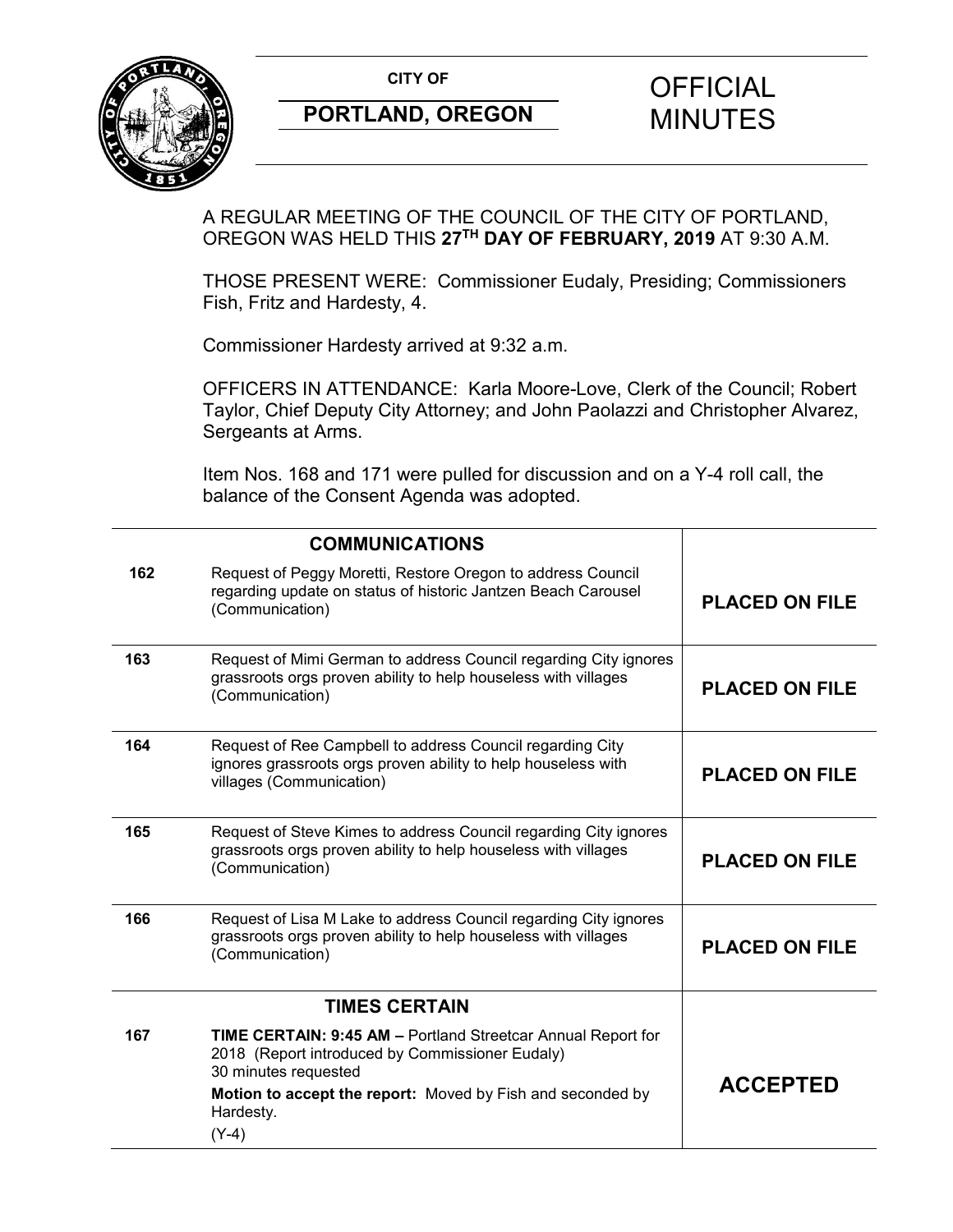|        | <b>CONSENT AGENDA – NO DISCUSSION</b>                                                                                                                                                                                                                                                   |                                                                                 |
|--------|-----------------------------------------------------------------------------------------------------------------------------------------------------------------------------------------------------------------------------------------------------------------------------------------|---------------------------------------------------------------------------------|
| *168   | <b>Office of Management and Finance</b><br>Pay bodily injury claim of Isidro Guzman Villaluazo in the sum of<br>\$25,414 resulting from a motor vehicle collision involving the<br>Portland Fire Bureau (Ordinance introduced by Mayor Wheeler<br>and Commissioner Hardesty)<br>$(Y-4)$ | 189398                                                                          |
|        | <b>Commissioner Amanda Fritz</b>                                                                                                                                                                                                                                                        |                                                                                 |
|        | <b>Water Bureau</b>                                                                                                                                                                                                                                                                     |                                                                                 |
| 169    | Amend contract with Titan Utilities, LLC for the Headworks Septic<br>System Replacement Project in the amount of \$23,213 and accept<br>contract as complete, release retainage and authorize final<br>payment (Ordinance; amend Contract No. 30005996)                                 | <b>PASSED TO</b><br><b>SECOND READING</b><br><b>MARCH 6, 2019</b><br>AT 9:30 AM |
|        | <b>Commissioner Nick Fish</b>                                                                                                                                                                                                                                                           |                                                                                 |
|        | <b>Bureau of Environmental Services</b>                                                                                                                                                                                                                                                 |                                                                                 |
| 170    | Reauthorize agreements with the Confluence Environmental<br>Center to support the goals of the Portland Watershed<br>Management Plan for an annual aggregate amount not to exceed<br>\$30,000 (Ordinance)                                                                               | <b>PASSED TO</b><br><b>SECOND READING</b><br><b>MARCH 6, 2019</b><br>AT 9:30 AM |
|        | <b>Commissioner Jo Ann Hardesty</b>                                                                                                                                                                                                                                                     |                                                                                 |
|        | <b>Portland Fire &amp; Rescue</b>                                                                                                                                                                                                                                                       |                                                                                 |
| 171    | Authorize Portland Fire & Rescue to charge a fee-for-service for                                                                                                                                                                                                                        |                                                                                 |
|        | cost recovery of non-emergent lift assist responses to Oregon state<br>licensed commercial assisted living, residential care and nursing<br>facilities within the City (Ordinance)                                                                                                      | <b>PASSED TO</b><br><b>SECOND READING</b><br><b>MARCH 6, 2019</b><br>AT 9:30 AM |
|        | <b>Commissioner Chloe Eudaly</b>                                                                                                                                                                                                                                                        |                                                                                 |
|        | <b>Bureau of Transportation</b>                                                                                                                                                                                                                                                         |                                                                                 |
| *172   | Amend contract with Just Bucket Excavating, Inc. for the amount of<br>\$76,297 to complete street reconstruction, comply with Americans<br>with Disabilities Act requirement, and accelerate project completion<br>(Ordinance; amend Contract No. 30006244)<br>$(Y-4)$                  | 189391                                                                          |
| $*173$ | Authorize an Intergovernmental Agreement with Oregon Health<br>and Science University for reimbursement of the SW Curry St<br>traffic signal construction expenses and to establish repayment<br>terms of Immediate Opportunity Fund grant (Ordinance)                                  | 189392                                                                          |
| $*174$ | $(Y-4)$<br>Accept an Engineering Report on a proposed encroachment into                                                                                                                                                                                                                 |                                                                                 |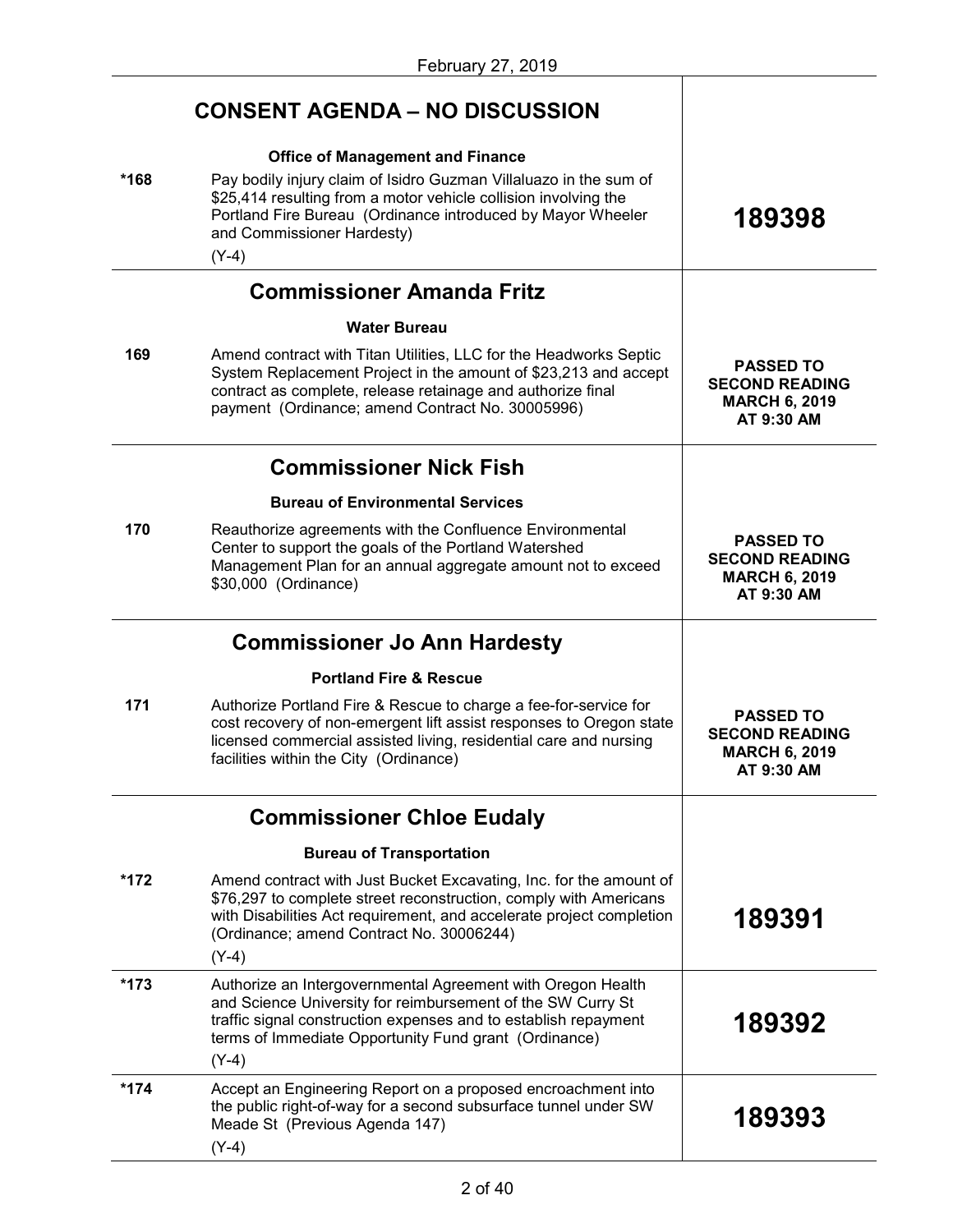|        | February 27, 2019                                                                                                                                                                                                                                                                                               |                                                                                 |
|--------|-----------------------------------------------------------------------------------------------------------------------------------------------------------------------------------------------------------------------------------------------------------------------------------------------------------------|---------------------------------------------------------------------------------|
| $*175$ | Authorize Development Fee Agreement with Fernhill Crossing,<br>LLC to pay the City a fee of \$60,000 for transportation system<br>improvements (Previous Agenda 148)<br>$(Y-4)$                                                                                                                                 | 189394                                                                          |
| 176    | Accept a grant in the amount of \$1,512,962 from Oregon<br>Department of Transportation and authorize an Intergovernmental<br>Agreement for 3469 - 3481 NW Thurman St project (Ordinance)                                                                                                                       | <b>PASSED TO</b><br><b>SECOND READING</b><br><b>MARCH 6, 2019</b><br>AT 9:30 AM |
|        | <b>Office of Community &amp; Civic Life</b>                                                                                                                                                                                                                                                                     |                                                                                 |
| 177    | Authorize grant agreement of \$10,000 for East Portland Neighbors,<br>Inc. to provide liability insurance coverage for meetings and events<br>to engage East Portland residents in community building and civic<br>engagement activities (Ordinance)                                                            | <b>PASSED TO</b><br><b>SECOND READING</b><br><b>MARCH 6, 2019</b><br>AT 9:30 AM |
|        | <b>REGULAR AGENDA</b>                                                                                                                                                                                                                                                                                           |                                                                                 |
| 178    | Appoint Bruce Nelson and reappoint Vivek Shandas and Daniel<br>Newberry to the Portland Urban Forestry Commission for terms to<br>expire February 28, 2023 (Report introduced by Mayor Wheeler<br>and Commissioner Fish)<br>Motion to accept the report: Moved by Hardesty and seconded<br>by Fritz.<br>$(Y-4)$ | <b>CONFIRMED</b>                                                                |
|        | <b>Mayor Ted Wheeler</b>                                                                                                                                                                                                                                                                                        |                                                                                 |
|        | <b>Bureau of Development Services</b>                                                                                                                                                                                                                                                                           |                                                                                 |
| 179    | Amend fee schedules for Land Use Services (Second Reading<br>Agenda 142)<br>$(Y-4)$                                                                                                                                                                                                                             | 189395                                                                          |
|        | <b>Commissioner Amanda Fritz</b>                                                                                                                                                                                                                                                                                |                                                                                 |
| 180    | Amend Civil Rights Code to add non-religion such as atheism,<br>agnosticism and non-belief to the definition of Religion<br>(Second Reading Agenda 120; amend Code Chapter 23.01)                                                                                                                               | 189396                                                                          |
|        | $(Y-4)$                                                                                                                                                                                                                                                                                                         |                                                                                 |
|        | <b>Commissioner Nick Fish</b>                                                                                                                                                                                                                                                                                   |                                                                                 |
|        | <b>Bureau of Environmental Services</b>                                                                                                                                                                                                                                                                         |                                                                                 |
| $*181$ | Authorize the Bureau of Environmental Services to acquire certain<br>permanent property rights necessary for Columbia Slough water<br>quality improvements through the exercise of the City's Eminent<br>Domain Authority (Previous Agenda 151)<br>$(Y-4)$                                                      | 189397                                                                          |
|        | <b>Commissioner Jo Ann Hardesty</b>                                                                                                                                                                                                                                                                             |                                                                                 |
|        | <b>Portland Bureau of Emergency Management</b>                                                                                                                                                                                                                                                                  |                                                                                 |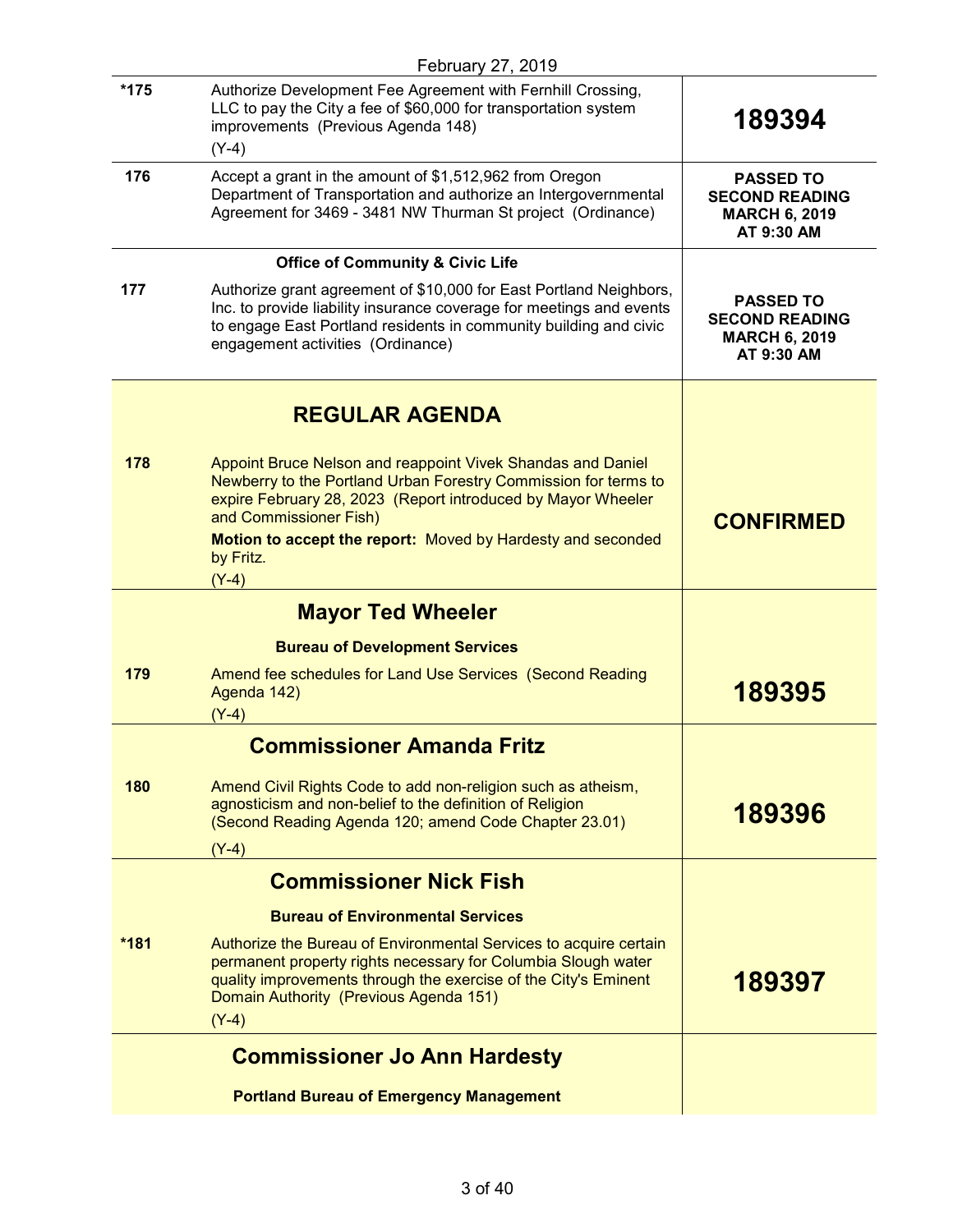|        | February 27, 2019                                                                                                                                                                                                                                                                                                                                        |                                                                                        |
|--------|----------------------------------------------------------------------------------------------------------------------------------------------------------------------------------------------------------------------------------------------------------------------------------------------------------------------------------------------------------|----------------------------------------------------------------------------------------|
| 182    | Amend timeline for placard requirement and tenant notification for<br>unreinforced masonry buildings and required documentation of<br>compliance (Second Reading Agenda 153; amend Code Section<br>24.85.065)                                                                                                                                            | 189399                                                                                 |
|        | (Y-3 Eudaly, Fish, Hardesty; N-1 Fritz)                                                                                                                                                                                                                                                                                                                  |                                                                                        |
|        | <b>Portland Fire &amp; Rescue</b>                                                                                                                                                                                                                                                                                                                        |                                                                                        |
| $*183$ | Authorize a purchase order with Hughes Fire Equipment, Inc. for<br>four emergency response apparatus for a total not-to-exceed<br>amount of \$2,816,210 (Previous Agenda 154)                                                                                                                                                                            | 189400                                                                                 |
|        | $(Y-4)$                                                                                                                                                                                                                                                                                                                                                  |                                                                                        |
|        | <b>Commissioner Chloe Eudaly</b>                                                                                                                                                                                                                                                                                                                         |                                                                                        |
|        | <b>Bureau of Transportation</b>                                                                                                                                                                                                                                                                                                                          |                                                                                        |
| *184   | Accept \$2.4 million grant from Oregon Department of<br>Transportation, authorize an Intergovernmental Agreement for the<br>NE Halsey St Bike/Ped/Transit Improvements Project, and<br>appropriate \$300,000 in FY 2018-19 (Ordinance) 15 minutes<br>requested<br>$(Y-4)$                                                                                | 189401                                                                                 |
|        |                                                                                                                                                                                                                                                                                                                                                          |                                                                                        |
| *185   | Authorize the Bureau of Transportation to acquire certain<br>permanent and temporary property rights necessary for<br>construction of the NE Columbia - Cully Boulevard and Alderwood<br>Road intersection improvements project, through the exercise of<br>the City's Eminent Domain Authority (Previous Agenda 155) 15<br>minutes requested<br>$(Y-4)$ | 189402                                                                                 |
| *186   | Authorize the Bureau of Transportation to acquire certain<br>temporary rights necessary for construction of the Springwater<br>Connector project, through the exercise of the City's Eminent<br>Domain Authority (Previous Agenda 156) 15 minutes requested<br>$(Y-4)$                                                                                   | 189403                                                                                 |
| 187    | Accept funding and authorize Intergovernmental Agreement with<br>Washington County for \$1 million for SW Multnomah/Garden<br>Home intersection safety project (Second Reading Agenda 141)<br>$(Y-4)$                                                                                                                                                    | 189404                                                                                 |
|        | <b>City Auditor Mary Hull Caballero</b>                                                                                                                                                                                                                                                                                                                  |                                                                                        |
| 188    | Assess property for sidewalk repair for the Portland Bureau of<br>Transportation (Hearing; Ordinance; Y1098)<br>15 minutes requested                                                                                                                                                                                                                     | <b>PASSED TO</b><br><b>SECOND READING</b><br><b>MARCH 6, 2019</b><br><b>AT 9:30 AM</b> |

At 12:21 p.m., Council adjourned.

| DUE TO LACK OF AGENDA THERE WERE NO 2:00 PM MEETINGS<br><b>WEDNESDAY OR THURSDAY, FEBRUARY 27-28, 2019</b> |  |
|------------------------------------------------------------------------------------------------------------|--|
|------------------------------------------------------------------------------------------------------------|--|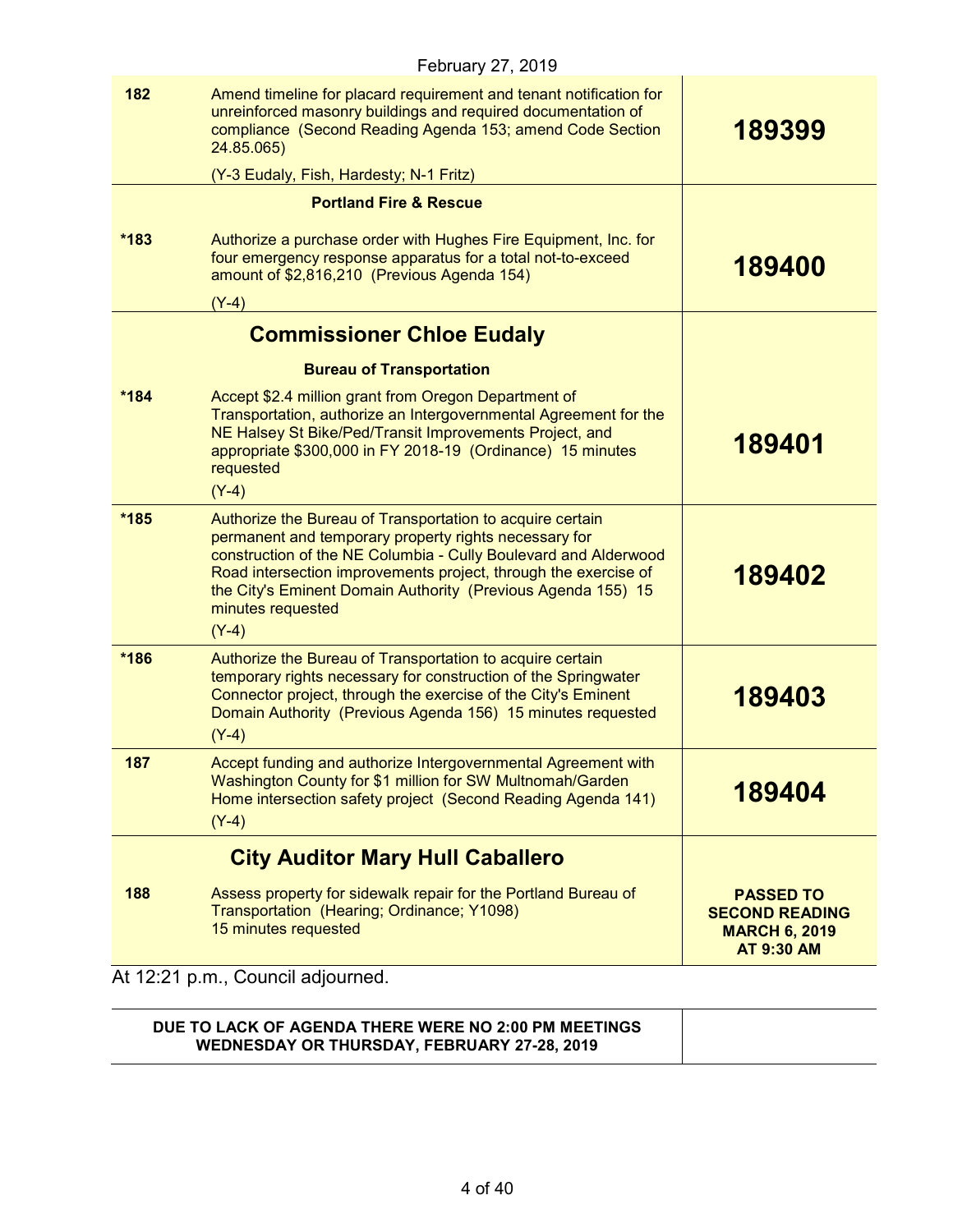# **MARY HULL CABALLERO**

Auditor of the City of Portland

 $\overline{\mathcal{L}}$ 

By Karla Moore-Love Clerk of the Council

For a discussion of agenda items, please consult the following Closed Caption File.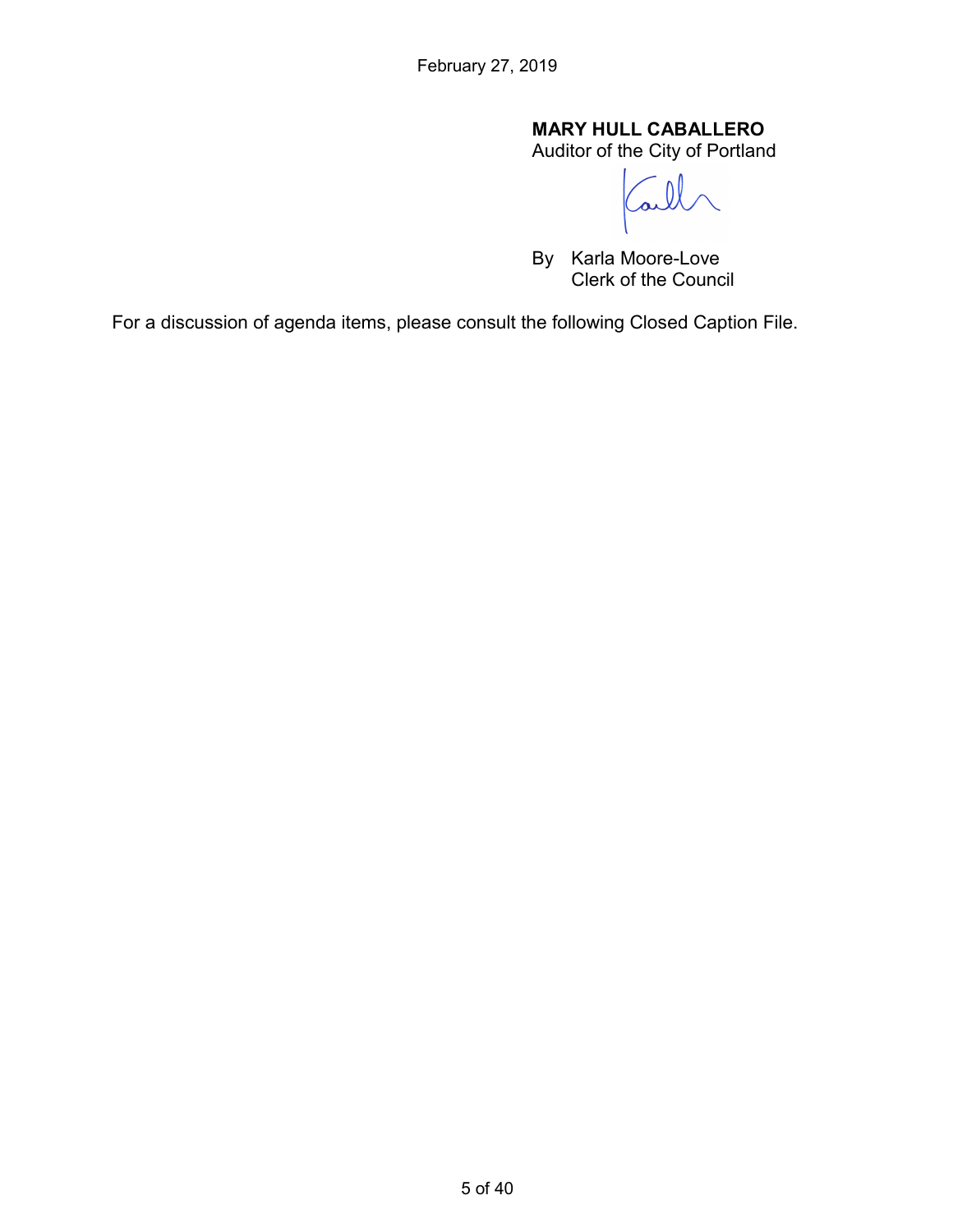### February 27, 2019 Closed Caption File of Portland City Council Meeting

This file was produced through the closed captioning process for the televised City Council broadcast and should not be considered a verbatim transcript. Key: \*\*\*\*\* means unidentified speaker.

# **February 27, 2019 9:30 AM**

**Eudaly:** This is the Portland session for february 27, 2019. Karla, please call the roll. **Fritz:** Here. **Fish:** Here. **Eudaly:** Here.

**Eudaly:** Thank you. From we begin will our city attorney please read the rules of conduct. **Robert Taylor, Chief Deputy City Attorney:** Welcome to the Portland city council. The city council represents all Portlanders and meets to do the city's business. The presiding officer preserves order and decorum during the city council meetings so everyone can feel welcome, comfortable, respected and safe. To participate in council meetings, you may sign up in advance with the council clerk's office for communications to briefly speak about any subject. You may also sign up for public testimony on resolutions or the first readings of ordinances. Your testimony should address the matter being considered at the time. If it does not, you may be ruled out of order. When testifying, please state your name for the record. Your address is not necessary. Please disclose if you are a lobbyist. If you are representing an organization, please identify it. The presiding officer determines the length of testimony. Individuals generally have three minutes to testify unless otherwise stated. When u.30 seconds left, a yellow light goes on. When your time is done, a red light goes on. If you are in the audience and would like to show your support for something that is said, please feel free to do a thumbs up. If you want to express you do not support something, please feel free to do a thumb's down. Please remain seated in council chambers unless entering or exiting. If you are filming the proceedings, please do not use bright lights or disrupt the meeting. Disruptive conduct such as shouting or interrupting testimony or council deliberations will not be allowed. If there are disruptions, a warning will be given that further disruption may result in the person being rejected for the remainder of the meeting. After being rejected, a person who fails to leave the meeting is subject to arrest for trespass. Thank you for helping your fellow Portlanders feel welcome, comfortable, respected and safe.

**Eudaly:** Thank you, and before we begin today's agenda I would like to take a moment to acknowledge the passing of dennis richardson, who dedicated his career to public service. We send our heartfelt condolences to his friends and family as they grieve his passing. Colleagues, does anyone want to make a comment? All right. Karla, we will begin with communication items. Karla, please read the first item. **Item 162.**

**Moore-Love:** She had to cancel.

**Eudaly:** Okay. Thank you. Please read the next item.

**Moore-Love:** The next four have requested to come up together. 162, request of mimi german welcome. Anyone can begin, state your name for the record.

**Mimi German:** My name is mimi german. A couple of months ago I was here to talk with everybody about the need for a village for our folks in st. John's, our houseless people. I sent a proposal in for what that would look like. And commissioner hardesty was wonderful in staying in contact with me reading all about it, and even though it was requested by the mayor, there was not one response to that information that I sent in. Not one. And commissioner hardesty, thank you very much for your responses on that. And I really appreciate being heard. What I would like to say is that there will be a village in st. John's that is put up by us, the people. The city will not have anything to do with it. It is very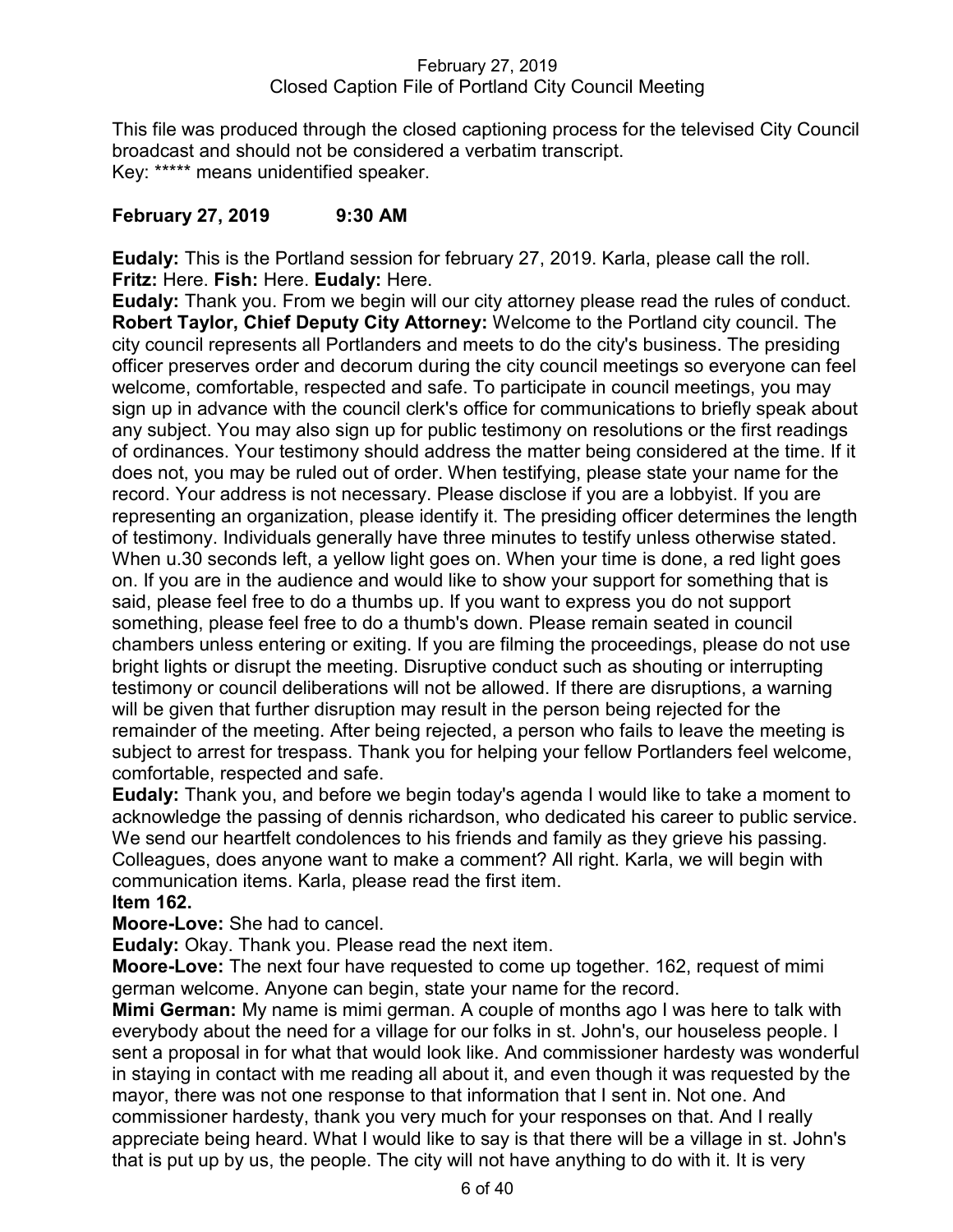unfortunate. It's not unfortunate to us. We know what we are doing. We know how to take care of people. We do it every day and night. We've been not sleeping over the last few weeks because we've been busy getting people to shelters and making sure that the people have blankets and that the people who don't want to go to shelters for their reasons are okay, that we have no deaths, as much as we can possibly help that to happen. And a village will be erected. I don't know when, but when it's erected, I expect no pushback from the city. We have come to you -- I have come to you repeatedly for the last 2.5 years telling you what we need in st. John's. We are the desert in st. John's. There are no services. I speak to the people who live outside. I know just about everybody who is in st. John's, including the new people who have arrived on our streets. I speak with then every day. No one comes to them to check in. No one comes to them to ask them if they are on list for housing. No one comes to them to find out if they are being fed. There is nowhere to be fed. This morning I was waiting for the bus in st. John's to come here. A man named robert came to me. There was a piece of cold pizza on the ground. I said robert, here's some money, get yourself some breakfast. Would you mind tell me where you are staying? I would like to know to give you what you need. He told me, gloves, hand warmers, blankets, sleeping bags. We are outside. I said did you want to go to the shelter? I am sorry to talk so fast but my three minutes is almost up. He said i've been to the shelter but they throw people out of the shelter. He said last night they threw out a woman with her dog. I said francesca? He said yes. They have thrown out her numerous times. Her dog weighs one pound. She weighs about two pounds. She's a very, very small woman. This is what do good Multnomah does in st. John's to people I care about in st. John's. Those doors locked last night at 10:00 p.m. I am pretty sure that that's illegal during a weather crisis in shelters. So when that village goes up, I am giving you my transparent notice that's going to happen.

**Eudaly:** Thank you. Ree, state your name for the record.

**Ree Campbell:** Good morning. I haven't seen you all in forever. I am ree campbell am I am the co-executive director of boots on the ground pdx. Boy, howdy. It has been too long. I have got so many things, I will try to do this really quick. First of all I really want to talk quickly about the one point of contact office. We were in contact with hell's administration when it went up, and it was missing its counterpart because josh alpert left. It does not have the social workers meant to go into these camps being posted to be swept to help mitigate the damages and get people where they need to be and to make rep operations with the neighborhood. That's why they give a week's notice. There was supposed to be social workers to come in and help. We are not paid. There is literally no way to do this. Unfortunately one point of contact has run amok am I am not going to name any names, but our people are being harmed, and for some reason the one point of contact office is helping a city contractor gain new contracts. Something smells in denmark, folks. Putting that in your ear am next point of business. I've been told by them the reason they don't want to take a look at our camp model is because it's too much work. They literally want to write checks and be done with it. They are writing checks to orgs that are 40 to 60% under the yearly stated goals. This is a problem for me. We went through the county's rfpq. We missed their criteria by six points. We were told that there would be remediation process after the thing was over. Never happened. We were never reengaged. I gave 75 hours last week. I am sorry that I am crying. I am exhausted. We are doing outreach during the day, and we are doing shelters at night, and this leads into the affordable housing, sorry, I told you, of course, I voted yes, with affordable housing bond. But here's the problem. Affordable housing are not low to moderate income units. In the last year we have built well over 5,000 affordable unions. We have built 500 low to moderate income units in that same amount of time, 2,000 more people have come out on the streets. How did homer williams get 1.5 million of housing money? He did not go through the rfpq. Meanwhile rich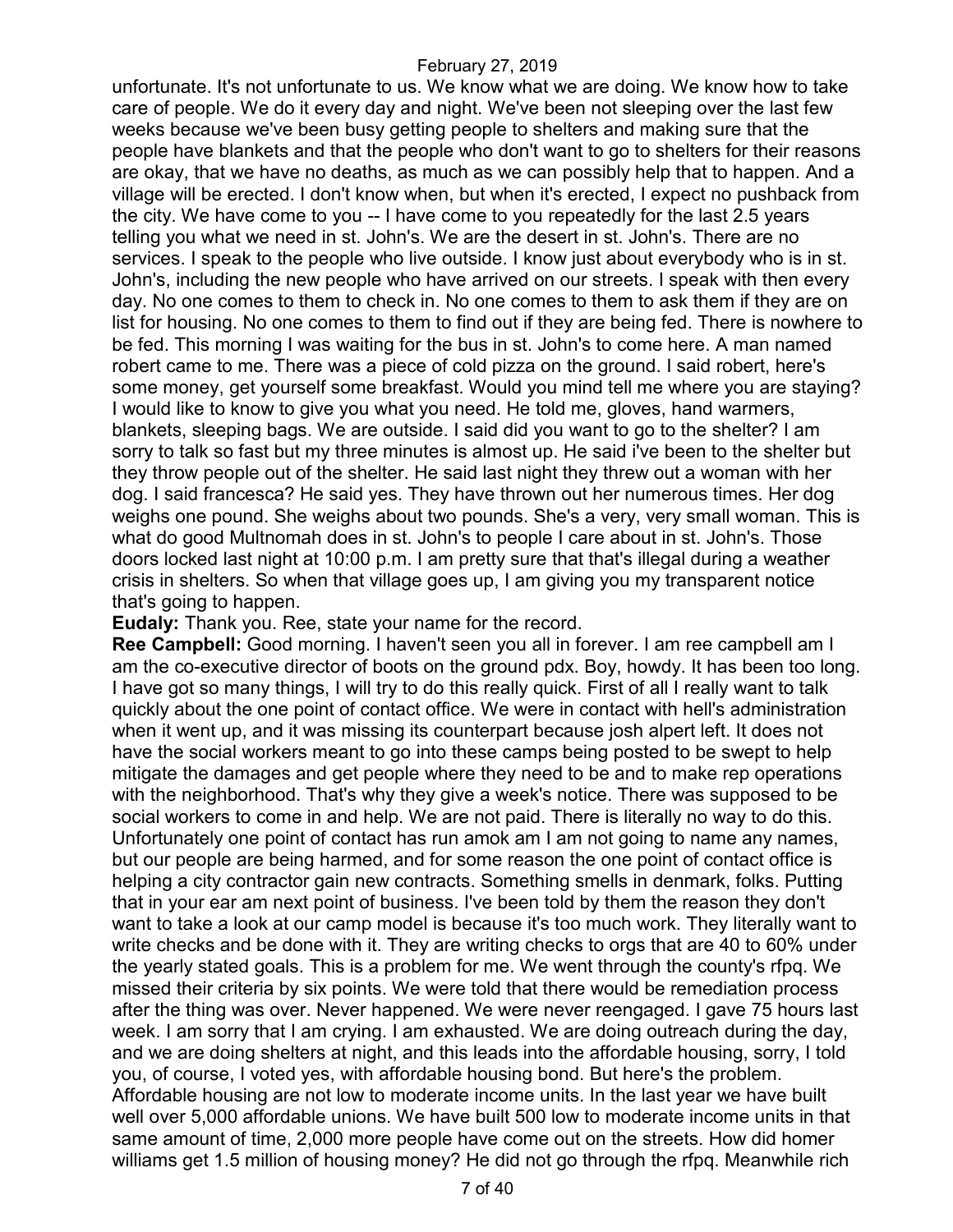rogers, 80 beds of permanent 80 unions of permanent supportive housing was scrapped for want of a million dollars. I understand the money came from tpi. But homer is a millionaire. Why is he getting money, public funds? I am sorry he saw somebody get shot in front of his building, but he's a millionaire. He does not get to use public funds for his personal therapy. I have to vote no on the next affordable bond measure if we cannot get a check on how these funds are being spent. Thanks very much for your time.

**Eudaly:** Thank you. Please state your name for the record.

**Kate Creager:** I am steve kimes. Good morning.

**Fritz:** It's fine you are substituting.

**Creager:** I am kate krieger, the crisis arm of boots on the ground.

**Hardesty:** You don't look like steve.

**Creager:** I am here to speak about the challenges in working the shelter shifts. Last night we reached capacity very early on in the evening. When consulting with 2-1-1, this is from the nazarene church. We were told we were disallowed cab services to ferry people to open beds because we are not a recognized shelter of clackamas county. This is supposed to be one big team. We are supposed to be working together for the good of our city, and being disallowed by county lines while people are tieing on the street is unacceptable. They are in Multnomah county, to be clear. This creates challenges in being able to bill a rapport with our guests, and allowing them to know that we will step up for them whenever we have opportunity. When our hands are tied, by as little as I was told a supervisor approval last night is all that it would have taken to get me cab rides, to get people with amputations, with diabetes, with already frostbite on their bodies, off the streets and into a bed for the evening. That's all I have to say today.

**Eudaly:** Would you mind sharing where the shelter is?

**Creager:** Nazarene is on 94th and southeast powell before the freeway junction. **Eudaly:** Thank you. Please state your name for the record.

**Lisa M Lake:** Lisa lake, an outreach program for the houseless. I am going to play off of kate. I am coming off of five hours of outreach on the streets last night going into a ninehour shift at the shelter because we don't have enough volunteers and people are not getting paid for the work they should get paid for. We are all qualified. We are all certified. All kinds of crisis management, and I am sorry, I am breathing heavy because I had to stop at 7-11 where a guy was without shoes. Outside on the sidewalk, so I had to run around trying to find him shoes. So I want to catch my breath. Between advocacy five, boots on the ground, what mimi german has and north Portland, free hot soup, we pour out so much time and bodies and food and thousands of pounds of clothing that we get from the public. Funds that we get from the public, and we have now just started a peer-to-peer loan system. That is helping to stay housed instead of falling onto the streets. It's just -- it's a lot for us. We do it all with our heart but with no funding and we don't get paid for the work we do. I think that what we're all here for is a little recognition. Of the amount of time and effort that we put in, and maybe some how we can, as kate said, one big team, cooperate and see some of those funds that go into other houseless organizations that really there is no accountability for their funding from what I can see, or very little accountability. I would love to see the records, you know, blatantly opened to the public and let all our orgs, their records stand for themselves.

**Campbell:** We are exhausted. We need the city's hope. We have been closed out of the process, and we are exhausted.

**Creager:** And any one of us is six bad weeks away from the situation that everybody else is in. We owe them a debt.

**Campbell:** We hope to fill the winter response grid, and we've been closed out of that and any kind of help. We can't do this and the rest of the miles is on us. It's not sustainability. I am sorry, I am not trying to cry. I don't know what else to do at this point. Somebody came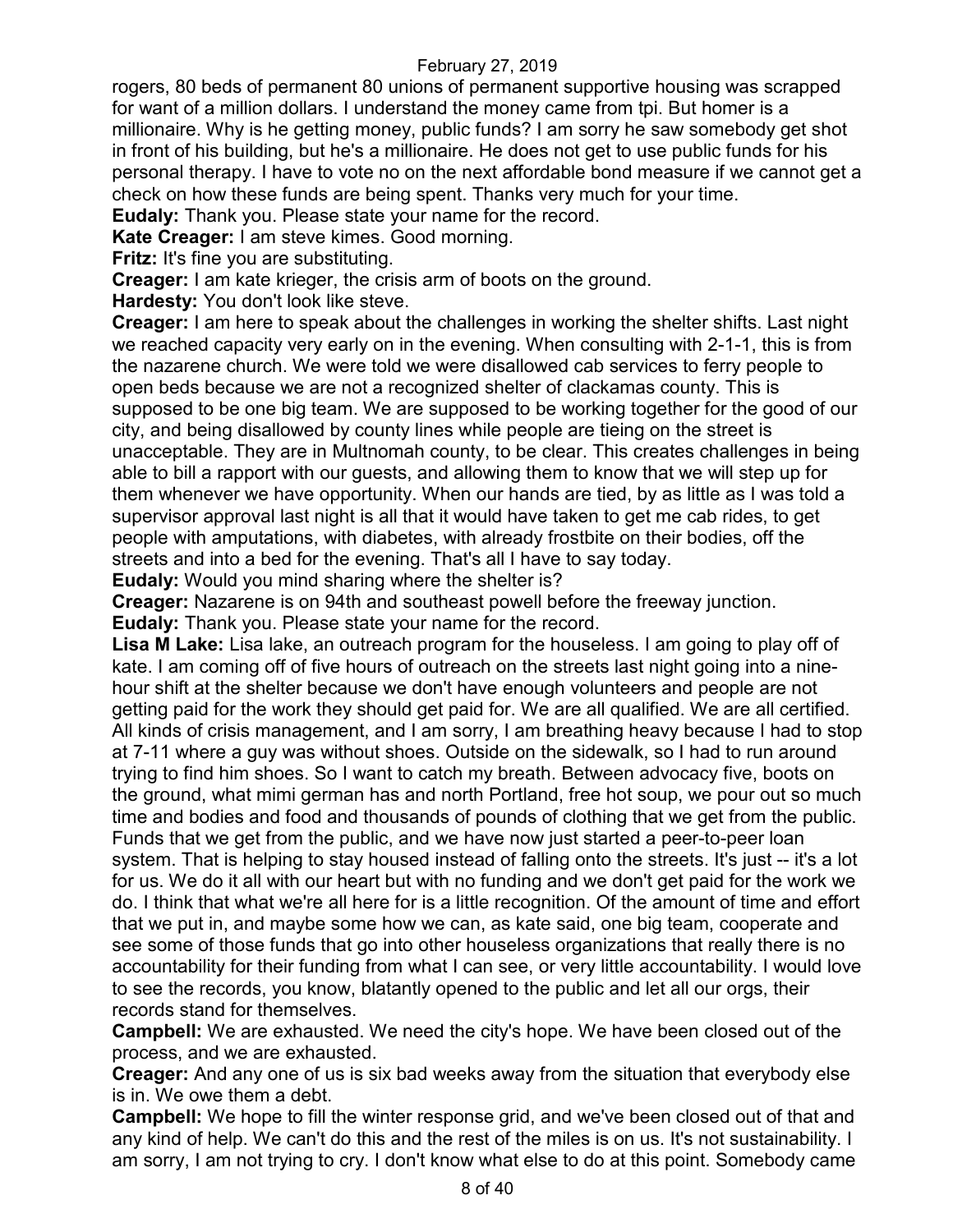into the office thinking that they could cure homelessness in a year, and they closed us out of the process and after they discovered what we're up against, we are still closed out of the process. We are in the trench digging the ditches.

**Lake:** We applied for the rfpq.

**Craeger:** Because we were advised, with the impression we would have a chance of getting somewhere.

**Lake:** So the score is 72-point something and we scored 69.8.

**Fritz:** First, thank you very much on behalf of the city for all the work and volunteering you do. I appreciate that, so I have two questions. First I know that there are lots of other good heart Portlanders who would like to help. How would they get in touch with you? Is there an organization? Is there a central point where all of the volunteers, shelter services are listed so people can know to go for help?

**Lake:** There is signups.

**Fritz:** If someone is watching this broadcast and wants to volunteer a shift or give you money, how can they?

**Lake:** There is a city, state, shelters are open? Who does, the county?

**Creager:** You can go to boots on the ground, pdx.

**Fritz:** Speak into the microphone.

**Campbell:** You can go to boots on the ground pdx on facebook for volunteering and supplies and for funds and donations of that nature. You can go to advocacy five on facebook. That's the financial arm of one big team. I would like to say that some of our team members we're told that if they listed free hot, or listed advocacy five as their 501c3 on the rfpq, they would not be allowed county storage.

**Fritz:** So that's something, maybe for us to think about is to have a central website to where all of the volunteer services could be listed because I go to a group called the gathering in st. John's every quarter, and I know there is a lot of other churches and other folks who are doing these kinds of outreach efforts, so it would be nice if we could help to coordinate that. Second question is, have you talked to the county about this? As you know the city contracts with the county to provide services to people who are houseless. **German:** I have talked to deborah kafoury twice, and I went with lisa to speak with her office about what's going on as well as what's going on with st. John's, specifically with do good Multnomah, constantly throwing people out of the shelter and locking people out of the shelter, especially during emergencies.

**Fritz:** I know that the county board has citizen communication, community communications like we do, and I would suggest that bring it to the entire board's attention would be the way to go because as I say we contract with a home for everyone. We are not in charge of that process.

**Campbell:** There is a person absent today that is actively blocking any involvement by the grassroots orgs. We never mince words, and we have offended someone irrevocably, and cannot get over it.

**Fritz:** There are community communication opportunities at the county, and I would encourage you. You have got a lot of support here, and also gratitude for the work you are doing, and we all need to recognize that we decided they were going to do the coordination, so you need to put your advocacy effort there.

**German:** May I say something before we leave?

**Eudaly:** Briefly, sure.

**German:** I would like to say that if the city is going to come up with a main point of focus, we, any one of us, are consulted first with who would be in charge of that. Right now the problem is who is in charge of many of these main points of contact for not giving us what we need. So if we have that the same way in the city, we are having another problem, and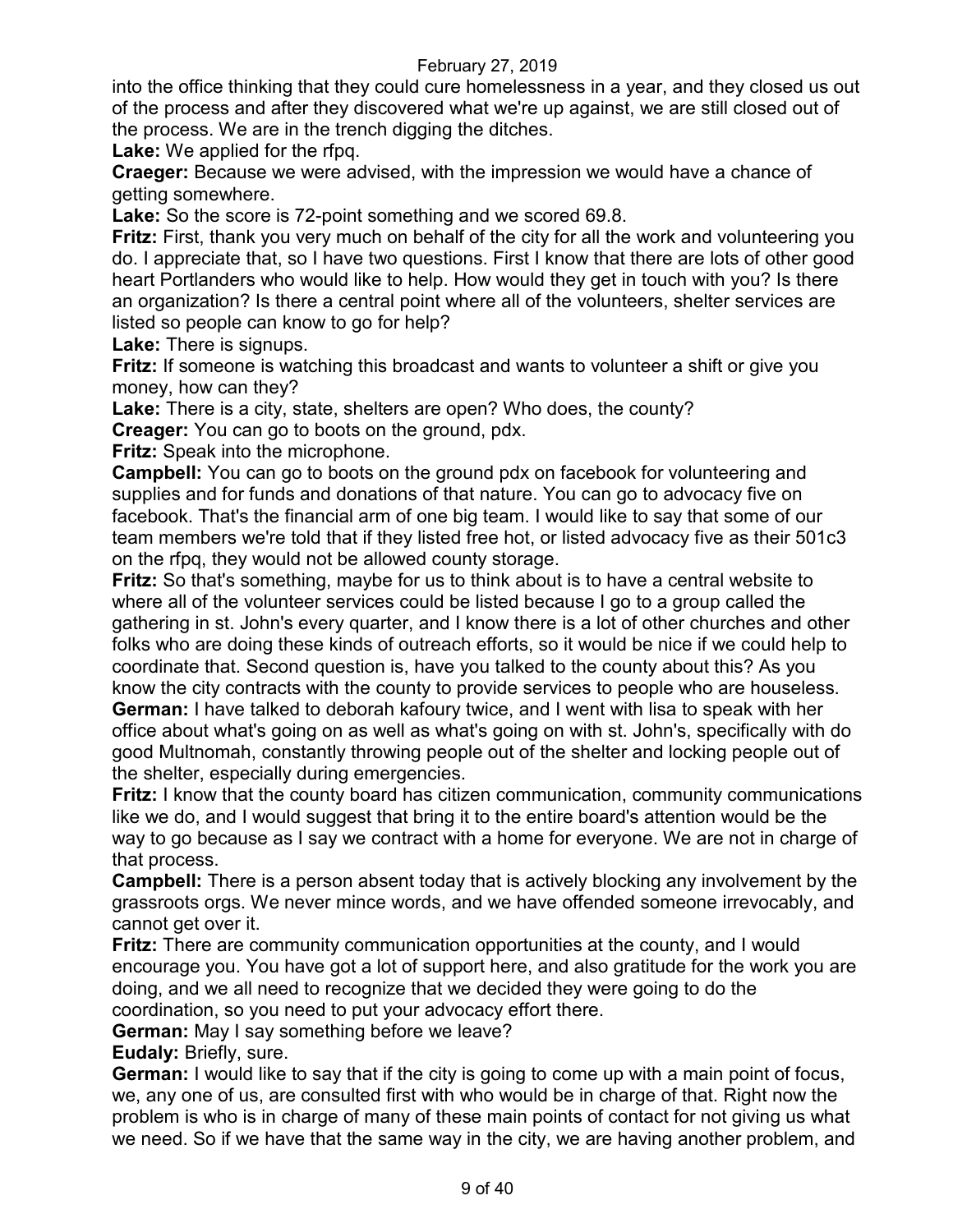by the way, I need 200 blankets for people in st. John's. Is there a way for me to get those?

**Fritz:** That's my point. The city doesn't do that. The county does that. So that's where you need to be making your requests.

**German:** I thought you were saying that because you also wanted to do that. I misunderstood.

**Fritz:** I want to be really clear, we decided having some services by the city, some by the county was not a wise use of taxpayers' dollars, and if we streamlined it and the city puts in 30 million to the joint office for homeless services --

**Creager:** Other main concern is a table has been created that we were not invited to. **Campbell:** We understand you don't have any direct power. We are here for your support and we need political will for us to be at the table and there is no political will. If we could get your support that would be awesome.

**Eudaly:** I will have to wrap this up. He really need to move on but thank you all for coming today. I want to acknowledge and thank you for the work that you are doing. I understand your frustrations. I have jotted down follow-up questions for each of you, but we can't do that right now. Thank you. Karla, have any items been pulled from the consent agenda? **Moore-Love:** Yes, 168 and 171.

**Eudaly:** Please call the roll.

**Fritz:** Aye **Fish:** Aye **Hardesty:** Aye **Eudaly:** Aye

**Eudaly:** Let's see, thank you. The consent agenda is approved. Karla, please read -- let's see, what time is it? It's 9:45. So shall we have our first time certain? Please read that item.

### **Item 167.**

**Eudaly:** It's a pleasure to bring forward our type certain, the annual report from the Portland streetcar. Our world class streetcar system. I want going to let the experts get into the details, but the past year has been an exciting one for Portland streetcar, inc., the nonprofit that operates the system in close partnership with the Portland bureau of transportation. With my focus on transportation, equity, I am proud of the streetcar advisory committee that meets monthly and is made up of a wide array of numbers that focus on how the system can better serve those with disabilities and our elderly community. Two groups who use the streetcar in substantial numbers. With that said let's hear from our panel. Transportation, interim director, chris warner. Psi executive director dan bower, and board of directors chair dennis allen. Welcome and please state your name for the record as you begin.

**Chris Warner, Interim Director Bureau of Transportation:** Great, thank you commissioner and the rest of the council. For the record, chris warner, the interim director of the Portland bureau of transaction. I would like to recognize Katherine Lavigne, the division manager of the streetcar and the -- one of the all-stars of pbot that really does the day-to-day operations. Streetcar really appreciates her work. This is the fifth annual report for the Portland streetcar's performance, and here we are talking about 2018. Streetcar, as the commissioner said is owned and operated by the city of Portland. We contract with the nonprofit Portland streetcar Inc. And the board of directors for operations assistance, vision, and advocacy, and we also -- this partnership that we have with tri-met that provides rail transit operators and mechanics as well as over 8 million every year in operations funding for streetcar. Streetcar service supports our shared goals for livable community and serve as the commissioner said, the accessibility and the part of public transit is very important for us. We continue to see denser urban development in the central city, and the influence that these fixed rails have really does help to shape our city and how people choose to get around. One statistic I will throw out as we move to the slides is 49 did she 49% of houses built were constructed within a quarter mile of the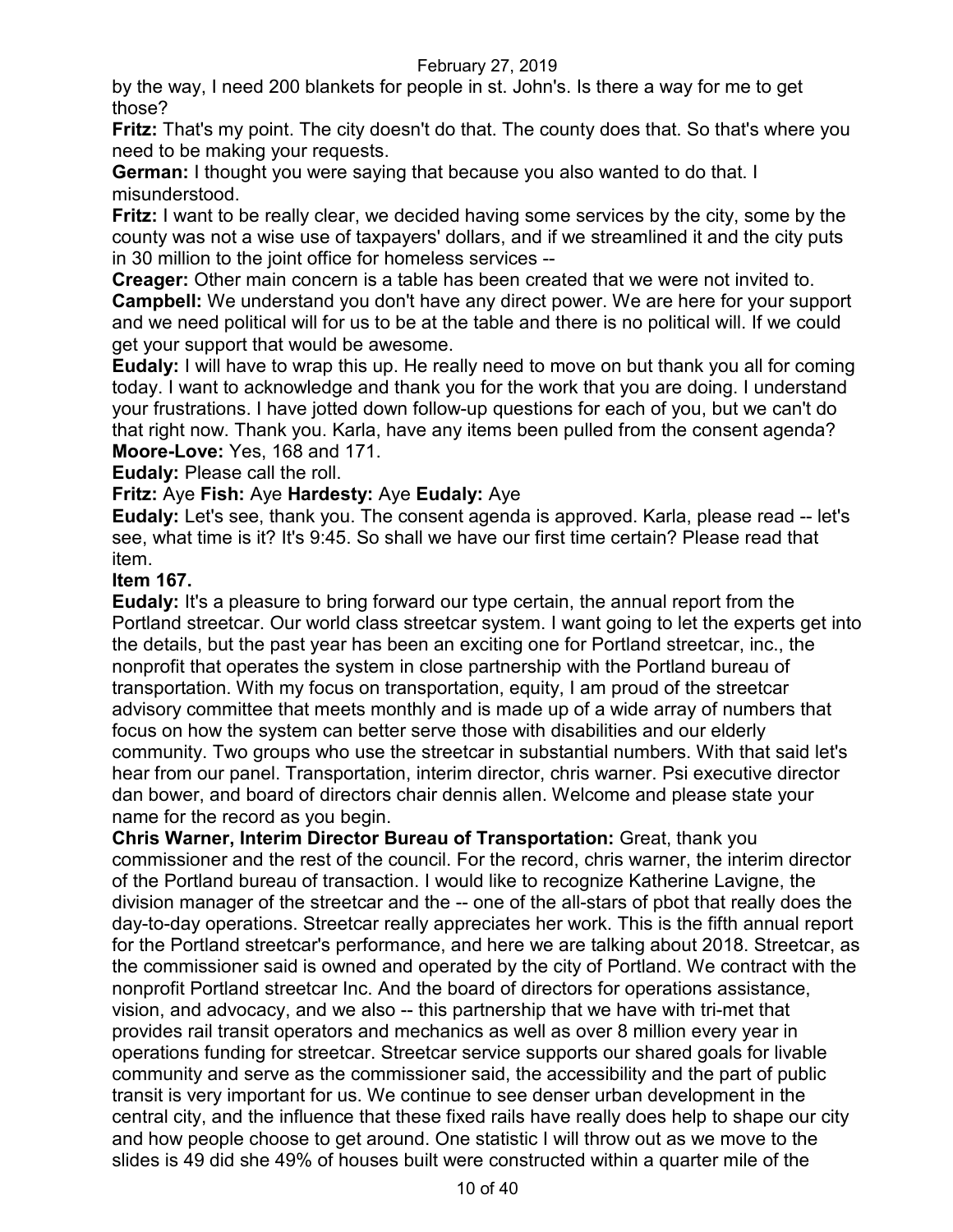tracks, and that includes a third of all subsidized affordable housing in the city of Portland. Additionally, streetcar is a proud partner in the region's low-income fair program, which is operated by tri-met. The city also, as we implement our enhanced transit corridors, we will be using this fixed rail asset in streetcar to make the central city move better. Today the streetcar carries more passengers per day than two of the light rail lines, and more than any one bus line in the city. It's critical we work together to keep the trains moving and as we have more growth and housing in the central city, we are really excited about the opportunity that the streetcar presents for us. A couple things I will highlight before I turn it over to Dennis and dan. We are excited to announce our contractor will soon be implementing the improvements on northeast grand avenue at the 84 on-ramp which has been a bottleneck for the streetcar on the east side, and we will also, to increase the reliability of the system, with your assistance, we have actually, in the process of purchasing three new streetcars. Those cars, you approved in 2018, which we built here in america at brookville and pennsylvania, and this will really help us to make sure the complete, we have the fare cars but as we improve the amount of service that we give on the existing streetcar, it's vitally important. Council also approved in the last budget 370,000 towards developing cost and benefit analysis and the land use services for the possible extension of the streetcar in northwest Portland. We will be talking about that, and we'll be talking about a federal grant that we had from the fta, which will also do additional analysis for equity work and land use and mobility challenges that we have in northwest Portland and are going in the future. So at this point I will turn it over to dennis, who is the chair of the Portland streetcar, inc. Board, and he will take it from there.

**Dennis Allen, Chair Streetcar Inc:** Thanks, good morning. Dennis allen, board chair for streetcar, inc. Thanks for having us. Psi was formed over 25 years ago with the same goal as we have today, a public, private partnership where the stakeholders have an input and say into the system that they have to go funded. Our board consists of 16 members. It's always been a mix of public institutions, transit professionals, transit advocates, nonprofit and for profit real estate owners that are along and near the line as well as key members of the city bureaus and tri-met. So a very collaborative group that gets together periodically and has their say in how the streetcar operations are run. Our current and ongoing goals for the organization are to focus on the current operations and serving our riders the best way that we can, so right now that includes focus on the operations, vehicle procurement and getting to new vehicles to keep the operations going, and as well as expansion in the right areas, which dan will talk about, and so that we in the city can achieve our goals of climate, housing, and jobs. Thanks for your time.

**Dan Bower, Executive Director Streetcar Inc:** Thanks, Dennis. Excuse me, I am dan bower, the executive director of Portland streetcar, inc. The two previous speakers have covered a litany of highlights, so I think that we have pictures to go along with that, but I want to make sure that everybody has an opportunity to understand what we are working on and understands the opportunities you can plug in and help us to make our project more successful. Just real quick for context, there is the map of the system that we have three lines, north, south line from south waterfront to northwest 23, and the a and b loop, which cross the broadway bridges going clock-wise and counterclockwise. We carry 15,500 passengers a day, which is a very successful transit system in the city. As chris was saying, it's more than two of our light rail lines and more than any bus line in the city, so very heavily used system. I want to just highlight this. One thing that we did was installed passenger counters on the trains so we can begin to have more robust conversations about who is riding and where and what's being accessed. This is a map showing how often we are deploying the ramps across the system. We deploy the ramps more than 35 times an hour across the system, which is a rate five times that of the tri-met system, so we have a lot of people living downtown trying to access services using the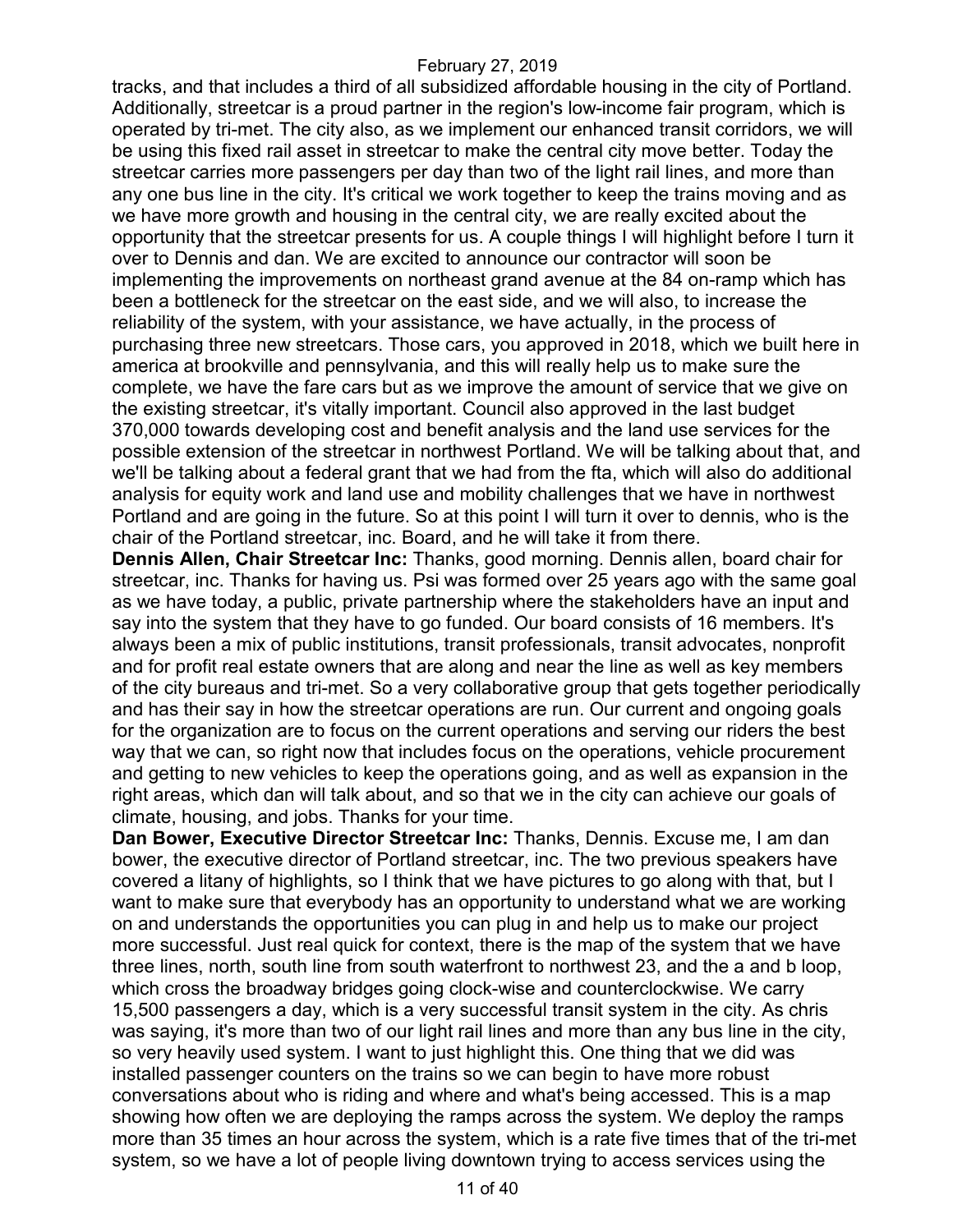streetcar to move. The other thing we are running 12 streetcars. The last three years, we've been running 14. We have had to cut that down to 12 dues to maintenance issues we will talk about in a bit. Chris mentioned our, access transit lane. We have -- I think i've been sitting in this chair for five years almost talking about this project. We are excited to have a contractor onboard beginning in March. This is a visual of what's going to occur. We had a nice, long conversation about enhanced transit corridors, in this council, and I think it's really exciting the city is moving forward on keeping the buses moving and the streetcar moving. This will give us a chance to move the b loop through rush hour through grand and Davis, so we are very excited. So those are great transportation metrics, but the three-car story contains two sides, we have to talk about the land use piece and when it comes to the benefits. And as Chris said, almost nearly half of the housing in the city in the last 20 years has been built on the streetcar line. This is a plan. That is exactly what the city wanted to do and what's happening. That's not an accident. We have a lot more planned under the construction, a third of the jobs in the city are on the streetcar line and a third of the subsidized affordable housing is on the streetcar line. Now, the people who ride the system, just like any other transit system are the people who live next to it. So, our demographics, which we've been updating, they match the people who live next to the streetcar line so those who ride it are the same people that live next to it. And we have a significant number of people without cars, so consistent with our comp plan goals, reducing the car ownership, significant number of people using the low-income fare program, and a lot of people just using the system to go about their daily lives and reach services in the central city. Talking about mariners, actually, this is probably the most challenging year in terms of keeping our fleet in place. These are two pictures of derailments that we had this year. The car on the top right is still out of service, going to be out of service for a while. And we have, I think, four, maybe five streetcars on, we will call it long-term disability. We don't expect to have enough cars to run our normal service for quite some time, so we are running 12 cars, zero spares and that's the new service so it's a train every 20 minutes on the east side and every 10 minutes on the west side. And in addition to just things like this happening, seven of the cars are 19 years old. If you get on them you can see that they look mid life. They are ready for a refurbishment process, so we are going to have a conversation about what we want to do with these cars that are 20 years old and going to need some type of mid life refurbishment. I was in brookville, pennsylvania, which you can see the pictures from here. And this is a very small town, about 3,500 people in the middle of nowhere, kind of near where punxsutawney phil hangs out for groundhogs day, but they are actively building the projects right now. This is -- this was from milwaukee. We are working with transit now to move that project along, and I am feeling pretty good about that.

**Fish:** If the manufacturing plants in the middle of pennsylvania, middle of nowhere, how did these cars get delivered to Portland?

**Bower:** Truck. It cost about 120,000 to ship them from pennsylvania to here on truck. **Fish:** By truck. A diesel truck?

**Bower:** I would guess. Yeah.

**Fish:** A wide load.

**Bower:** Yeah.

**Fish:** That's fascinating.

**Bower:** I remind them that we have a manufacturing facility in ten miles outside of downtown Portland but we have not gotten there yet. You can see the new paint schemes for the cars on the bottom left here, so there is -- the cars are so slightly different than what we have today in terms of where the windows are and the doors are, so we had to develop a bit of a different scheme but we have those available if people want to dig into that topic.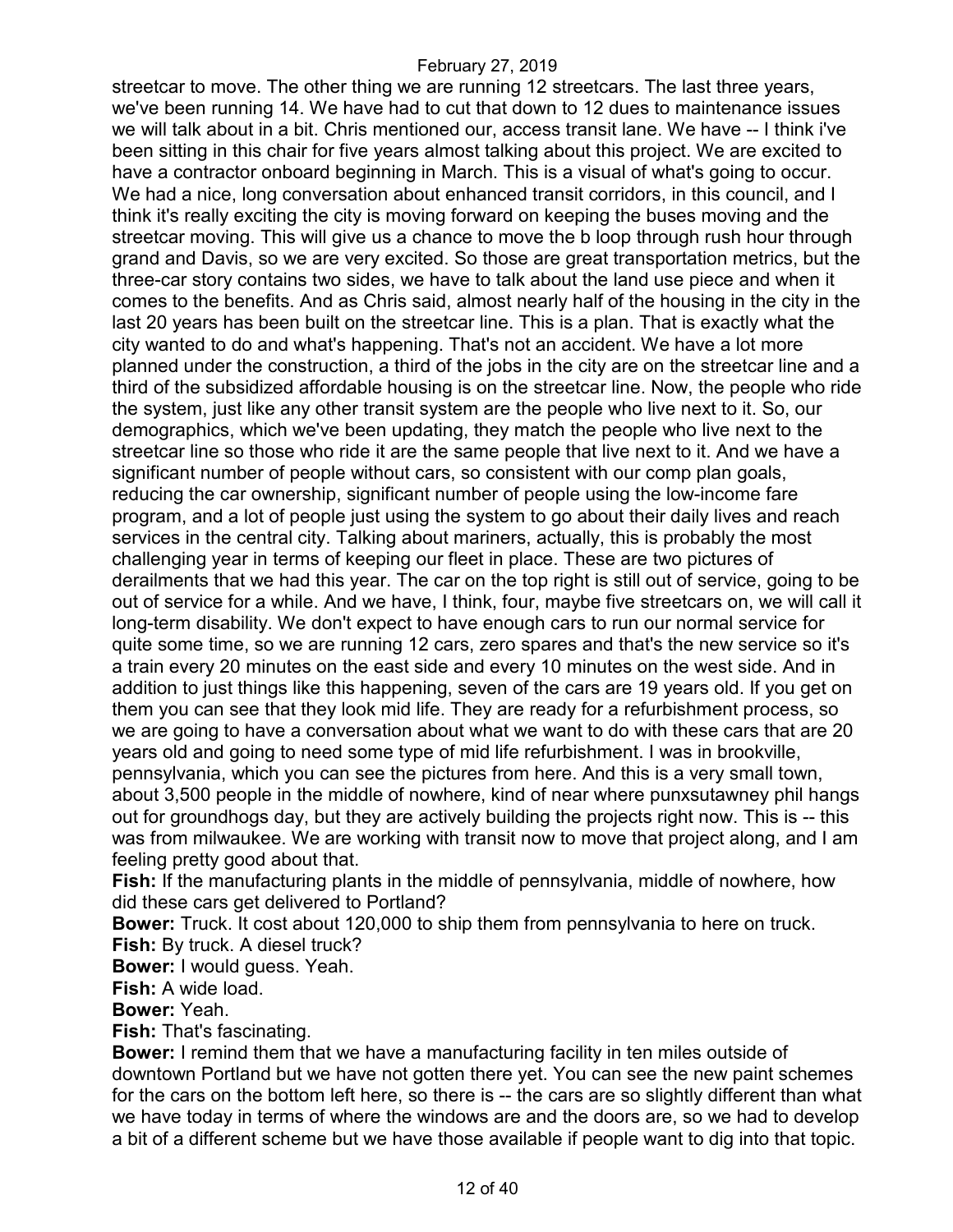So those will be ready, the first one will be delivered in august of 2020 at this point. And then every two months from that point on.

These are pictures of the cars in milwaukee and oklahoma city on the bottom. The cars will look different than these, not quite so round on the nose but you can get a sense of the new product, we also had new systems opening up in milwaukee, el paso and oklahoma city but other cities like tacoma and seattle and kansas city are spanning their system because they are seeing what's happening and wanting to have the project accrue more benefits. We are doing the same here. Chris talked about our opportunity in northwest Portland and I want to spend a bit of time to make sure everybody knows what's happening there. We have been pursuing an extension of the system to the montgomery park. This is at 27th and wilson. Montgomery park is the second largest office building in Oregon, has 3,500 employees. Everybody one of them gets free park. Surrounded by acres of mixed use land, and next to that is the former esco site, 20 acres, which during the comp plan you changed the land use from industrial to general employment, so between those two parcels you have got a significant opportunity to think about shaping the city and thinking about achieving some of the goals that we are all pursuing in terms of climate change, affordable housing, and access to services and jobs. I would encourage the city to be aggressive in this conversation. We are a piece of it but not the only piece. It's a broad conversation. And so we have a couple things going on, on this front. Let me highlight, first this map is showing the streetcar extension going from montgomery park, tieing into our existing service system at 18 and 19 crossing the bridge with a new turnaround and convention center. That would allow us to have seven-minute service between where the system ties in at 18th and 19th and the convention center. So lloyd district, pearl district, goes from what we have today at 20 to more than seven to ten. Chris talked about the funds we are using to pursue this conversation. We have three funding sources going on right now. This is what psi is a fundraising privately with our own fundraising efforts through property owners or anybody else. We are looking at trying to answer some of the questions probably more on the private side in terms of if we were to pursue an improvement district, what would that look like. Pursuing graphics and communications to help the property owners understand what's happening. We are doing the project management and trying to stay at the middle of the conversation, which has the opportunity to kind of get pulled in a lot of directions. So we are kind of there as the leadership role in convening body. We have the 370,000 that was provided by the general fund. This current fiscal year, and that's on the bottom left. You can see a majority of those funds are going to the bureau of planning. We are talking about potential land use scenarios in northwest Portland and what that would look like from a housing and jobs balance, and how much affordable housing could be provided if you pursued x, y, and z zoning changes and also the bureau of planning is leading an equity analysis or a balance sheet conversation. Trying to identify the -- who is benefiting and being burdened by both the cost and the benefits of the streetcar extension. That is led by the bureau of planning with prosper and housing, the housing bureau and pbot and staff. So we can talk about that as we need to.

**Eudaly:** If I could interject, I think it was the Willamette week ran an article this week about the possible northwest expansion. Or extension and indicated that the three cars that we have on order are for that expansion. If you could speak to that.

**Bower:** That is not correct.

**Eudaly:** I just wanted to put that out there. Although I am very supportive and excited about this potential extension, the cars are to increase capacity on the existing line. **Bower:** Correct. This would require, he think, six cars. And an expansion of the maintenance facility.

**Fritz:** We have not made that decision yet.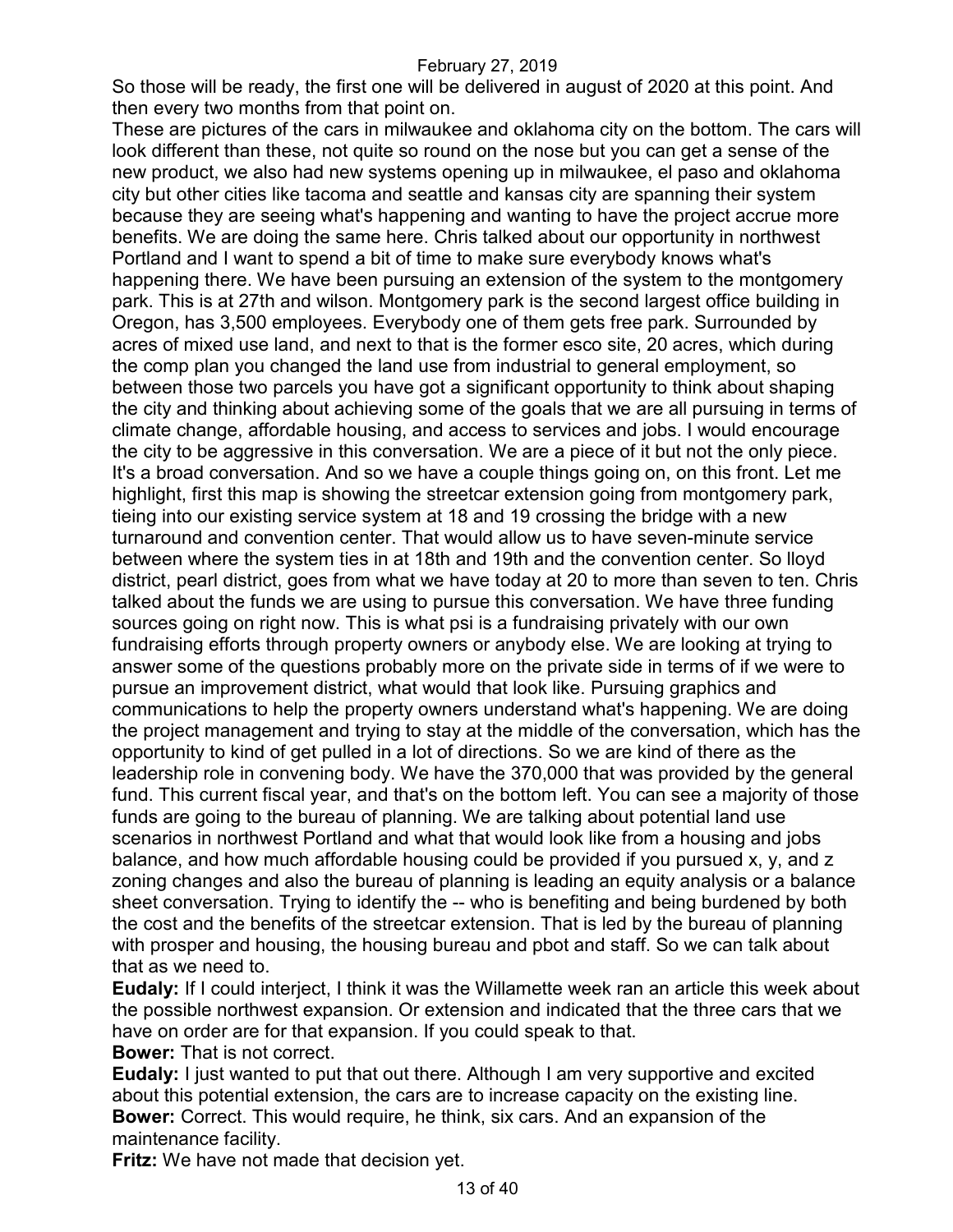**Bower:** Nope. One thing I want to impress is that this conversation is very early so let's key up the questions now. We can provide opportunities but let me just flag through the scope of work.

### **Eudaly:** Commissioner hardesty?

**Hardesty:** I do have a question, thank you, commissioner. So there is conversation about creating a service improvement district before we have actually -- a, who is involved in that conversation? And is it just a property owner, that benefits significantly if we make this expansion? Why is that happening separate from the bigger, policy conversation. **Bower:** I would not say it's a detailed conversation. It's one about if we are going to go down this path, historically we used a certain type of funding mix to get to the outcome of streetcar, and that tends to be in the 10 to 15% capital of the project funded by the property owners adjacent to the streetcar line. That's how we have done it in the past. They are wanting to have the conversation of what would that look like if we applied that to this community, what would the burden be on the property owners, and that's as far as they have taken it.

**Hardesty:** So I just want to be clear that I don't want deals being cut before we have had the opportunity to have our due diligent deliberation. I am very concerned that these property owners will make a small fortune if we decide to develop in that area. We should not be driven based on that profit but on the city's needs.

**Bower:** I think they would agree and welcome input from the city.

**Warner:** And any kind of local improvement district would have to come to council am. **Hardesty:** By the time it has come to council you worked out a deal so I would like to see us be more proactive so the council actually gets to be involved in the deliberation before the deal is cut. We will keep council informed of the activities.

**Fritz:** They do occasionally change when they get to council.

**Bower:** I think everybody involved would agree with what you are saying. This is me early on flagging that we need to have this conversation because it's happening and if you are up there you can see the development is occurring with or without -- this is happening. **Fish:** Can I ask a question? I want to make sure we are not conflating issues here. There was a talk once upon a time of a baseball taking a look at esco as the possible site. The conversation about connecting Montgomery park began independent of baseball, is that correct?

### **Bower:** Correct.

**Fish:** And also to what extent have you doing forecasting of the kinds of population growth and other growth in that area that a streetcar might leverage and serve? Do you look at it as the leverage or what you anticipate to be the population. It's a pretty dense neighborhood.

**Bower:** It's a mix. There are existing destinations like we talked about the montgomery park is a large employment site. I would offer there is not a lot of population. It is zoned industrial. Fairly low density land for the most part. We are looking for an opportunity to examine the potential land use changes so we have what is there today. What the bureau of planning is using the money for, both the fta as well as city money, is to examine five different land use scenarios, so if we shifted it from a through d, how much housing would that produce, affordable housing, and what jobs would that produce? And from there you can get a projection of does that match up with the expectations.

**Fish:** The other thing I will note, and we have had this conversation before at council, we have a number of failed infrastructure systems within this district. We anticipated that 23<sup>rd</sup> and 405 would be tough, and I use that route a lot. It is really burdened. One of the things I will be interested in, is given the tremendous strains on the existing infrastructure on that part of northwest, how much of that burden do we take off through fixed rail in how do we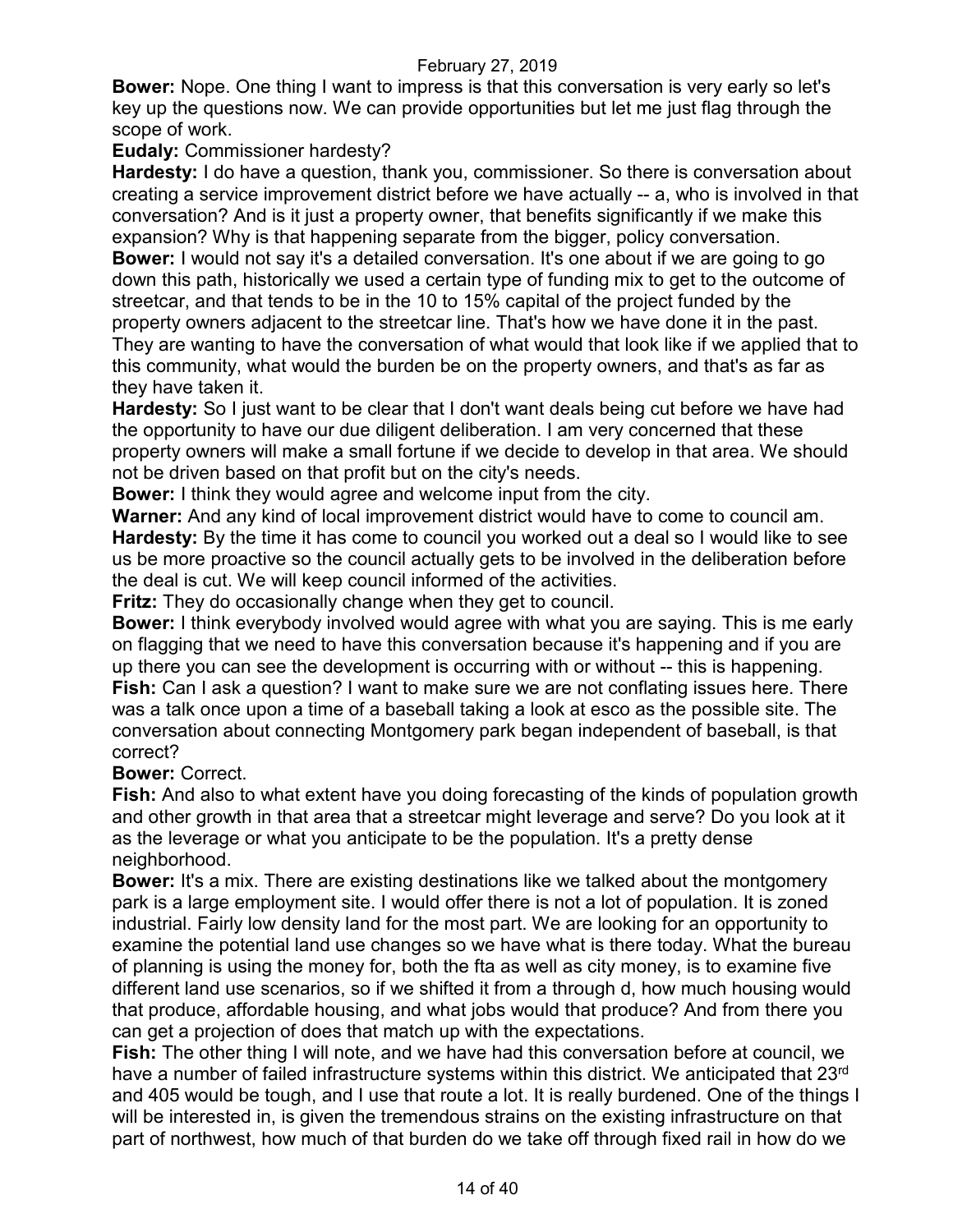address the problems? There is a lot of traffic. And that particular intersection is -- I think you described it as a failed intersection in terms of the volume of cars.

**Bower:** That's a great question.

**Fish:** I am looking at chris.

**Warner:** Absolutely. One of the things, in fact, I think we'll be doing this later this week is tri-met with the help of us will be doing bus service from northeast Portland across the fremont bridge to northwest Portland, so that's something that we are launching, and hopefully that can take a strain off the intersection but that's been a challenging intersection, and I know that we do have plans to try to address it. It's a big, expensive undertaking, but I think that incremental changes are in the future. **Fish:** Thank you.

**Bower:** Actually, so the last piece, the fta grant. So we -- metro applied for and received 1.3 million grant from the federal transit administration am this is a transit oriented developing planning grant and you can spend the money on land use planning and transportation planning but not on rail and engineering planning. Commissioner Fish, this would be where you get to answer the question of what the transportation issues are today and what would they be in the future land use scenario and what projects do we need keyed up to support a new community or existing community. The fta will support land use and transportation planning around the planned investment. Those three things together, the city money, psi and the fta grant are occurring at the same time and beginning to work now. I want to use this as an opportunity to make sure you have a chance to ask questions today or follow-up with us in the future with us. Now is really the time. I think I will leave it there. I think that concludes our presentation.

**Eudaly:** Great, thank you for being here. Do I hear a motion to accept the report? **Fish:** So move.

**Hardesty:** Second.

**Eudaly:** Okay. We have a motion from commissioner Fish and a second from commissioner hardesty. Karla, please call the roll.

**Fritz:** Over the years I have gone have being highly skeptical about the streetcar and thinking it was kind of playground for the rich to be looking at every year, your reports which continue to get better and better and thank you very much for the work the Portland streetcar, inc. And the partnership with Portland bureau of transportation is an exemplary one, and I appreciate all the work that many people here have done. Let's highlight again 32% of the streetcar riders earn under 30,000 a year, so this is not a vehicle for the rich. 38% of the streetcar riders come from households without a car. 23% of riders do not have a driver's license, and streetcar drivers use the mobility ramp, more particularly use the devices used 35 times per hour, which I think you said is five times what tri-met does. It's impressive. It's a people mover. And it is notable, 100% renewable. Zero emissions. It's a job creator and a land use planning tool, and everything that commissioner charlie hales said was going to happen, in fact, has happened, and I appreciate all of the work that the bureau directors, commissioners in charge and the streetcar, inc. Board and staff have done over many years. Thank you for all your work, as well. And this is the kind of thing that Portland does well, and I appreciate the work. Aye.

**Fish:** Dennis, thank you for your service. How long have you been the board chair? **Allen:** A little under a year. But on the board for six.

**Fish:** You took over from --

**Allen:** For jim mark.

**Fish:** I remember -- I am old enough to remember working with you previously when you were helping to lead negotiations or discussions about the zydell development and now doing this, so this is pure public service, so thank you for doing it. Thank you for your service. I want to echo what commissioner Fritz said. I think I was an early streetcar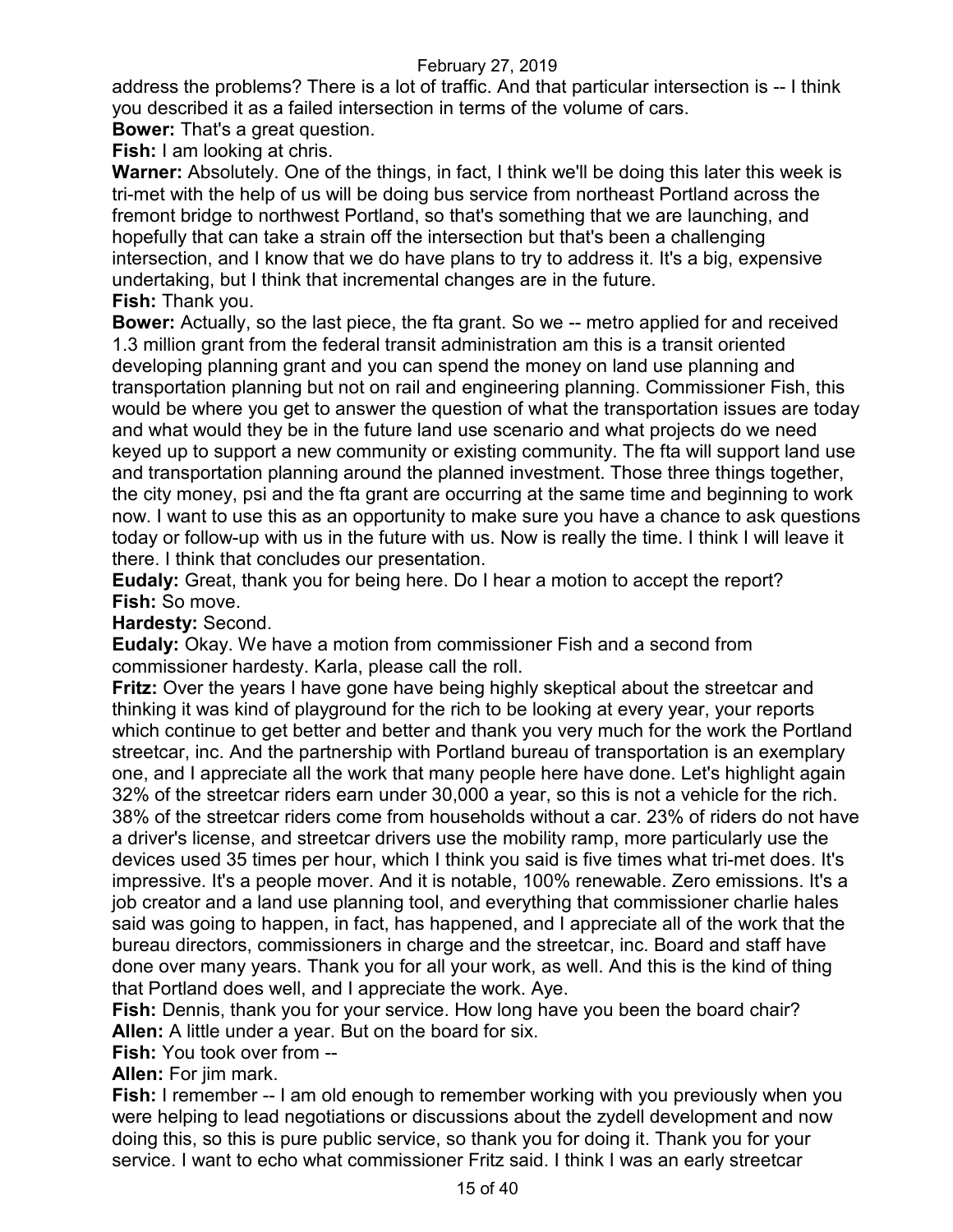skeptic trying to understand how it fit into an integrated system and who it served and what were the benefits this, in your fifth annual report you made clear what the benefits are. I live and work downtown, and I don't have a car. So it's important to me to have a range of choices. I am doing a lot more walking. Ride share. Getting rides off my daughter. Just trying to be strategic about how I get around, and it is the most liberating thing in the world not to have to focus on owning and operating a car. It's completely liberating, and there is so many other choices. Even with my neuropathy, you take in things you would not see just driving around, so it's an excellent report. I also want to pull out a couple of statistics that you gave us. 82% on-time. That's remarkable given how congested some of the routes are that you are operating on. And how constrained they are, so congratulations on that. And 15,000 riders -- of the 15,000 riders, do we have a sense how many of those are tourists?

**Bower:** Well, we published it before, is less than 5%. Which is still less than the 300,000 people a year.

**Fish:** That's a lot of people.

**Bower:** That's not the basis of our ridership.

**Fish:** So we go 16 million visitors a year, and we are saying 300,000 people use it. **Bower:** Our lowest ridership is the convention center. How is that.

**Fish:** My anecdotal sense, I see a lot of people visiting our city that use the streetcar, you know. I think one of the goals of the streetcar over time is to get you downtown from one place to another faster than it would take you to walk. So, and that has a lot to do with what pbot is looking at in terms of the circulation and how to speed things up and create better mobility downtown. The land use piece is the extra dividend of streetcar. If the conversations do heat up about the esco site, which is, obviously, an issue but if we get to a point of development it's also an enormous opportunity to build in a specific concrete goal around affordable housing. As we think about providing benefits and public resources, we should make sure that we get the best possible deal, and I would like to see a neighborhood as integrated as the pearl is in terms of affordable housing and market rate housing. Thank you, aye.

**Hardesty:** Thank you. I guess I am the new concept I can. I don't know how -- how long it took the other two commissioners to not be a -- skeptic. I am concerned when we present information that paints a picture that I question. As I said in my office, I have seen heavy enforcement in areas that are not in the pearl. Right. In the lloyd area, and I have asked for additional information about how poor people are experiencing the streetcar, right. I would like to know if this is a commuting or fun vehicle people use because they want to do something fun in northwest Portland. I appreciate the due diligence but I am a show me person, so I will be skeptical until you show me the information that makes me comfortable with thinking that this is an investment that works for all Portland. And I want to continue to look at the data to make sure this is used as intended, which is an opportunity to get people around town, but if we are talking about getting people out of cars, we are talking about getting people out of cars during rush hour, does this make sense? Many of the cars i've been in are pretty small, so you put a couple of wheelchairs in there, and you cannot get a lot of other people in there, right. So just know that I thank you for the report. It's well done. But I am not sold yet that you should be expanding or we should be investing more dollars. Aye.

**Eudaly:** Thank you all for being here and thank you for the report. My colleagues have already talked about many of the virtues of the streetcar I would have covered so I will say as a public transit user and especially someone often traveling with a wheelchair user, that the streetcar is my favorite form of public transit. It's the most kind of seamless entry. It's more flexible than the buses and max as far as where we are able to be, and I have never had to let a streetcar go by and not ride it because the wheelchair spots were taken up,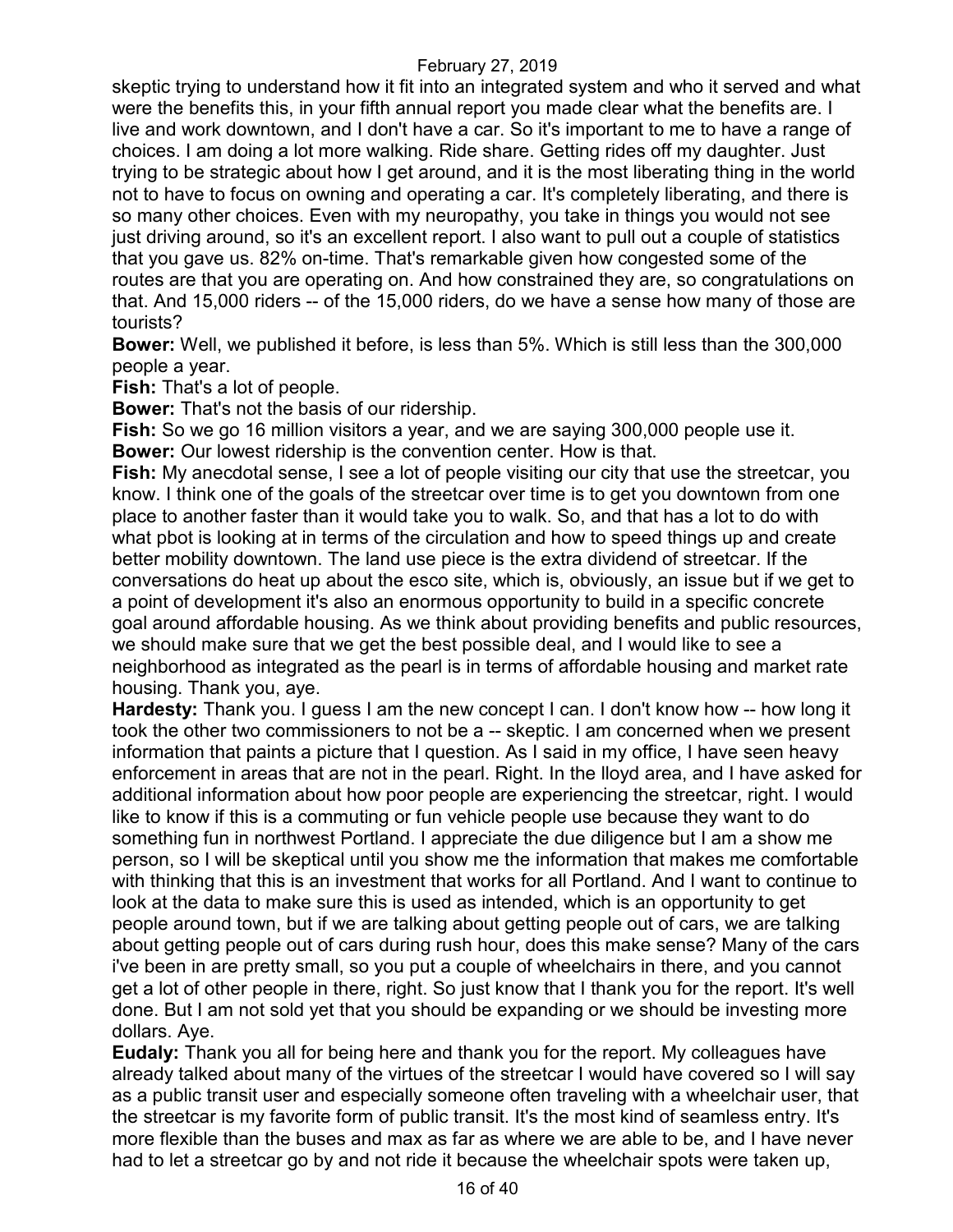which I really appreciate. Also I will take this opportunity to let the public know the tri-met's low income reduced fares apply to streetcar, and if you are interested in finding out, if you qualify for that program, just go to tri-met.org. With that, I vote aye. [gavel pounded] the report is accepted.

**Eudaly:** Thank you. Karla, please read item 178.

### **Item 178.**

**Eudaly:** Commissioner Fish.

**Fish:** I want to provide some introductory remarks. The urban forestry commission is comprised of 11 community members who volunteer their time to advise the city forester, the parks director and the commissioner in charge of parks and city council on matters pertaining to trees in our city. The commissioner also acts as an appeals board, excuse me, the commission also axe as an appeals board for certain tree permits, nominates new and approves removal of heritage trees and plays a significant role in updating the city's urban forest manage plan. The acceptance of today's report will appoint one new commissioner, bruce nelson. He has 30 years of experience as an [inaudible] and a volunteer for friends of trees for over 20 years. In addition we are proposing to reappoint two commissioners to their second terms. Vivek shandas, professor of urban studies and planning at Portland state university. Mr. Vivek shandas has published 50 peer reviewed publications and two books, which provide practical guidance to decision-makers about addressing environmental issues, and daniel newberry, who is the executive director of the johnson creek watershed council has held a variety of leadership positions in the field of forestry. Mr. Newberry has a masters in forestry from the yale school of forestry and environmental studies. I want to begin by thanking all these community vendors for their volunteer service on the commission and for agreeing to be considered for appointment, and I am also pleased this morning to introduce jen, the city forester, to make additional remarks and answer your questions. Welcome, jen.

**Jenn Cairo, City Forester:** Good morning. Thank you, commissioner Fish and good morning, commissioner Hardesty, commissioner Fish, and commissioner Eudaly. My only addition would be we are fortunate to have pretty exceptional candidates to advise the city on the forestry policies. So I would ask that you approve those appointments and the reappointments. That's it. If you have any questions, I would be happy to answer them. **Eudaly:** Commissioner Fritz?

**Fritz:** What are some of the issues that the commission will look at over the coming years? **Cairo:** Great question, commissioner Fritz. Last week the commission held its annual work plan development session, and some of the things that they are interested in looking at - there are about five of those. The first two are related to title 11, the tree code. And possible amendments to the tree code, so they will be looking at what amendments might be and thinking about what their priorities for those would be. One in particular is the, what we call the large tree amendment. It is for removal of trees and development situations, and that's a temporary amendment that expires the end of the calendar year so that's a timely item. And they will be looking at how to structure communications and outreach to the public around tree advocacy and understanding of tree services to all of us in the city. They will also be looking at their structure for their committees. There are two required committees by city code that the forestry commission operates, the heritage tree committee and the appeals board, which hears residents property owner appeals of certain tree permit decisions. There are some ad hoc committees that they will be looking at, how those are structured, so those are the things that they are focusing on this year. And they have a handful, which is a lot, for volunteer group, of code-required duties that they always perform such as advising me, commissioner Fish, and director long, and you folks on budget as it affects urban forestry.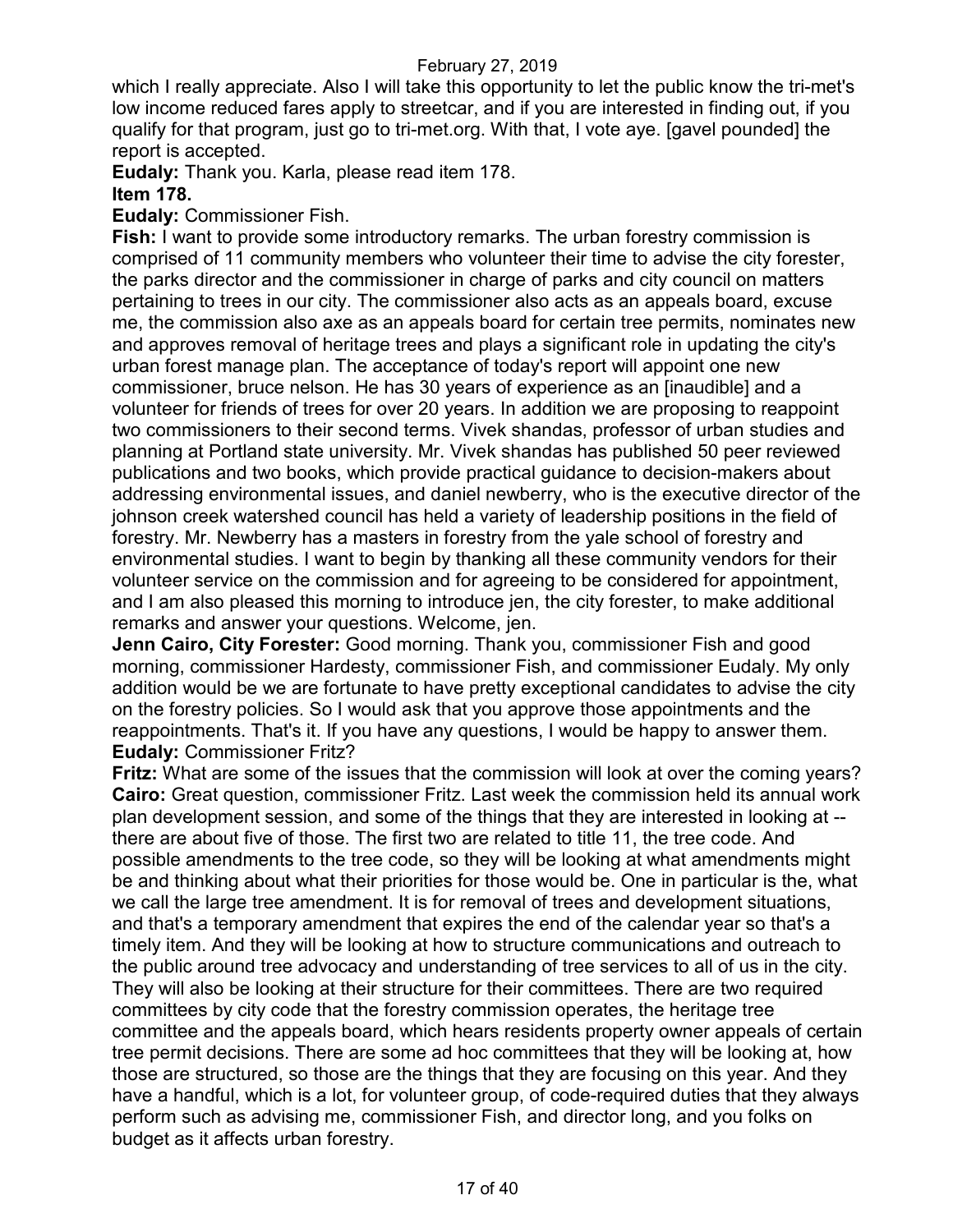**Fritz:** You mentioned the heritage trees, what is the time line for people to submit nominations for that?

**Cairo:** Thank you, commissioner. We prefer to receive heritage tree nominations by around may 1 of each year. They can be submitted on a rolling basis. We process them usually in the spring and early summer.

**Fritz:** So people can go to the website right now and nominate the trees that they own? **Cairo:** That's correct.

**Fritz:** Thank you.

**Eudaly:** And do I hear a motion to accept the report?

**Hardesty:** So move.

**Fritz:** Second.

**Eudaly:** We have a motion from commissioner hardesty. Second from commissioner Fritz. Karla, please call the roll.

**Fritz:** Jen Cairo, thank you for your service as this urban forester and to both the new appointee and the repeated appointees and commissioner Fish for your support on this commission. Aye.

### **Fish:** Aye. **Hardesty:** Aye.

**Eudaly:** Thank you, and thank you also to the nominees for their service to the city. We are really lucky to have such amazing experts. And I just want to put it out there that you have a couple tree huggers in myself, as well as michael, who is a project manager for fixing our streets who actually has a background in forestry I just learned yesterday so if you need extra support you know where to come. I vote aye. The report is accepted and Karla please read 179.

### **Item 179.**

**Eudaly:** This is a second reading, is there further discussion? Seeing none, Karla, please call the roll.

**Fritz:** Aye. **Fish:** Aye. **Hardesty:** Aye.

**Eudaly:** Aye. Thank you. The ordinance is adopted. Karla, please read 180. **Item 180.**

**Eudaly:** This is a second reading. Is there any further discussion? Seeing none, Karla, please call the roll.

**Fritz:** Well, thanks again to cheryl kolbe, the president of freedom from religion, Portland area chapter for bringing to my attention the issue of lack of clarity in our civil rights code to ensure the protections against discrimination based on non-religion. Your advocacy helped us so thank you. It's nice to see you hear today. And I also thank kimberly mccullough, the director for american civil liberties union of Oregon, and the human rights commission, and the city attorney's office and the office of equity and human rights and the city equity managers, and my former staff [inaudible] and current staff cynthia castro and clare [inaudible]. The proposed changes at our city's code may seem like a minor tweak, but they are significant for the Portlanders who identify as non-religious. This has become clear to me through the community testimony I received. I have to say remarkably I have not received one email against this proposal. I think that speaks to the welcoming and inclusive nature of our sanctuary city, and I apologize if anyone has e-mailed me and I didn't notice it, but live been looking and it has been remarkable how much community input has been supportive. By passing it, it very much affirms my belief in Portlanders and welcoming people who acknowledge civil rights to everybody. By passing this we are sending a message we value non-believers and confirm our civil rights code extends to them. With this declaration more non-believers will feel less fearful of being themselves in the open. We are fortunate that the existing Oregon courts have recognized the inclusion of non-religion in the protected class of religion. We must have greater certainty this will be the case in the city, and I am grateful to my colleagues for considering this, and in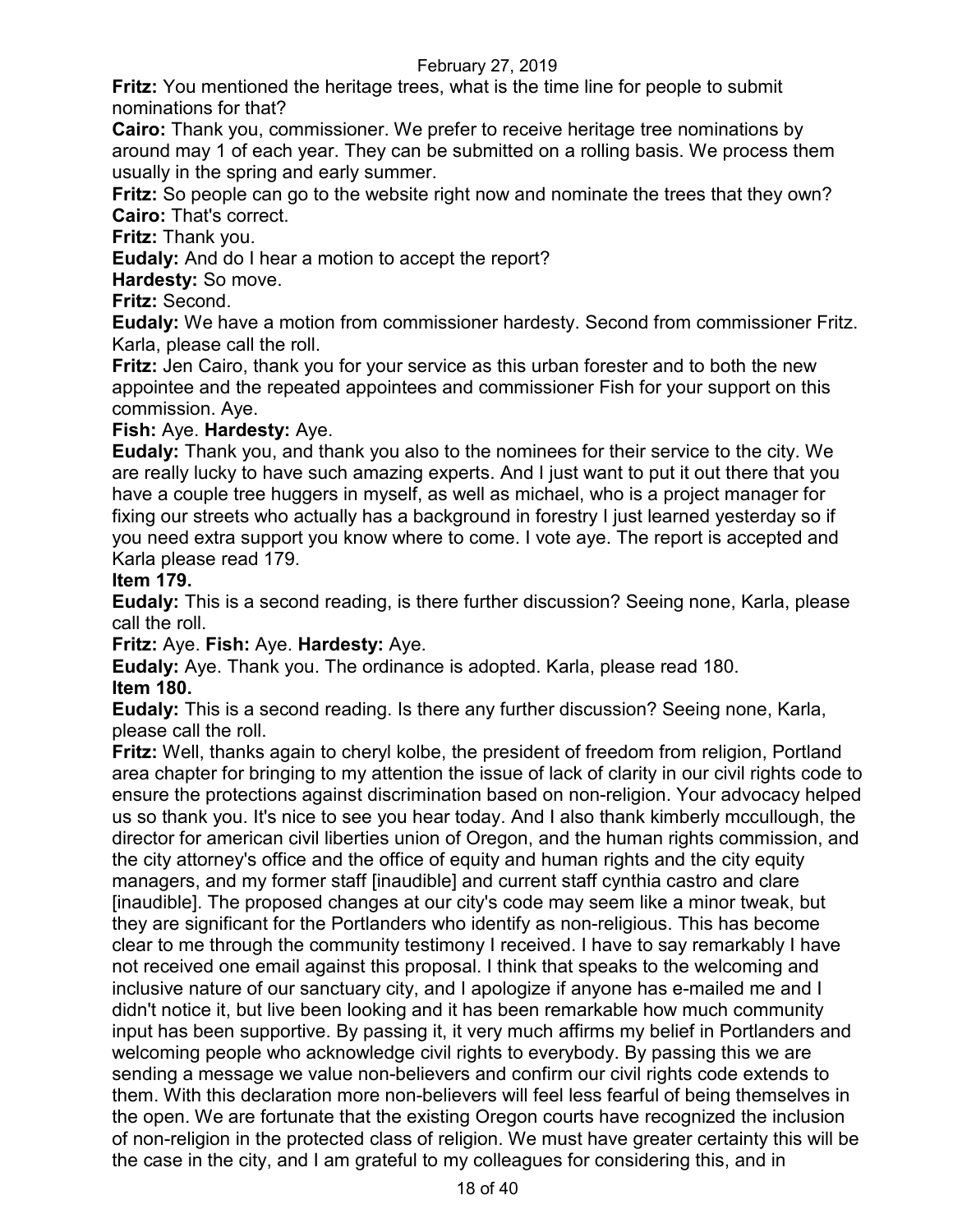particular to mayor wheeler, who has been supportive and set up the hearing that he was sorry that we put this over so I could vote for it when he was not going to be here, so thanks to the mayor for his leadership. To the best of our knowledge, Portland will become only the second american city to pass this legislation after madison, wisconsin, and I hope that others will join us. Finally, I am grateful to my father-in-law, edward Fritz, a colonel in the salvation army. I asked him what his opinion of this is, and he said your ordinance is an amplification of our constitutional rights in this country. Rights that at times have been denied or ignored. Religious belief or lack of it is never grounds for the denial of our constitutional and legal rights barring discrimination. While we are free to choose what we believe, we are not free to use our beliefs to violate the rights of others guaranteed by the law of the land, so thank you colonel, and I am happy to vote aye.

**Fish:** Commissioner Fritz, thank you for being this forward, and I am pleased to join you in voting aye.

# **Hardesty:** Aye.

**Eudaly:** Thank you, commissioner Fritz, I missed the first reading of this, and I am happy to be here for the vote. This seems especially fitting given that Oregon is a state among the states with the lowest rate of religious adherence. I, myself would identify as an agnostic, and while I respect all religions, I reject intolerance towards everyone, so I am happy to vote aye. Thank you, the ordinance is adopted. Karla, please read item 181. **Item 181.**

**Eudaly:** This item has been heard and testimony was taken last week. Colleagues, is there any further discussion? Okay. This is an emergency item. Karla, please call the roll. **Fritz:** Aye.

**Fish:** I want to thank nancy hendrickson and the team at bes who made the presentation. I would like to thank the warren family for their generous donation of 11 acres of open space. We are going to do this through a friendly condemnation, which means that ultimately we will take the land without any liabilities attached to the land, and this is in a particularly sensitive area around the columbia slough watershed, so it's a good deal for the city, and I am pleased to vote aye.

**Hardesty:** I learned a lot about eminent domain over the course of my due diligence on this issue. I support the work that's being done. I am happy to join my colleagues in voting aye.

**Eudaly:** Aye. The ordinance is adopted. [gavel pounded] Karla, please read -- **Hardesty:** Excuse me. Madam chair, could I make a request that we move up several items that I pulled from the consent agenda? I have all these wonderful firefighters sitting here patiently waiting for us to get to two items. Would it be okay to move those up? That would be agenda item 171 and 168.

**Eudaly:** Typically we move them to the end of the agenda but I am happy to accommodate you, especially since we have people ready and waiting to present. So Karla, please read item 168.

### **Item 168.**

**Hardesty:** I appreciate you allowing me to move this up. My team would be able to wait until it happens but I feel compelled because I pulled these off the consent. So the first one we are talking about, 168 is in reference to an accident that took place with a fire engine. We know how big fire engines are. We know how fast they must go sometimes to address the emergency ahead of them. In this particular case there was an injury, unfortunately. I totally support the resolution of this injury but wanted to make sure. I tend to pull off the consent agenda, police accident ones. I did not want people to know I was only concerned about police cars having accidents, but of course, we all want to make sure that we are driving as safely as possible, but I wanted to make sure this was on the public record. That's all that I have to say. If you would like to add anything.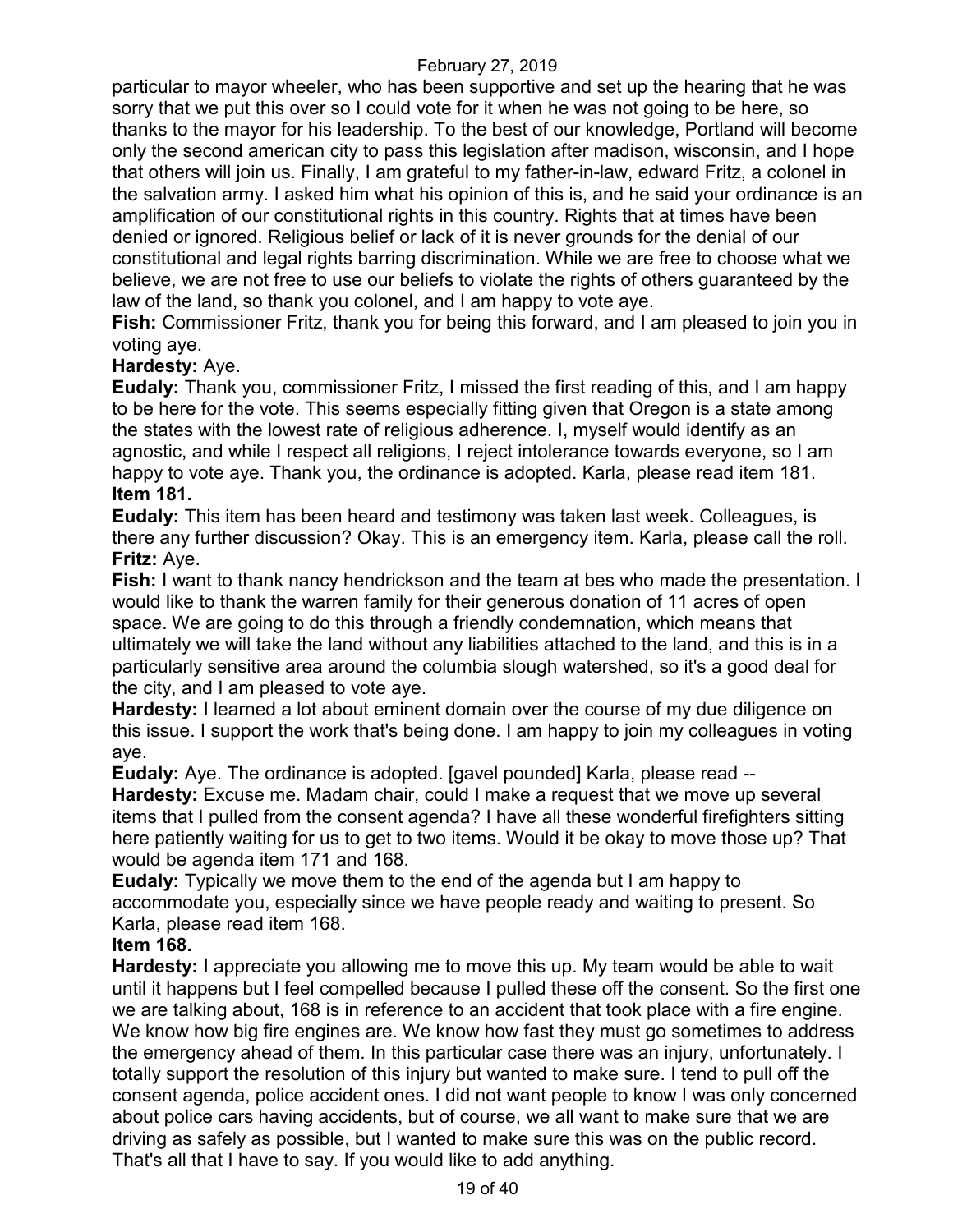**Karren Bond, Risk Management:** I am karen bond with risk management, and I don't have anything to add, actually. With me is john, he was here in case there were procedural questions that were asked about the fire department.

**Fritz:** Has there been follow-up with the driver?

**John Derr, Fire Battalion Chief Portland Fire and Rescue:** Yes there has, I am the safety officer for the fire bureau, and all our accidents are reviewed internally.

**Fritz:** Could we call them, not call them accidents? They are crashes. Under vision zero we are trying to get to the point where there are no crashes, and I personally believe that all crashes are avoidable, almost all. So sorry to interrupt.

**Derr:** That's correct. So we view then as preventible or non-preventible and this was a preventible accident, crash remember and we review all of them. And we look for ways to remediate those in the future for all crashes.

**Fritz:** That includes presumably more training for the person involved?

**Derr:** Correct. We look at that one incident in general, and review for extra training for them, or policies that need to be reviewed or changed for the bureau and we also move outside of that to determine if there is any apparatus, road design or other factor that we can influence to prevent these.

**Fritz:** Do you look at the driver's record of challenges over time, as well?

**Derr:** Correct. We keep records of any crashes throughout their career.

**Fritz:** Thank you.

**Eudaly:** All right. Karla, there was not sign-up sheet. Is there anyone here that wanted to give testimony relevant to this item? Which is whether or not we should pass an ordinance paying bodily injury claim. Mr. Johnson. The list is closed.

**Charles Bridgecrane Johnson:** Good morning, commissioner. Charles bridgecrane johnson, I wanted to thank commissioner hardesty for this equity. I think that there is talk about being harsh on the police department but what we really want is equitable, fair lens applied to every you're of the city government, and we sometimes feel that a particular bureau of the city government does not get due scrutiny or goes on with impunity, so I am glad this item, where the victim's attorney, lourde sanchez here, the council should go ahead and approve this relatively low budget item, but I thought it was important that people come forth and say when people try and pull these from the agenda when it's the other bureau, what we're really talking about is not picking on any particular bureau or type of employee but trying to get every city employee to live up to the highest standards and be the best public servants. Thank you.

**Eudaly:** That concludes the public testimony. Karla, please call the roll.

**Fritz:** Thank you to commissioner hardesty for pulling this and to both of you for being here today and giving such good explanations. I appreciate it. Aye.

**Fish:** Aye. **Hardesty:** Aye.

**Eudaly:** Aye. The ordinance is adopted. [gavel pounded] Karla, please read 171. **Hardesty:** Thank you, commissioner. This is one of those issues I know all about, all of our offices will hear about, so I thought it was appropriate for us to have a public dialogue about it. What we have found in a fire bureau is that many times there are nursing homes and facilities that use our firefighters as their lift providers. That means that they get many, many repeat calls to the same facilities for the same issue because the staff have been directed to not lift patients, and we believe that it's inappropriate to be using public services for this particular effort, when in fact, those are -- those homes and senior centers should have staff who have been trained to be able to provide this service. And so this is a way for us to be proactive and to make sure that we are using our public safety dollars in a way that makes sense. I have my fine team here that will be able to provide additional information. Thank you very much for showing up today. Please introduce yourself and **Moore-Love:** I need to read the title.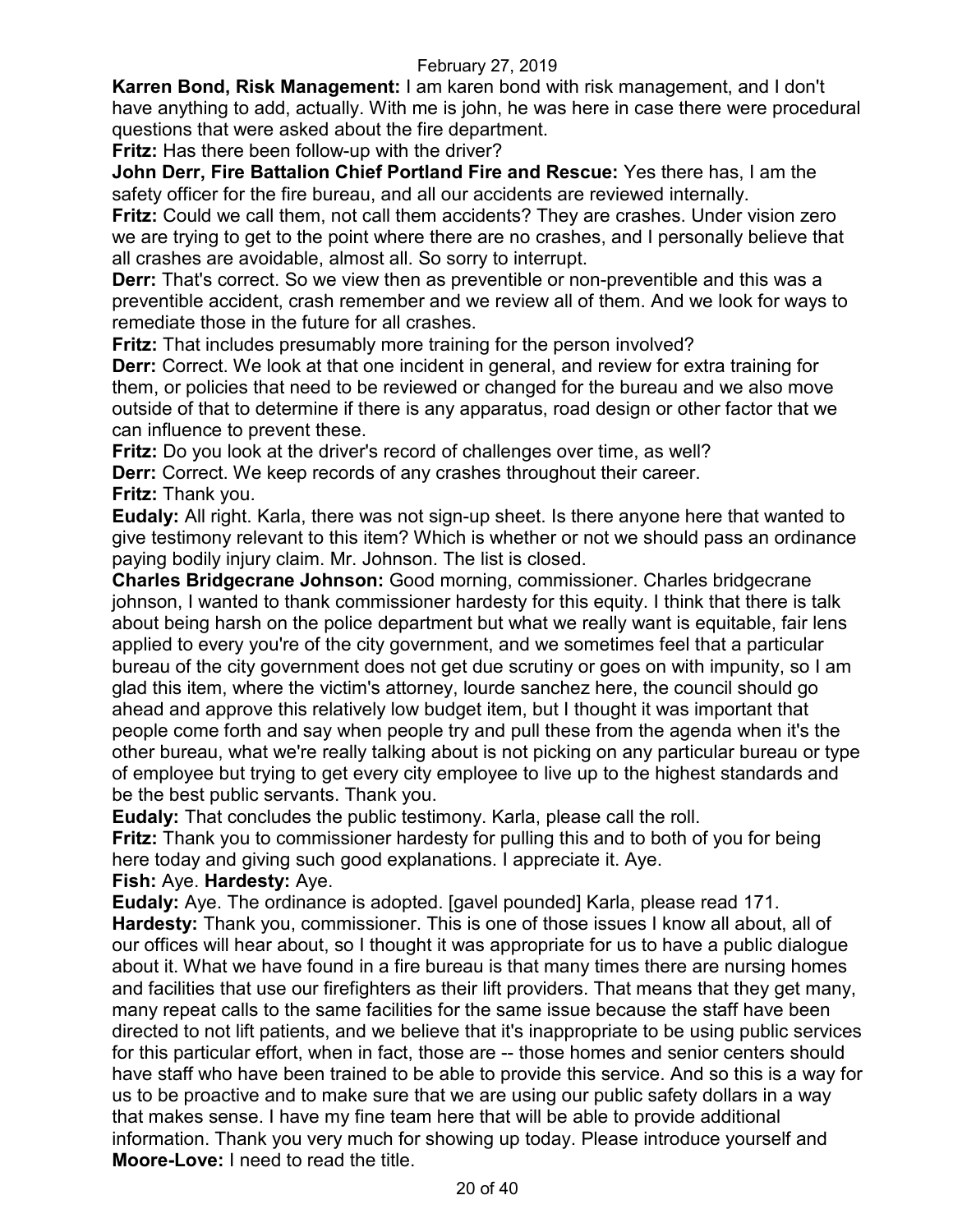**Hardesty:** I am so sorry. I am moving on.

**Item 171.**

**Hardesty:** Ditto what I just said, welcome.

**Ryan Gillespie, Interim Fire Chief:** I am ryan gillaspie, the interim fire chief for Portland fire and rescue, and to my left is -- do you want to introduce yourself?

**Sara Boone, Fire Chief:** I am sarah boone, and now the division chief of medical services and training.

**Greg Espinoza, Division Fire Chief:** And I am greg espinoza, the deputy chief of medical services training division.

**Gillespie:** And thank you, I am president, commissioner Fish, commissioner hardesty, and commissioner Fritz for allowing us to have this, I want to thank you for pulling this to give us this opportunity for us to speak to it and as well as to encourage any open conversation or questions that the council or anyone else -- may have. We are here to discuss this ordinance to enact a fee for service, cost recovery for lift assist calls, non-emergent lift calls at Oregon state license, residential care facilities, assisted living facilities and nursing facilities. And this morning I am going to talk quickly about why, why are we doing this? Commissioner hardesty did address most of that in her statement. And I will just add to that. And Portland fire and rescue, our calls have been increasing over the years, and we are almost at 90,000 calls a year. And the Portland fire and rescue responds to it within the city of Portland. And our mission is to be good stewards of the public's money. We want to increase our efficiency and all aspects the operations so we look to see how we can improve that and how we can be best stewards of the public money. We are working with the bureau of emergency communications to change our dispatch protocols, and to change how we respond to calls and who responds to the calls, and while that process is going on you, we are also looking internally to see what we can change. Our calls range from high you a cute, imminent emergency type of calls, such as a cardiac arrest, and down to lower acute calls which do not require immediate assistance, and that is how - that is what we are working towards, is to make sure that we get the right resources to those types of calls. These calls that we're talking about today are on the low end of the scale. Low acuity. We are not looking to charge a fee for emergency medical service calls. This fee is for a non-emergency lift only to a bed or chair in the Oregon state license facility. So again, we are not talking about the emergency medical calls. These are the lift calls only, and it's also important to note that this only pertains to those facilities. So we do not, we do not want to be charging individual residences, independent living, that is not the intent of this. The reason why we are looking at the licensed facilities is because through their licensure and their requirements, for their clients, they need to provide an appropriate level of service, for those clients who have differing medical, medical needs. Within those needs are mobility needs, and so they have clients that, that are unable to, when they fall, to get up. That should be part of their -- the needs that they provide for those -- for their clients. The way that we are operating now, we are subsidizing those businesses by providing that, those lift assists by using our public money to do that. We feel those facilities should, they should provide equipment, training, and proper number of personnel to provide the appropriate service to their clients. One of the concerns with this is that those that work at the facilities will be hesitant to call 9-1-1 because they do not want to incur this fee for service. We are being very clear on this, and we will be sending a letter to the facilities explaining this, that if there is any medical need whatsoever, absolutely call 9- 1-1 and call for the resources. When we arrive on the scene to one of these calls, we do an initial assessment and patient assessment. And that really starts with the simple question of, are you hurt? Do you have any pain or injuries? If their answer is no, I am fine. I just need to get back up to the bed, those are the calls that we are referring to, if the answer is, is my ankle hurts, I am dizzy. My head hurts, if there is any medical complaint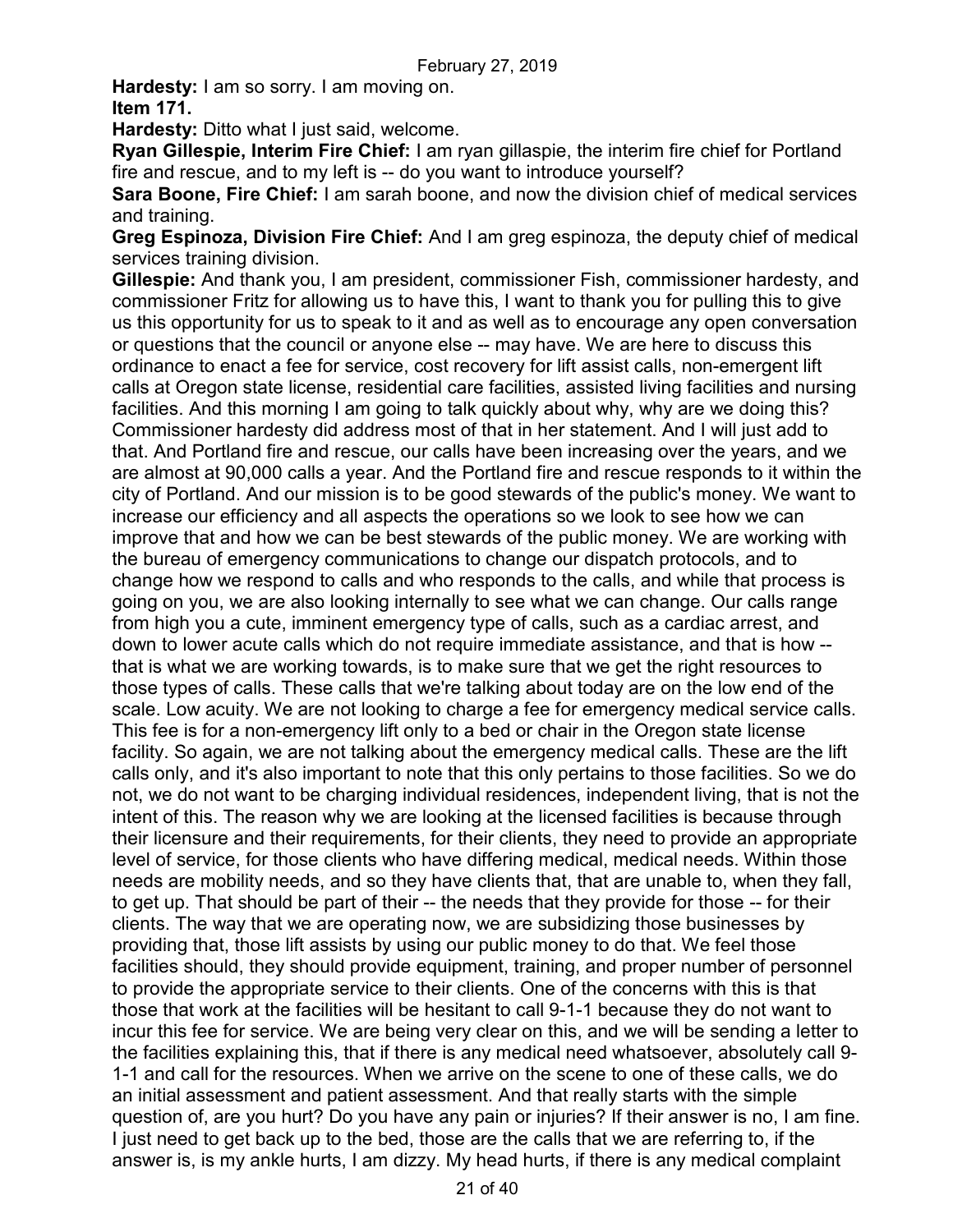we will go down our ems protocols and do a patient assessment and those calls will not qualify for recovery. It is purely the lift assist calls. There are other jurisdictions that have enacted fees such as this. I work closely with a chief from Omaha, Nebraska, who recently enacted a similar ordinance in their jurisdiction. Clackamas county fire district one has adopted a recovery for lift assist calls. Kansas City, Missouri, and Tacoma, Washington also in January of this year implemented a similar policy for recovery of lift assist fees. I will conclude but I want to be clear that this is purely for non-emergent lift assist only in the state licensed, assisted living facilities, residential care and nursing facilities. We do not intend, nor will we reduce our emergency response, and to those individuals who need our help.

**Fish:** I have questions. So commissioner, thank you for putting this on the agenda so we could have this important conversation. Let me kick things off with three questions. First, how many bills do you anticipate sending out in year one under this pilot?

**Gillespie:** So, our call volume for these calls for fiscal year 2017-2018 was 345. We anticipate that those may drop because of the recovery of the fee for service. The 500 that we are asking to implement for the fee, we expect this will encourage these facilities to adequately train, equip, and staff their facilities, so commissioner Fish to answer your question, I expect it will be less than 350, although we don't have our final numbers for fiscal year 2018-2019 and they continue to rise.

**Fish:** Thank you. How did you set the \$500 fee?

**Gillespie:** The finance folks looked at what is an actual cost of a fire response call. And the math that they used was we looked at our total number of calls and our total budget, and that equation equaled approximately 1050 per incident, that Portland fire responds on. The 500 was set based on industry standards. Again, I worked with the assistant chief in Omaha. Tacoma does a sliding scale where the first call is 350, second call is 500, and the third one is 850. The 500 is also consistent with our fire Marshall's office fees for standby equipment. So, if you needed a fire engine to stand by with four personnel for one hour, that fee would be 500. That's how I landed on the 500.

**Fish:** And my third question is -- do you have the existing resources to implement this program to bill and do the collections or will you be asking for some kind of assistance from the city?

**Gillespie:** We have the resources to do this, so our -- you -- the work flow has been set up, and these calls, when they are tracked in our system from our responding companies, the ems battalion chief will review these calls, and that individual is going to get an automatic email. They already do get one, a notification that a lift assist occurred at a facility. The battalion chief will cross-reference that address with the state licensing website to make sure that this facility actually is a state licensed facility and is applicable for this cost recovery, and that will go to our accounting group. And we have set that up to the group is able to send out an invoice to the facility, so no, we do not, we will not be asking for more money to implement this program.

**Eudaly:** Thank you very much. Commissioner Fritz?

**Fritz:** Did you say you will send notice to the facilities to let them know this is going into effect?

**Gillespie:** Yes, commissioner, we will. That letter is being drafted. We wanted to have this opportunity today to present to the council and allow for a dialogue with this, and so that, that letter will be sent to all of those facilities.

**Fritz:** Could you please consider putting something into that letter giving the employees at the facility a hotline or something to call at the county? I am concerned that -- it tends to be understaffed, and it tends to be staffed with people like me who are in nursing who are not necessarily -- if they don't have the equipment, you be, the physical equipment, that can assist in the lift, that it could be people who are less trained, not only less trained but less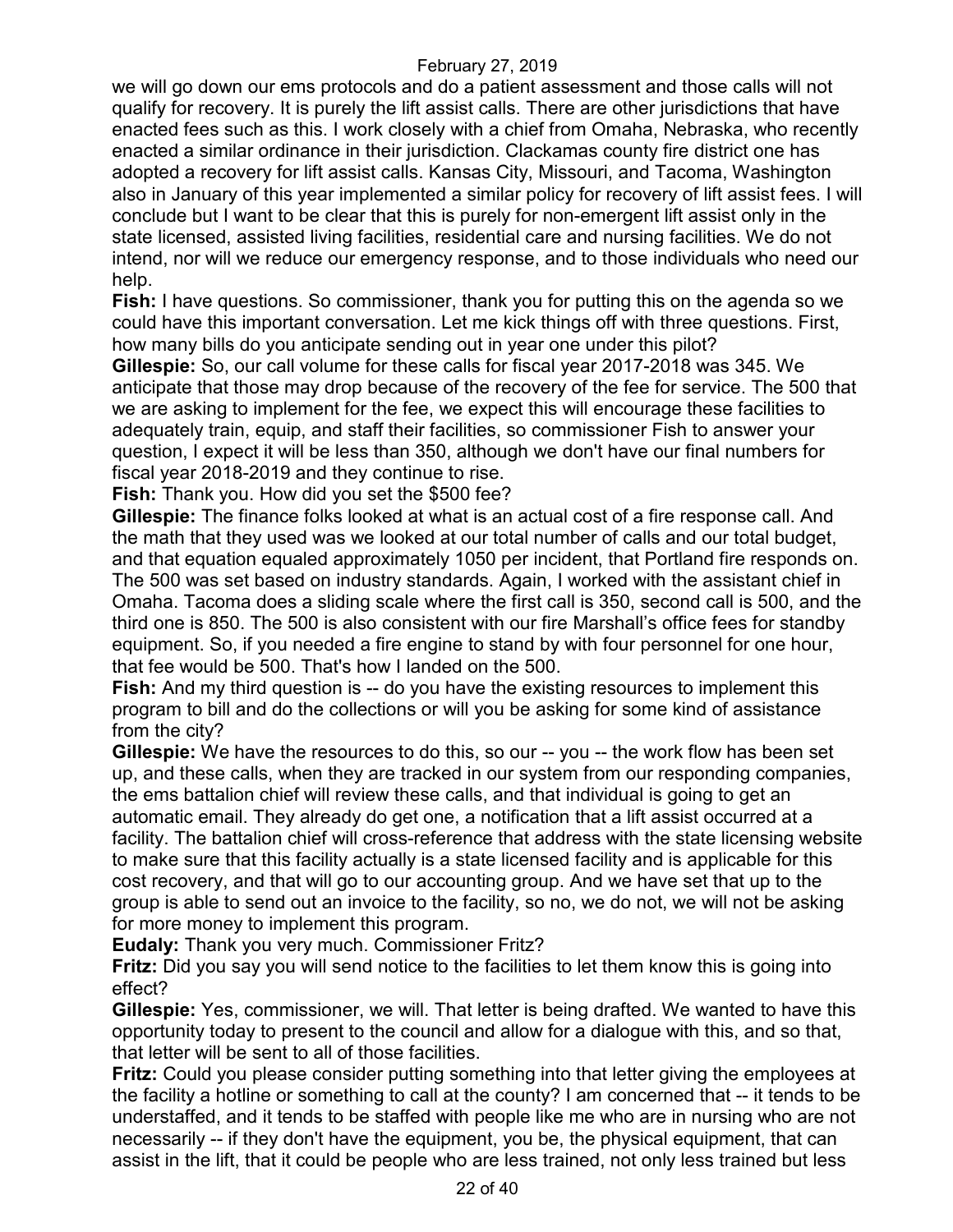physically capable of lifting the people, and I would want to make sure those workers in the facilities have somewhere, obviously, they are going to be able to get worker's comp, put on the other hand that back will be bust for the rest of their lives.

**Gillespie:** So a resource, a resource for the staff to be able to call to get some help on resources available.

**Fritz:** To let them know if they feel what they are being asked to do now is beyond their capabilities, here's a confidential hotline, I would imagine that Multnomah county's health services have such a thing that the healthcare workers can anonymously report when they feel that they are being asked to do things that --

**Gillespie:** I understand.

**Fritz:** If you could look into that.

**Gillespie:** I appreciate it. And we want to work with these facilities and help them be able to accomplish this, so we have in the past, and I didn't mention this, of the almost 100 facilities within the city of Portland, it's really a handful that are utilizing our services over and over, and like jermaine clayton, our high utilizer chat personnel works with individuals, our battalion chief has been working with these facilities for outreach and education, so we want to work with them and let them know that the equipment that's available, and assist them so that they can properly do their job.

**Fritz:** Thank you. To be clear I have absolutely supported this. Another thought occurs that hopefully many of these employees are members of the service employees international union, so perhaps giving them the contact information for their union, if they are in one as part of this letter and requiring the facility operators to give out that information, if you could look at that, I would appreciate it, thank you.

**Fish:** What pushback have you had from the industry?

**Gillespie:** I had a conversation this morning with the gentleman here today who I will let, I believe he's going to speak for that side, for the industry side. I will let that individual speak, speak from their side.

**Fish:** Have you received other feedback?

**Gillespie:** No, I have not. I am falling back to the chief, Kathy Bosman I worked with her, from omaha and their proposal they put together, and they received very little. She had one phone call from a concerned business, and so quite frankly I was not -- I was not expecting a lot of pushback on this because I really -- we really do see it as a, as an extension of the business and services that they should be providing.

**Eudaly:** I have a question, you said something that triggered a thought, so this is only going to apply to Oregon state licensed commercial assisted living facilities? It will not apply to individuals living in private homes or independent living. However, I think it's safe to say that there are facilities, operating without a license that are not private residences. What would happen in that event. You said that you were going to -- you make sure that it's licensed.

**Gillespie:** Right.

**Eudaly:** Before sending the bills so what happens in that event?

**Gillespie:** That's an excellent question. So for the billing purposes, we will cross-reference what the state licensing facility is because that's going to be the criteria for us to bill. Your question leads to the other side, though, and we want to make sure that our -- that people are protected, and that our living facilities that are licensed correctly, and so I can look further into how we can interact with the state on that, and their licensing ability to make sure that if there are, under the radar facilities operating, that we can make sure that those people are taken care of, so I will look further into that.

**Eudaly:** Thank you. Commissioner hardesty?

**Hardesty:** Thank you. Do you traditionally come across unlicensed facilities?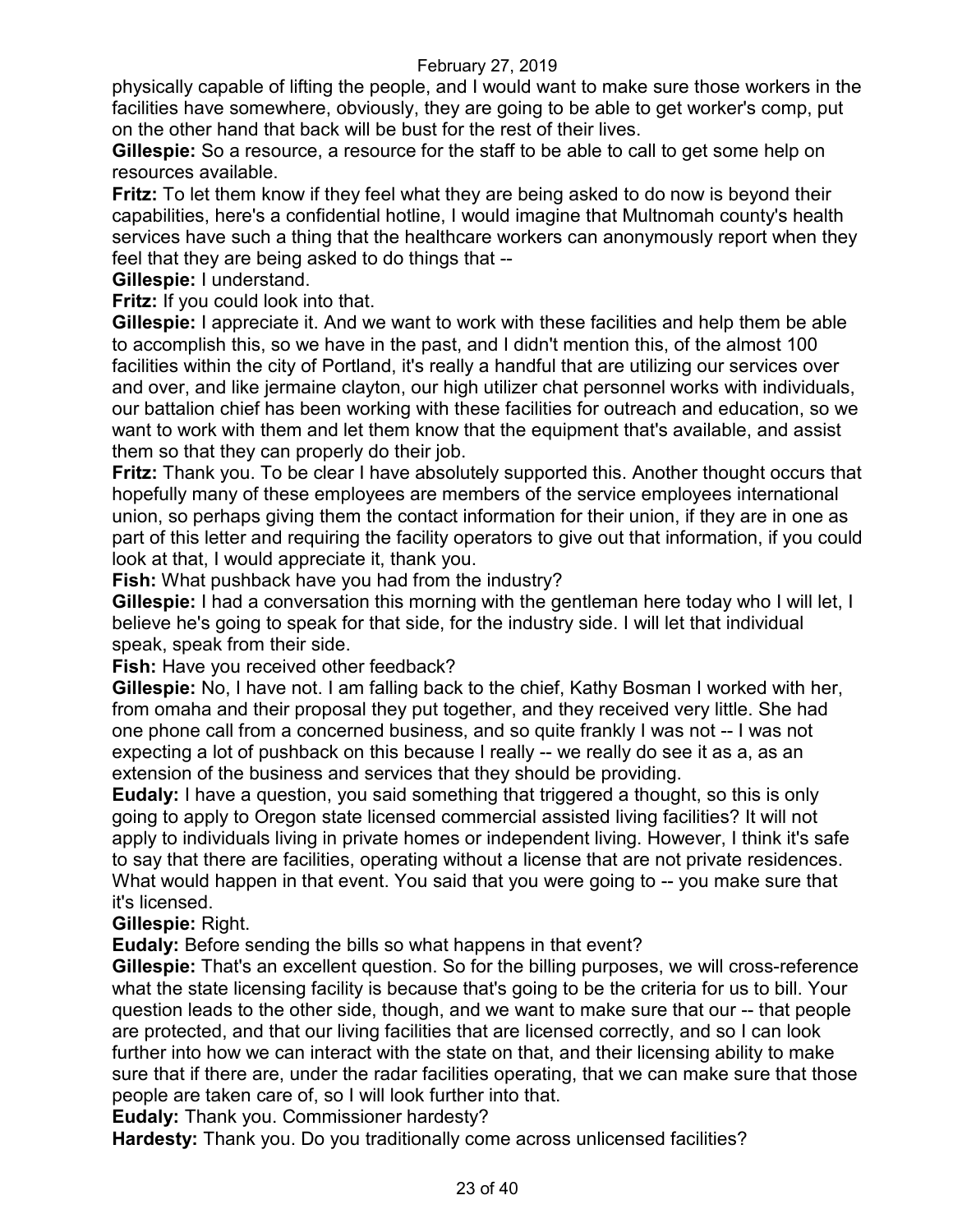**Gillespie:** We don't -- it's not something that we generally check for. We are not there as an enforcement or a licensing check, so our main concern is that the resident's health and wellbeing, and we do, when we encounter, whether it's a business, whether it's a facility or a private residence, when we find people that are living in conditions not healthy, not - unsanitary, we work with the county on that and make referrals to make sure that those people have resources sent to them, as far as the specific licensing, it's not something that we look for.

**Hardesty:** That was what I wanted to get on the record. I was sure if you went into an unsafe environment you would make sure to connect with folks who have the regulatory authority to make sure that they were addressed.

**Gillespie:** Yes, absolutely.

**Eudaly:** Again, we probably didn't have sign-up sheet. So is there anyone here that would -- thank you. You can return to your seat. Is there anyone here who would like to give testimony on this item? Please come forward. I see three people, mr. Lightning, mr. Johnson, and mr. Carlsen. The list is closed. Mr. Carlsen, please begin.

**Jim Carlson, President Oregon Healthcare Association:** President of the Oregon healthcare association, and we are a not-for-profit association that represents about 700 licensed care providers across the state. And approximately 100 here within the city of Portland. That serve approximately 6,000 individuals each and every day in the city that require long-term care services and supports. And I also want to thank chief gillespie and the Portland fire and rescue folks, for the important work that they do, and I don't really believe that we are at cross purposes here, but I think that we have some thoughts about how we might be able to come up with a better ordinance to really address what you are trying to get after. The people who require these services are older, disabled, disproportionately low income. Many of them this, if not most of them in the city rely on medicaid to help pay for the services that they need. Most have complex medical needs. Functional limitations, cognitive impairments, age related dementia and the others so it's a challenging set of individuals to care for. I appreciate commissioner Fritz's comments about caregivers. Caregiving is difficult and demanding yet very important work. It's a disproportionately female workforce, and oftentimes when you are dealing with individual who have fallen in the middle of the night and these things, they are women who are the caregivers. Generally what happens in these cases is that caregivers strain to put a call in, either to the on-call nurse or to the physician. And being directed by the nurse or by the physician to keep the person stable, not to move them until there is a determination if they are okay or not. Oftentimes the nurse or the physician is the one directing the ems call, and is directing that they want to see them transported. Oftentimes by the time that ems arrives on the scene and they are there, that individual may have been on the floor for 35, 45 minutes. Sometimes they just want to get up and go back to bed. But it's very difficult to determine whether that individual has broken a hip, fractured their back. You know. Suffered a serious injury or not. In assisted living and residential care facilities, which are the largest number of facilities that we are talking about, people use the term, nursing facility, generically, and most of what we are talking about here, residential care facilities and assisted living facilities. And you are dealing with unlicensed, untrained caregivers to a large extent. These are not people who are rn's and lpn's or cna's, so it's very difficult for them, our primary concern with the ordinance has drafted specifically, is that it's going to create a disincentive for the caregivers to make the call due to the hefty fines and the impact statement, from Portland fire and rescue on page one, paragraph six, and actually says that it will disincentivize this, and as the chief gillespie's testimony indicated, I think that's the intent.

**Eudaly:** Commissioner hardesty.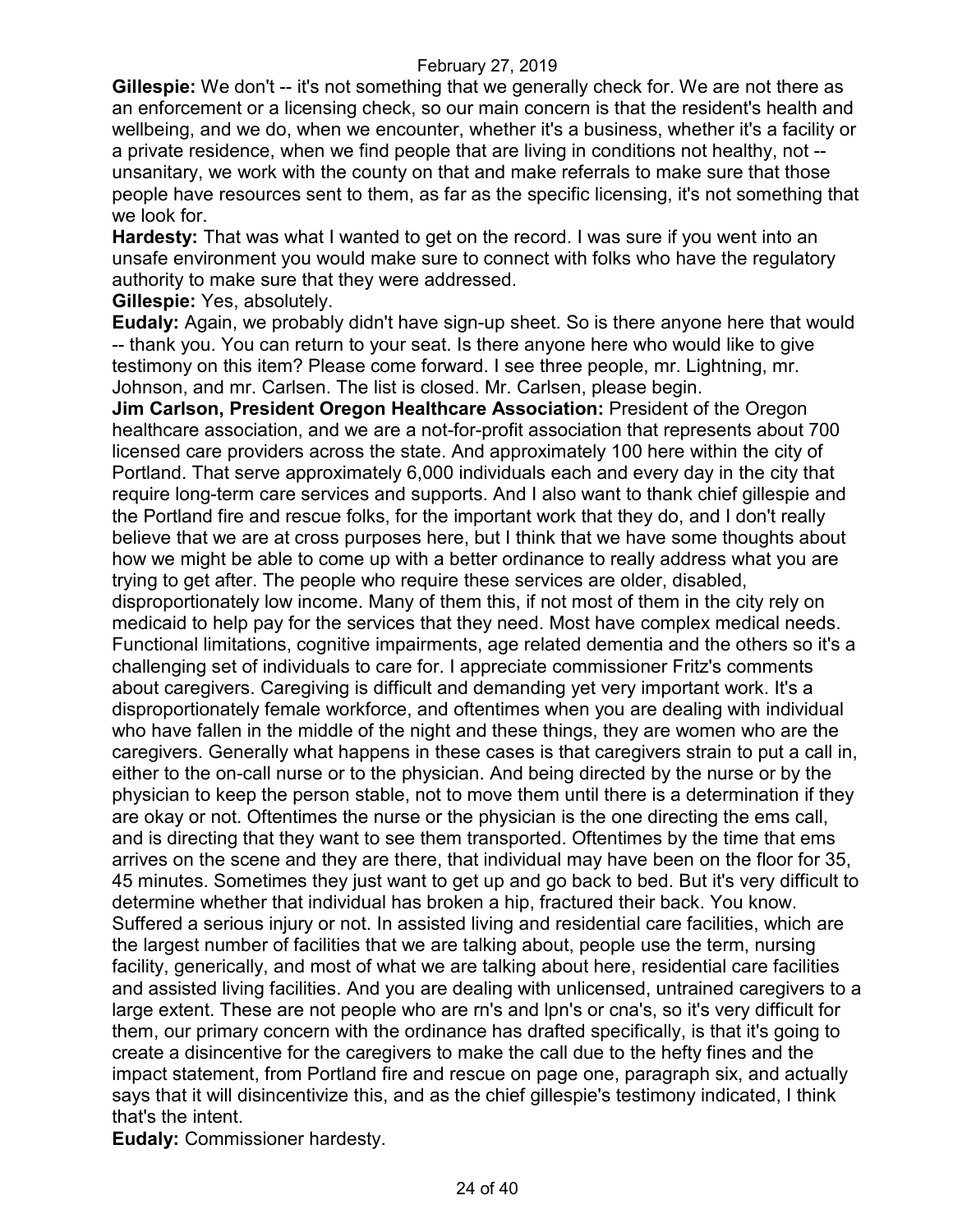**Hardesty:** Thank you, commissioner. Mr. Carlsen, don't you believe that there should be trained staff to deal with issues that are consistently arising in these care facilities? **Carlson:** Commissioner hardesty, they are trained in what, and what they are trained to do is to call that nurse or physician in the situation and to follow the physician orders or nurse orders. They oftentimes -- we have a home and community-based system in Oregon, we do not put people in institutions, medical facilities. And so we do not have doctors and physicians on the site around the clock.

**Hardesty:** We are not talking about home visits. We are not talking about people who are staying with family members. We are talking about licensed facilities that are supposed to be appropriately staffed so that they can take care of the people under their care. That's what they are being paid to provide. So I am not, I am not -- maybe I am not understanding what you are saying, that the issue is, if it's a licensed facility that is charged with caring for people who are elderly and disabled, and they should have the appropriate staff. Do you not agree with that?

**Carlson:** I absolutely, 100% agree, and we have got very good, strong state rules and regulations requiring that staff. Generally what we are seeing in these situations is more what commissioner Fritz was referring to where they are trying to, basically, ascertain whether this individual needs to be transported in an emergency situation or not. It's not something that they have the capability of making a determination of.

**Hardesty:** So my final question, mr. Carlsen because I don't think that we are far off. I think that we both want good, quality care, for people who are in the facilities that are supposed to provide that service. I think that what our challenge is, is whether or not using public safety resources, over and over and over again, at the same facilities, to lift people, who don't require any additional medical assistance. Do you think that it's appropriate that we are using public safety dollars at a very limited number of facilities that, in fact, are just calling to help lift someone off the ground? Do you think that that's appropriate? **Carlson:** So, commissioner hardesty, if it was exactly as you described, I would say no. But I think that it's not quite that simple. I think the caregivers are trying to make a determination whether this individual needs to be transported or not. In a situation narrowly of a lift and lift only, I would agree with you wholeheartedly. What I would like to say is there are some other ordinances that we would like to steer you towards to look at. The city of redmond, Oregon, and central, Oregon has had an approach here that we believe is one that's very good. They look at this on inappropriate ems utilization more broadly, and there is a bit more of what we would call a sliding scale as the chief referred to. A second one is in tualatin valley fire and rescue, our organization has been engaged with them for eight years on a collaborative. We are doing a joint training next week, and they have driven down the numbers dramatically of these situations. I believe that we can, if we want to work on this more, get it just right and make sure that we are serving the people and making sure that we are meeting the needs of the people.

**Hardesty:** Thank you.

**Fritz:** Mr. Carlsen, thank you for being here today. This is really interesting. Does the size of the facility, the number of beds make a difference? Does there tend to be a licensed caregiver on the site in the larger ones?

**Carlson:** So commissioner Fritz, you have got very different licensure requirements between a nursing facility where they do have around the clock nursing and very robust staffing ratios versus what you see and oftentimes very small residential care facilities. So absolutely the size does matter. You can have a residential care facility as small as six beds.

**Fritz:** And commissioner hardesty, I really appreciate you bringing this, and I know that commissioner novick worked on this and commissioner saltzman worked on this so it's great to have a public hearing, and we do have some time to look into more details since it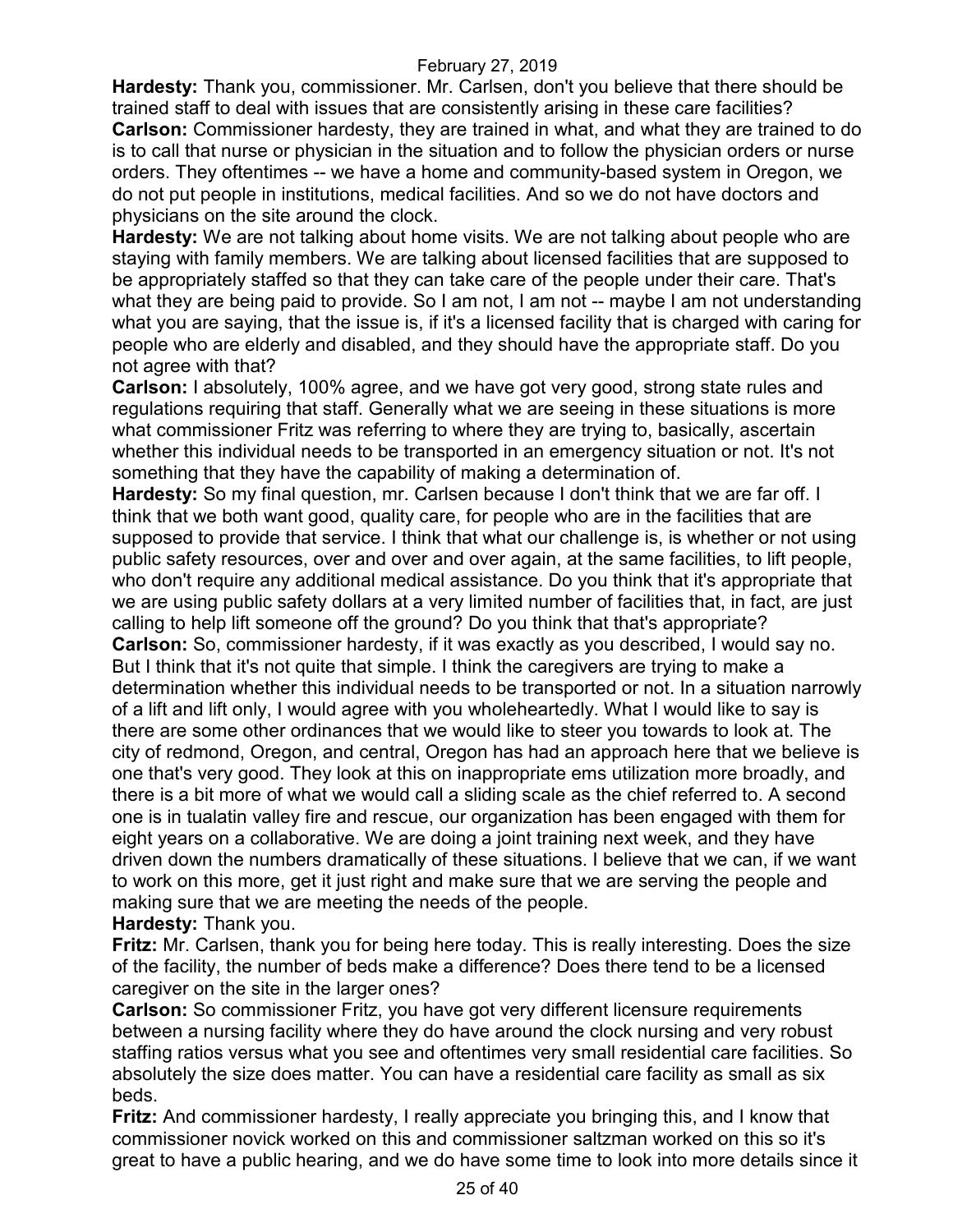is a public ordinance. You are raising a good point in it's not only the lift. It's the assessment that is necessary, and so in the larger facilities where there is a licensed medical provider on-site, they can do -- that might be a place to triage it, as we say. **Carlson:** I think that there is options here. I think there is a lot that can be done by working collaboratively with Portland fire and rescue and caregivers and care providers. One last point, just for, on commissioner eudaly's comments, I think what you were referring to, possibly, commissioner is adult foster care homes are not included in the ordinance, and there are hundreds of those in the city. They are licensed in Multnomah county by the county, and the rest of the state they are licensed by the state. And the ordinance does not address those settings. They are licensed but under Multnomah's auspices. **Eudaly:** I was referring to unlicensed facilities, but thank you for that clarification. Thanks for being here because this is a complicated issue. I am a caregi\\ver. I have a son who requires full assistance with all daily needs, and I lift and transfer him almost every day. I just spent 16 days in the hospital with him where we had someone at his bedside 24 hours a day because he's not capable of calling for help or communicating with staff. I injured myself in the first few days because of just the different mechanics required of handling him in the hospital. Finally, I had to relinquish that duty to the hospital staff. They have mount lifts that are electric, and I am hoping to have one myself one day. As a parent and someone who is really striving to keep my son out of care facilities because of concerns for safety and health, my instinct is to kind of condemn the facilities, but your testimony has helped me understand better some of the challenges, and I think that the biggest issue on the facilities' side is the smaller facilities simply don't have staff who are able to make that call. That being said, I don't necessarily agree that we should be sending out ems to make the lift. I know these centers are underfunded. The providers are understaffed. Understaffed and underpaid. I have a lot of sympathy, but it seems to me that there has to be greater attention paid to who can, actually, safely stay in the facilities like this and who needs to live in a facility with on-site medical staff. My question for the bureau and commissioner hardesty is I know in the past, I have had conversations with the bureau about the fact that we send out the big trucks for every call, and that's not an efficient use of those resources and could we come up with a response that is less resource intensive and cost us less? So I have a lot more questions than I thought that I would but it's a really important conversation.

#### **Carlson:** Yes, it is.

**Fish:** Mr. Carlsen, let me offer a perspective. For ten years in new york city I represented healthcare workers in a variety of settings. One of the chronic problems in the larger healthcare system of new york and surrounding jurisdictions was understaffing of care facilities, and it manifests itself in a number of ways, and one was an explosion in the number of people charged with patient abuse and neglect, which really shifts to the front line worker, the burden of not being able to meet the requirements and demands of the job that should be addressed by management and through adequate staffing. I think at some point it had some preposterous number of people on a hotline reported for abuse and neglect, got up to about a million referrals, so it was skewed because there was inadequate resources to do, so that was my perspective. Here, as you know, the city is very focused on cost recovery. Our costs are going up and our revenues are not keeping pace and we need to stick to the core mission and to have rationale cost recovery models. Commissioner hardesty and the bureau argue this is a fee for service. I was struck by the fact that you were, you refer to it as a fine, and frankly I am not sure that that's very helpful in terms of having a collaborative discussion. If you begin with the view it's a fine. A fine is a punitive action taken, you know, because someone violates a rule. I think that the bureau deserves more credit than that. They have outlined this as part of the cost recovery. Would you care to respond to that?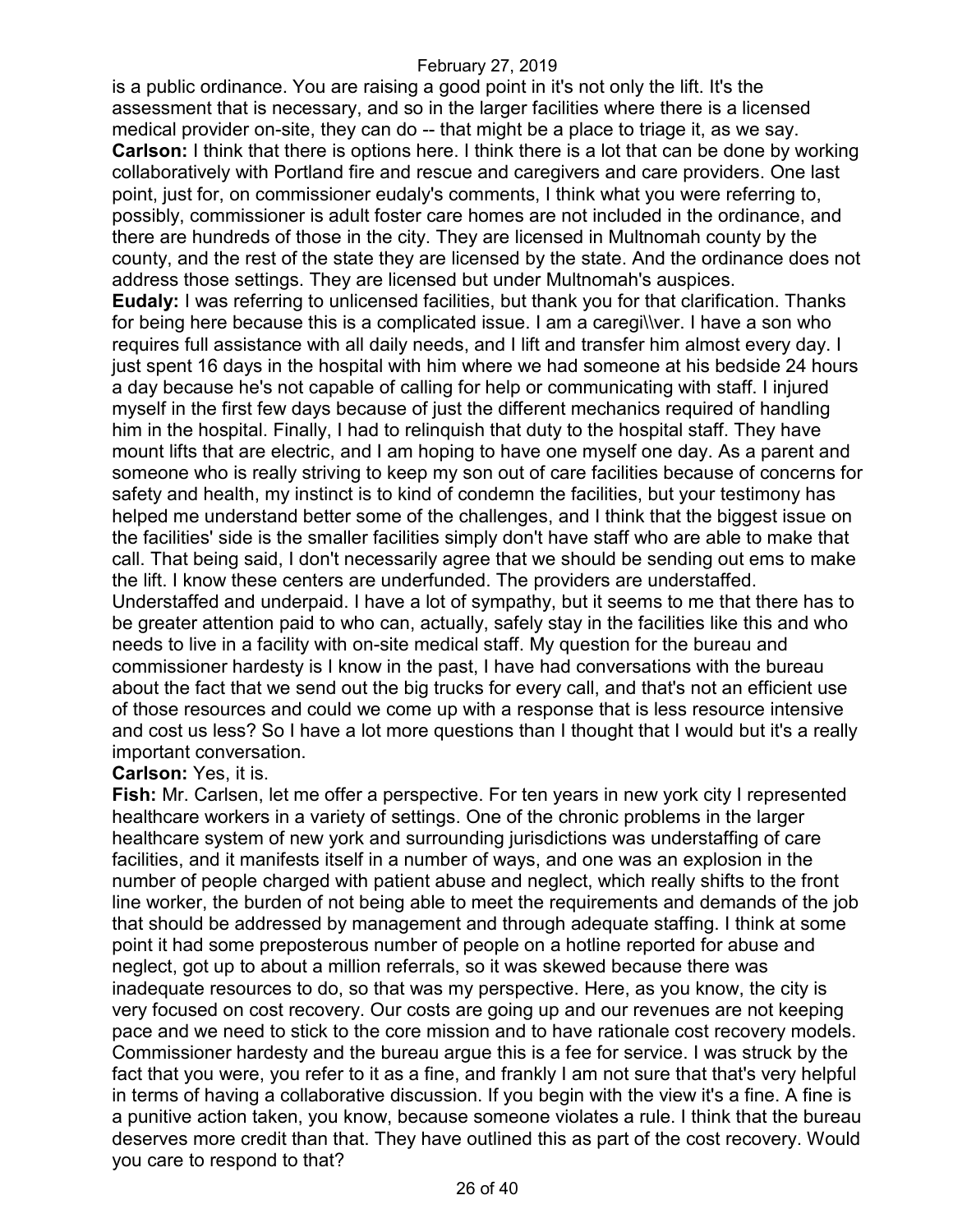**Carlson:** Commissioner Fish, I did not mean to impugn anyone whatever in my comments, so please excuse me for using that language. What I would say is these situations are not clear situations at the time an ems call is made, and after the fact you can look back and say that was an appropriate ems call or inappropriate ems call. We do not want to create disincentives for caregivers to call people in emergency situations, and that's what I think is at the crux of how we deal with this, and I think there is a proper way to deal with it where it is not punitive after the fact if that caregiver made a mistake in making that call. **Fish:** As someone mentioned this is the first reading of a non-emergency. You said that tualatin and I think redmond.

**Carlson:** The city of redmond.

**Fish:** Had other things. This will come back for, for further discussion and a vote. If you felt in that some other jurisdiction had a refinement that you wanted us to consider, it's hard to have this as an abstract conversation, I appreciate you being here and your testimony had been very clear, but, frankly, the way that for those of us who are not directly responsible for the bureau to respond to your concerns is to see a marked up copy of the ordinance with an example of what are you getting at in terms of is a scaled process or a data driven process? My sense is that sometimes it's useful to launch programs and call them pilots. Then gain information and make the adjustments as they go along, and I am sure that's what the bureau will do, as they test drive it, but if you believe that there is some change that we should be considering at the front end, that's drawn from the experience of other jurisdictions, I would urge you to as quickly as possible get a marked up ordinance so those of us who are not as close to issue as the commissioner in charge can understand what you are getting at.

**Carlson:** Thank you. I apologize. We just learned of the ordinance yesterday. And commissioner hardesty and her staff who are extremely responsive, were extremely responsive to us in a short time window to give us an opportunity to speak today, so I appreciate that.

**Fish:** Thank you.

**Fritz:** I would add to this good conversation, I hope that over the next week we will, or however long it takes to bring this back, that we will involve seiu to speak for the workers because I think that this is a really good conversation. I feel, also, that we at the city, we do fire services and emergency medical services. We are not the care providers in the residential facilities, so consulting with Multnomah county and other counties would be helpful, as well.

**Carlson:** I appreciate that perspective.

**Fritz:** Appreciate you taking the time to be here.

**Eudaly:** All right mr. Lightning?

**Lightning Super Humanity:** My name is lightning, and I am represent lightning super humanity. One of the terms, are we willing to subsidize the senior citizens, the disabled and to really make sure that we are providing a service that in the event they do take a fall, maybe they are the ones who made the phone call. We want to make sure that everyone is going to show up at that time. And because when you are dealing with somebody taking a fall, there can be so many things that can happen from that point. If you don't have the right people to go in there and do the patient assessment, and maybe this individual called themselves, we need to be there.

**Hardesty:** Excuse me, lightning. This really has nothing to do with the individual at a home who falls.

**Lightning:** I am talking a licensed facility if they fall and they have a cell phone, they are making the call, and I need help immediately. Help me, please, there is not anyone here. **Hardesty:** Right, okay.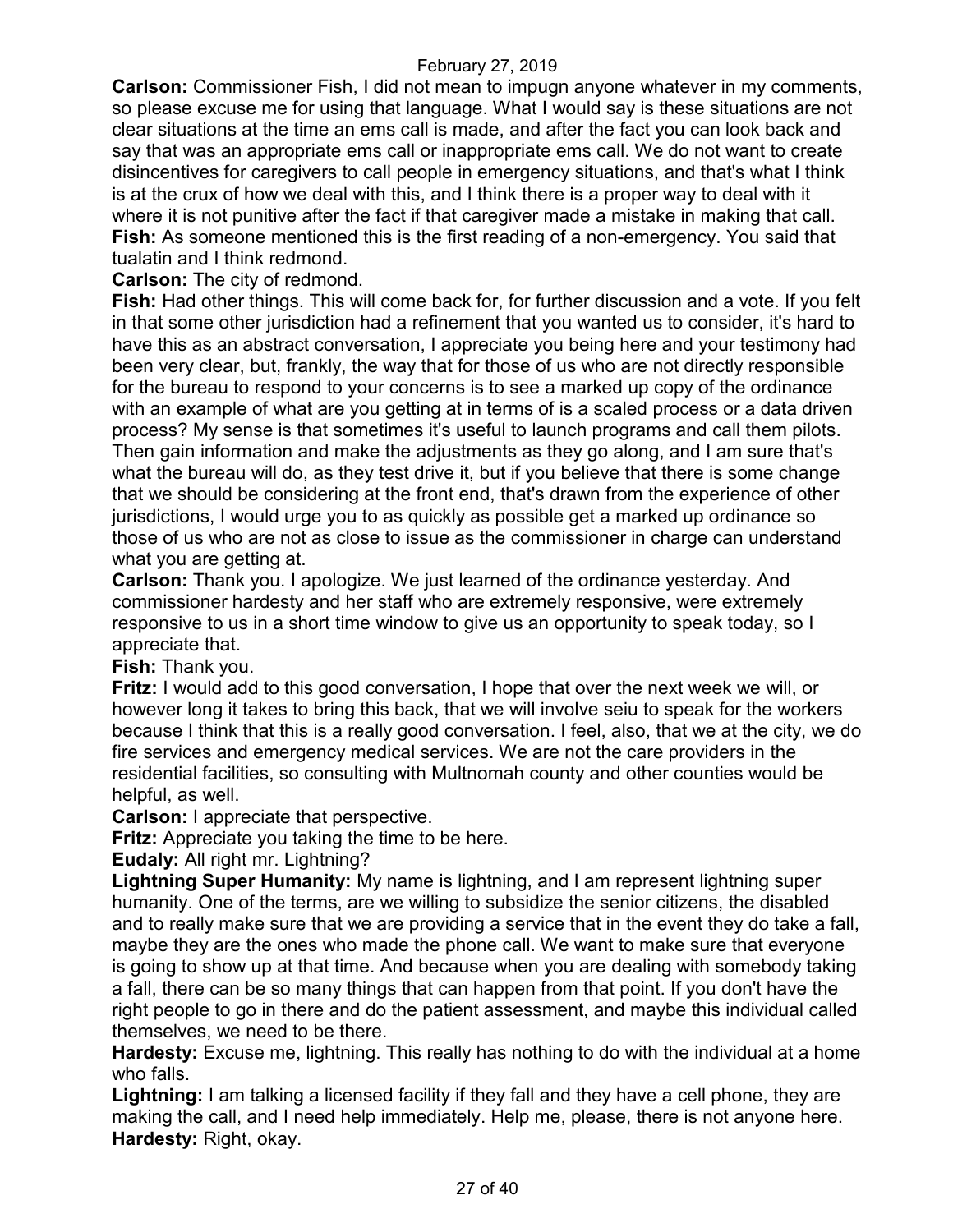**Lightning:** From my position we had 345 calls. If you calculate that out at the 500, that's 172,500. On my, i, myself, would never take the chance of the patient's wellbeing for that small of a number. If I can have the properly trained fire department with the right equipment with well trained people physically fit on hand ready to assist and if somebody says I am sorry for the call made, we apologize, I want them there immediately. And where I am at is I think that we need to, on these facilities, to really have a get-together, town hall meeting, sit down with them and say this is the problem that we are talking 172,500. Subsidies that we feel that we are giving you right now, now how can you help us from your side? More training. More people. What do you need us as a city to do for you because we don't want to stop showing up at these facilities until we have that in order. Until we know that they are going to be taken care of properly. We will not chance this patient's safety for 172,500 across the board to all these facilities in 345 calls. We will not take that chance, period. But we want to know how you are going to help us to make reduce that totals number that we might have to spend. How you might reduce those calls and work with us to implement a plan for the safety of the patients. That's our major concern. We will not make this change until we have a clear plan from you on what you want us to do to assist you and your patients. Thank you.

**Eudaly:** Thank you. Mr. Johnson.

**Charles Bridgecrane Johnson:** Good morning, madam chair, i'm charles bridgecrane johnson. Once upon a time before there was a commissioner hardesty, there was just jo ann hardesty, and chloe, I don't think had the opportunity, but me and nancy has testified here on the big screen and all of that. She lives in the odd fella's home and I would assume this would apply to her. But I am really sad about the homeless people wonder bridges and schools because they don't have a professional trade association lobbyist to come in and talk for them. That's what's happening here. It's very highly paid, well compensated owner-operators of home have sent their talking head to say, oh, my god you are killing me with the \$500: That's really what's happening here. We can pass this ordinance right now, and the worst thing that will happen, if there might, maybe be a \$500 ding a couple of multiple times to the least staffed six-bed homes. Wonderful. Do it. They will find the money. You know what might be the actual case? This might be billable and coverable under the Oregon health plan, so if somebody needed a lift but no other services, and they are obese or disabled, it might not ding the owners, they might pass it onto the insurance company. So just do this. Stop subsidizing the private owners, the corporations, that run the facilities. They are not all big super corporations, and maybe some are small, the gentleman testifying, mr. Carlsen has said some are six beds but we are talking about 500 per click. We have bigger issues that need to et up your time and your due deliberation. Pass it. If it's horribly burdensome, I guarantee you that they will come running and screaming about the 500 pain you inflicted, but you know what's going to happen? Nothing. This will easily fit within every one of their models at a 500 per cost incident. And the actual real things you should look at amending into this ordinance is every time it happens, you should be copying a copy that bill should go to Multnomah county aging and disability and to the Oregon health administration so we can be 100% sure that where the calls are happening are, actually, licensed facilities or people with vetted backgrounds taking money from disabled people to provide care. That is more important. I believe that mr. Carlsen said that he was with the Oregon healthcare association. The purpose of the healthcare association is not just quality of care. It's profit and income for the owners of healthcare facilities. Your job is the patients. As commissioner Fish pointed out, we can run a pilot program and we learned from this. They did not come with a single paragraph marked in red to say no, this will kill us. You can pass this, if all four of you vote aye and all four or five vote aye again, the world will not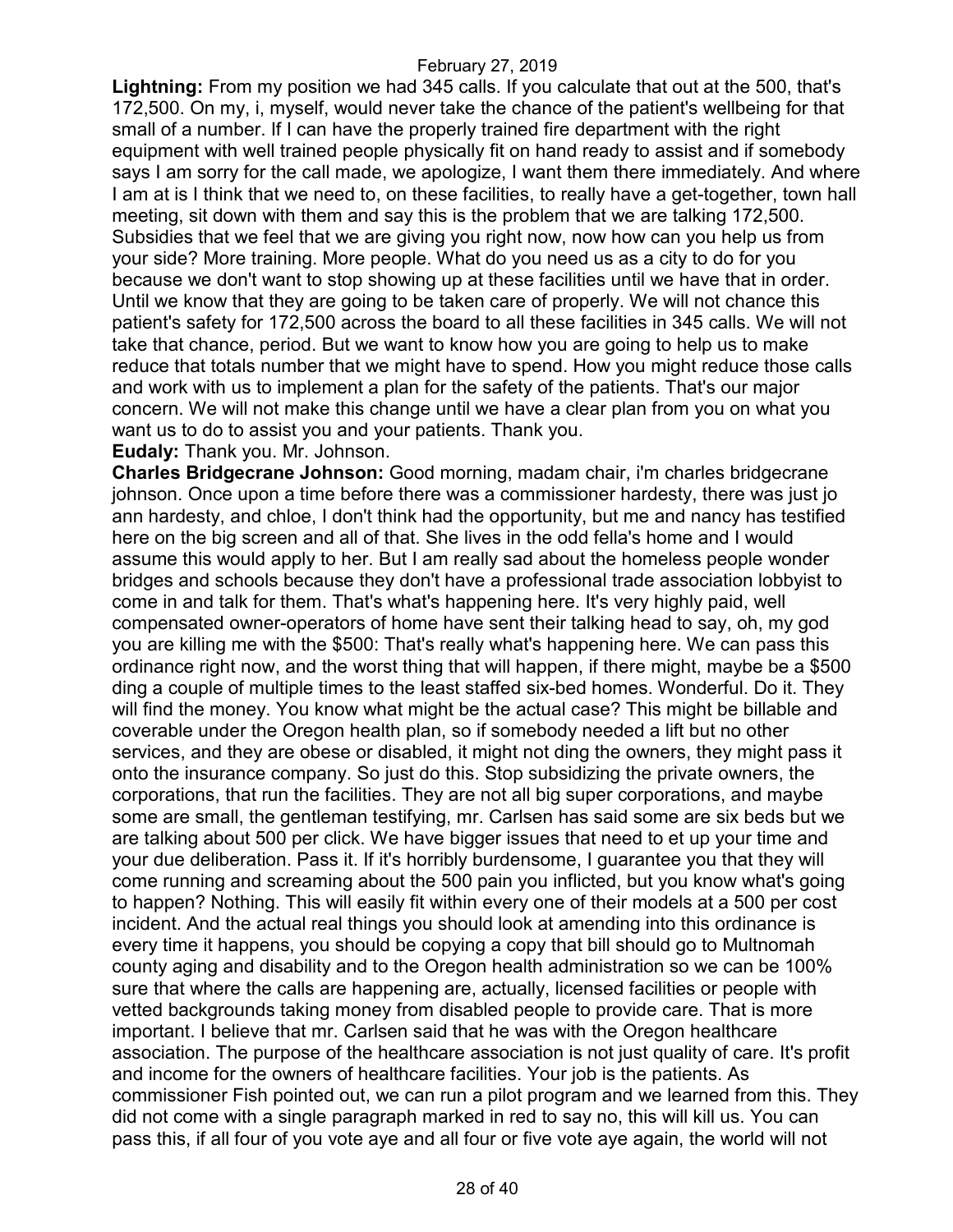end. Maybe a small business owner will contact you about needing relief. Thank you very much for your time, everyone.

**Eudaly:** Thank you. I would like to add that we might think of a fall as an inconsequential event, but falls are the leading cause of injury deaths among adults age 65 and older. And Oregon has a higher than average fall related death rate. So this is not -- this is not a minor thing, and I really appreciate the conversation, and I have to disagree with mr. Johnson. The worst case scenario is someone doesn't get the medical assistance that they need or a care provider is injured trying to do something that they feel pressured to do because of the cost to the employer. So it is a complicated issue, and I look forward to further conversation. This is a first reading of a non-emergency ordinance that moved to second reading. Karla, please read item 182.

### **Item 182.**

**Eudaly:** Commissioner hardesty.

**Hardesty:** Thank you. We had public testimony last week and I believe that this is our second reading. And the goal of this ordinance is to delay not repeal, I will say that again, delay the implementation of the placarding requirement around unenforced masonry buildings. I plan to do my due diligence by speaking with as many impacted communities. I know that the bureau of emergency management is preparing to put a task force in place to look at the systemic upgrades that are absolutely critical in order for us to make sure that the buildings, the brick buildings in the city of Portland are safe. That process has started. It's my goal to come back to this city council long before November of 2020 with a fully-fledged, flushed out proposal that, actually, implement this in a way that provides financial assistance and for some of those who need it, and as well as to make sure that we have done our due diligence to notify those most impacted by the requirement to upgrade the buildings. Again, last week we had a lot of testimony from people who were very concerned about the requirement that they are doing encumbrance on their title at Multnomah county. They were concerned about whether or not they would lose value by putting in a placard on their buildings. And they also expressed a lot of concerns about just not feeling like they were notified well in advance. And so, we are taking all that information into consideration. Today, I hope that my colleagues will support this as we start the work of making sure that we implement this appropriately.

**Fish:** Will you yield for a second?

### **Hardesty:** I will.

**Fish:** The mayor is not here today and I won't speak for him in terms of where he would land on this ordinance, but I want to acknowledge in the conversation that we had last week he publicly announced he felt the encumbrance was a bad idea, and in retrospect whether it's a lien on the title or not, and there is healthy debate about that. He concluded that he made it clear that he supported that aspect of the legislation that we are taking up so I want to put that on the record.

**Hardesty:** Thank you, commissioner Fish, you are right, and i've been in the conversations with the mayor. He's looking forward to supporting whatever we come up with, so I hope that we can come back with a proposal that we can get all the city council to get behind. Again, this is really not an effort to stymie what we all believe is good public policy, but to do it in a way that is respectful and inclusive of all of the folks that are most impacted by it.

**Eudaly:** Any other comments or deliberations?

**Fish:** Are we going to take a vote? If we are taking a vote, we can make our comments as part of the record?

**Hardesty:** You are the chairwoman, you can do what you want.

**Eudaly:** And I suppose that I had a few things to say that people might want to respond to, but I can say it, save them.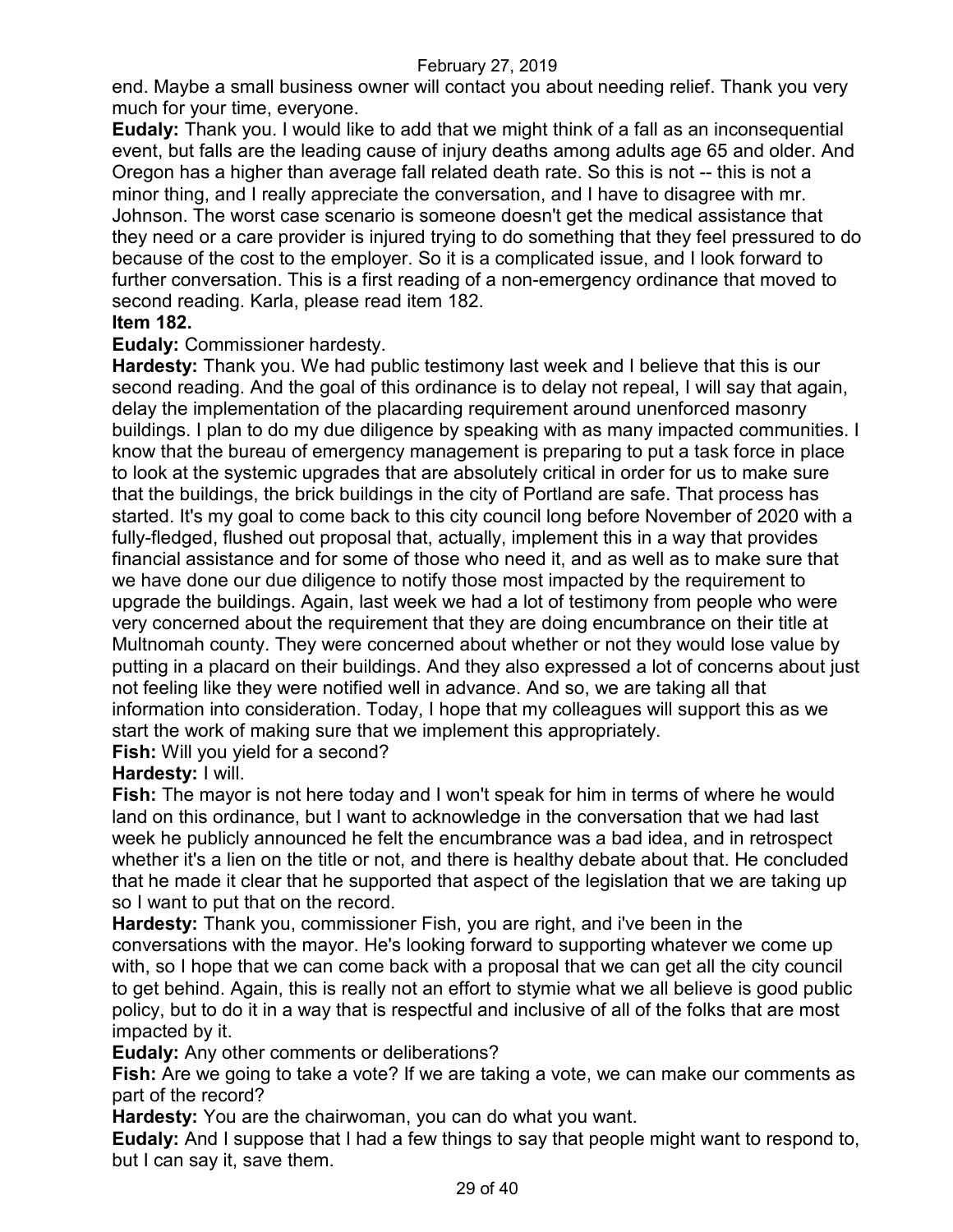**Fish:** You are the chair.

**Fritz:** Since I was not here, I would love to hear your comments.

**Eudaly:** I was not here, either, so I was going to say -- I want to say that I was sorry I missed the hearing last week, but that would not be true because this has been one of the most frustrating, fruitless conversations I have had in my last two plus years on the city council. Despite people feeling like they were not given adequate notice, it is a conversation that's been going on for a very long time. We have yet to achieve clarity, but we really need to because this is part of a much bigger conversation around public safety and resiliency in the event of a major earthquake, which could happen at any moment a few things. While I do think that we got off on a bad foot with the public prior to my arrival on the city council and obviously commissioner hardesty, I want to commend staff for the work they have done on this. It's been a difficult process. There are no easy answers. It is such a complex issue. This is really not about the quality of the work. The staff has done. I do think that we need to do a better job communicating with the public, but the staff was really excellent. So I want thank prosper and other staff members who contributed to this effort. As I referenced before I don't know where urm building sits in the hierarchy of priorities that we need to consider when we talk about preparation and resiliency. I, for one am concerned how we are going to deal with the threat of the fuel tanks on the west side of the river north of downtown Portland. Many people think that the river will become our primary mode of transportation after an earthquake, and I regret to inform them that the river will be full of dangerous debris and it will probably be on fire, so you are not going to be traveling by boat. I finally would like to say, and then open it up for responses or comments from my colleagues because I was not here to hear all the testimony last week. There really has not been a hidden agenda here. I've been very disappointed by some of the misinformation being spread by opponents to argue our work on the urm's. Whether it's retrofits to the buildings or placarding. I strongly believe that residents, whether they are commercial or residential residents have a right to know that they are living in a building that is not up to current safety standards. I have yet to hear a compelling argument against that. I pointed out many times that half of our schools are urm's and don't meet current safety standards, this is public knowledge, yet people still send their students to school so I feel like we are having a chicken little moment with this conversation, but I appreciate, I encourage and supported commissioner hardesty's decision to delay the placarding requirement. We need to get together on this conversation as a community because it is going to impact all of us, and if we don't council is not the only one to blame. I will just leave it at that. Commissioner Fritz?

**Fritz:** I get to vote first so I will make my speech then.

**Eudaly:** Okay. No further comments. This is the second reading. Please call the roll. **Fritz:** While I appreciate commissioner hardesty doing the code change to delay implementation of what was decided last year, I was very disappointed that it came to council last week when I had an absence that was scheduled. My absence was filed last year but my mother's birthday was filed 89 years ago. And especially when commissioner hardesty was not -- commissioner eudaly was not able to be part of the conversation, this is something that the council has been engaged in. This is my 11th year, and Jonna Papaefthimiou has been working on it since so I would second Commissioner's Eudaly accommodations to staff and the due diligence, and you dealt with it extremely well. As public safety, as public servants it's our first responsibility to inform Portland community members of any information that might impact their health and safety and to do what we can to ameliorate those risks, and as I stated when I supported the ordinance last october, I view the placarding requirement as a way to build public awareness of the issue and support the solutions. Instead as commissioner eudaly has alluded to, there's been an absolute, disgusting amount of misinformation that has been spread in the community.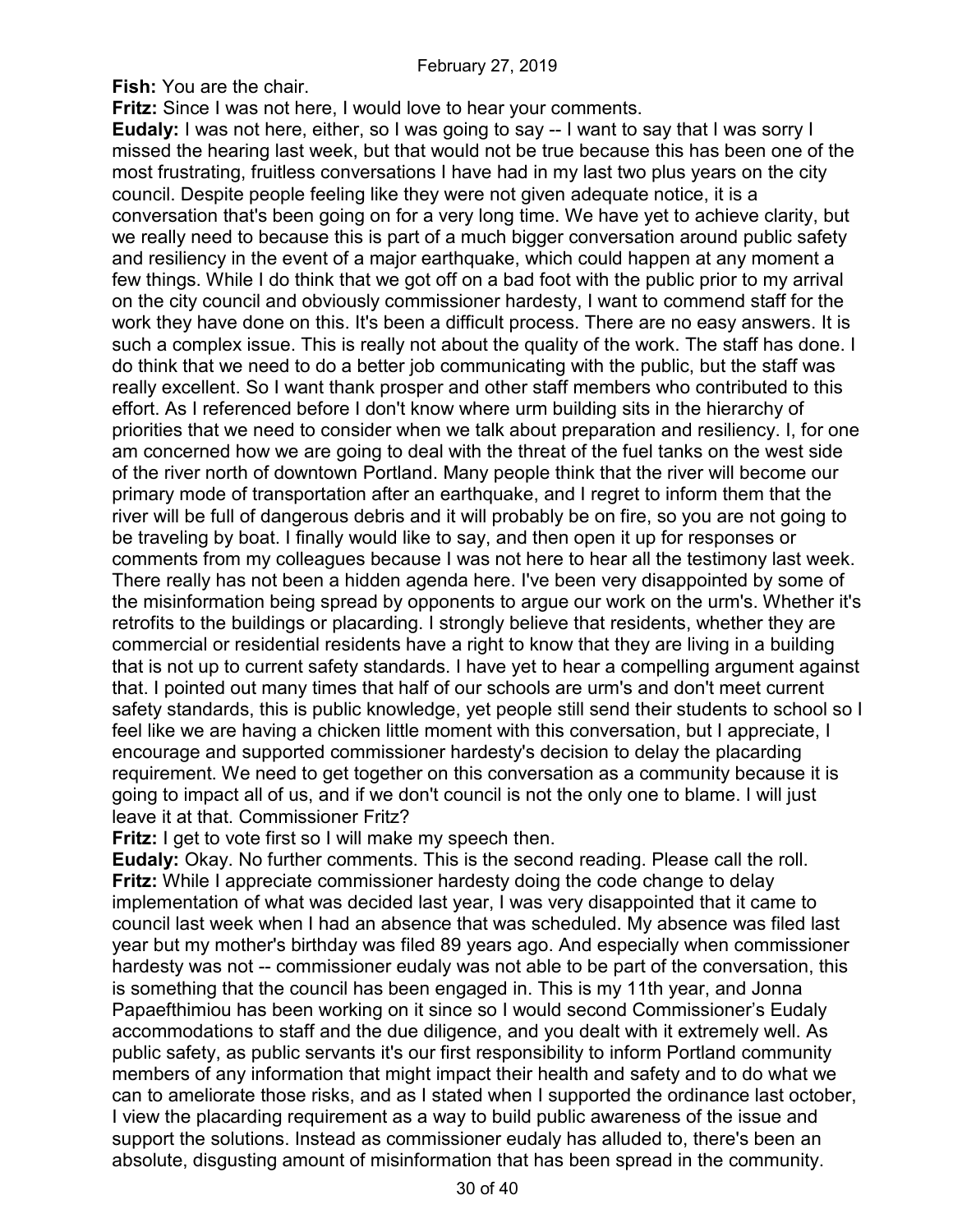Even the, stating there is an encumbrance on the title, a requirement to tell the future tenants on the title that, in other words, to keep the placarding in place, and that's all. That's all that was required, it's not like we are requiring the upgrades or anything else. And that was all that was required, and I thought that that was minimal. A study in seattle has shown that placarding -- it's hard to assess the impact of placarding because most other jurisdictions have required upgrades, and a study in seattle pointed out that their council has heard the same discussions that we have, but they pointed out the demolition of old buildings will disproportionately impact communities of color and low income people, yet these communities are the very communities that are most likely to be hit the hardest in terms of life safety, personal injury and displacement when an earthquake strikes. It's not if, it's when. I think it's really unfortunate and failing our communities that have the least resources to say that we are not going to tell them that they are living in these buildings or working in these buildings or walking past these buildings that will almost certainly collapse in the event, not only the big earthquake but a five or six. There's been many different places that have experienced deaths from people walking past or being in these buildings, and I think that at the least we could let people know that they are at risk. The new ordinance does require new leases to disclose that information. We cannot change the contract of previously signed leases. We are not even requiring notification or having any mechanism to notify tenants whether business or residential, that they are living in these buildings, so I hope that in the processes as you move forward, commissioner hardesty, you will look at if the landowners can't or won't do it, that the city would notify the residents that they are living in hazardous places. I do support removing the recording requirement, particularly since it was so mismessaged as far as what it was, but requiring to direct notification of compliance with the bureau of development services if and when it happens. I hope that all of the city buildings have the placards in place, and if not I call upon my colleagues to be sure the bureaus within their jurisdictions will post these. I think it would be interesting to see whether people stop attending keller auditorium if there is a placard posted. Similarly if they stop using the water bureau buildings that will have the placards posted. It's our responsibility to do something about it. I do recognize that we also need to engage building owners and users in the ongoing process. I don't think that will necessarily mean we should continue placarding in the meantime. I think that would have to continue to built awareness. Once again it's kicking the can down the road. I appreciate commissioner hardesty is saying we are not kicking it go very far down the road. To me 2020 still seems a long way away so I hope that we will have an outcome at the legislature this session where we are looking to set up a grant fund, not a tax abatement because both government and nonprofit, such as churches, that does not benefit from a tax abatement, but we need a grant fund, like commissioner eudaly alluded to, which of these buildings are worth to investing and which aren't. I hope that we are going to fund the historic resources inventory, which has been delayed for many years in the bureau of planning and sustainability, whether it's by allocating an additional amount of money to that work or requesting that the commissioner in charge redirect resources within the bureau of planning and sustainability to do that work and development services. It's important for us to figure out which of these buildings are really historic, worthwhile, and needed and which ones, while it would be expensive to demolish them and help with rebuilding, at least they would have the mandatory inclusionary housing, at least they would be safe for another 100 years or beyond, so I believe it's our civic duty to continue working on this and that we cannot keep ignoring this problem, and I am concerned by not doing this placarding, we are delaying resolution of a problem that has gone on for too long. No.

**Fish:** Let me begin by thanking commissioner hardesty for bringing this forward and structuring what I think has been a very productive and fruitful conversation. I would note if we were keeping score last week, I think that the overwhelming sentiment was repeal, not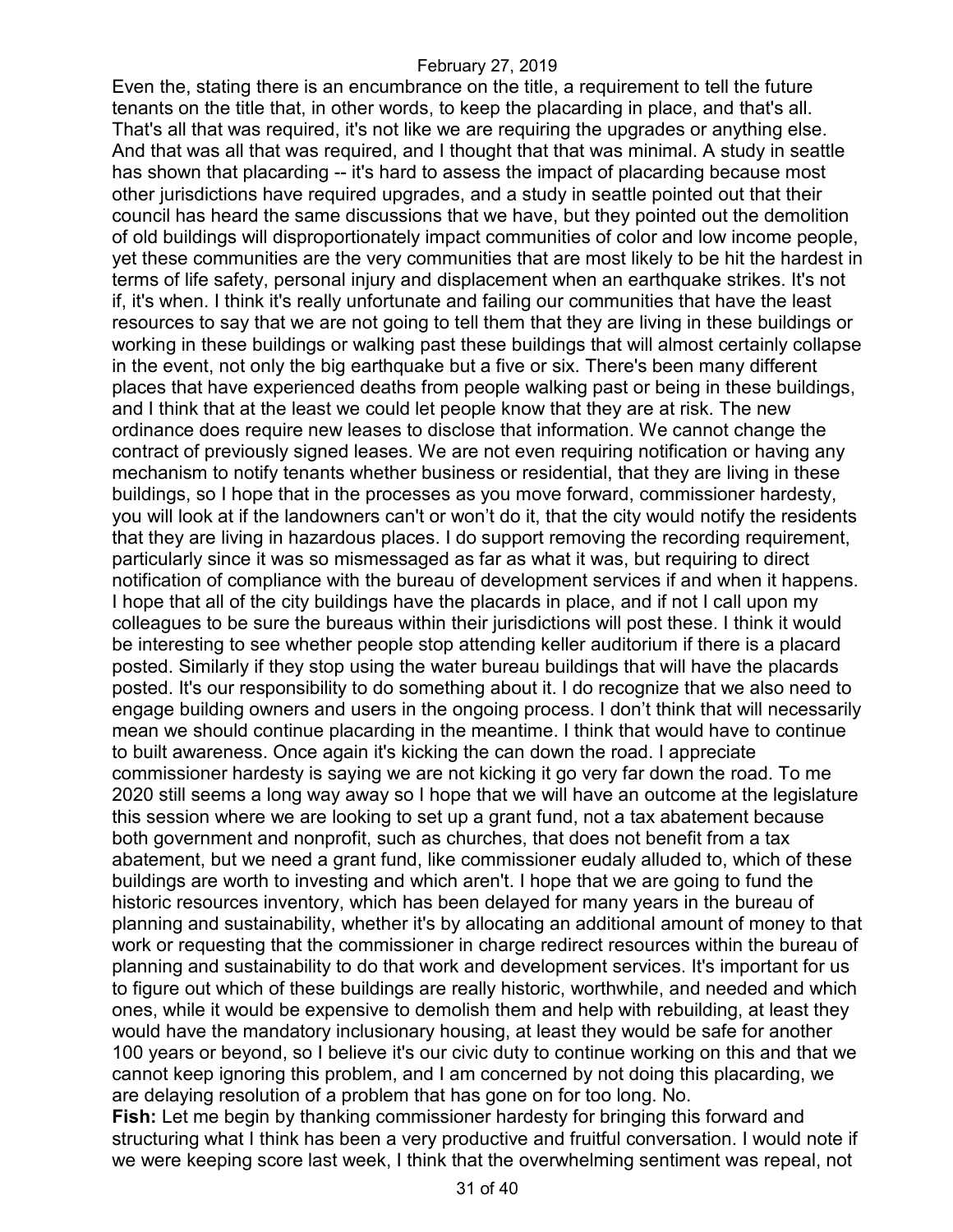delay. That is not what you are proposing. You have not changed the course that you laid for us, and I think that's worth noting. I think that puts it in context. I am pleased that my colleagues are separating out the passions of the moment and the passions of some of the advocates on this issue. Frankly some of the over the top rhetoric of some of the people we heard from. Separating that out from the good work that staff has done, and I think it's important that we acknowledge that we don't turn to staff to make the policy calls. We make them. We sometimes modify our positions or reverse the course or other things and that is not a reflection on staff. The problem is not a problem of the quality of the staffing we received, and I will say that publicly and privately and in every setting, because I think that there were moments of awkwardness where some of the people testifying went off message and appeared to be attacking staff. That's dealing from the bottom of the deck. Attack the people making the decisions, not the people assigned to do the work unless you think that they are incompetent, in which case you have a right to make that claim, and no one said that. I am pleased that we can separate out the issues of the policy questions from the staffing. I gave a fairly comprehensive statement last week about where I land on this, but I want to highlight a couple things around my goals. Number one, I would like to see a comprehensive solution. There is not anybody that disagrees that there is a risk posed by earthquakes. The question in my mind and the central question is can we structure a system of grants and incentives to protect as many of the vulnerable, urm buildings as possible, while also protecting public safety? For me that's the question. What has been clear to me lately is that there is more work to be done to build a durable consensus to move this forward. So I believe that taking a time out now in a reasonable way to seek a broader consensus is constantly what we should be doing around a contentious issue and frankly, given who we have heard from in the faith community, small business owners, mom and pop landlords, property developers, music venues and others, we have a big stake in getting this right because the unintended consequences of our otherwise laudable actions could have disastrous consequences to people that own buildings which we all agree add a lot to the character of the community and we want to preserve that at all reasonable costs. Finally, it is my view to be, to beat an old cliche, we put the cart before the horse, I did not vote on this placarding requirement in november. I think a reasonable delay to seek the broader consensus makes sense and lives a chance to see whether the legislature acts on proposals for grants and incentives. And it will give us a chance to look to see what kind of city resources can be made available. I think that's laudable. And what we are doing in effect is responding to a fairly broad-based anxiety out in the community that we are moving forward before figuring this out, and I think of all the various options that commissioner hardesty was presented with, the most reasonable one was to exempt all buildings from a requirement until november 20 other than city buildings. I think that gives us the opportunity to do it right, but this is not a repeal. This is a delay. If consensus can't be reached, the council will have to act in any regard. Thank you for what I think has been a very useful conversation, and I vote aye.

**Hardesty:** I want to thank all my colleagues. I am so sorry that commissioner Fritz and eudaly were not able to hear the public testimony. But I can assure you, and I am sure you have heard from the public who have expressed concerns about the implementation of this ordinance. I learned so much more than I ever wanted to know about unenforced masonry buildings in the last few weeks, and I really want to compliment [inaudible] who is a structural engineer in the bureau of developmental services for taking the time and really educating me about both how the list was developed because a lot of the testimony I heard was that there was a drive-by shooting list development at the public hearing last week, so I do understand that there was a long process that took place, that there was an in addition development of the list that, of the urm buildings, unenforced, unreinforced masonry buildings. There was due diligence to go and double and triple check to ensure that list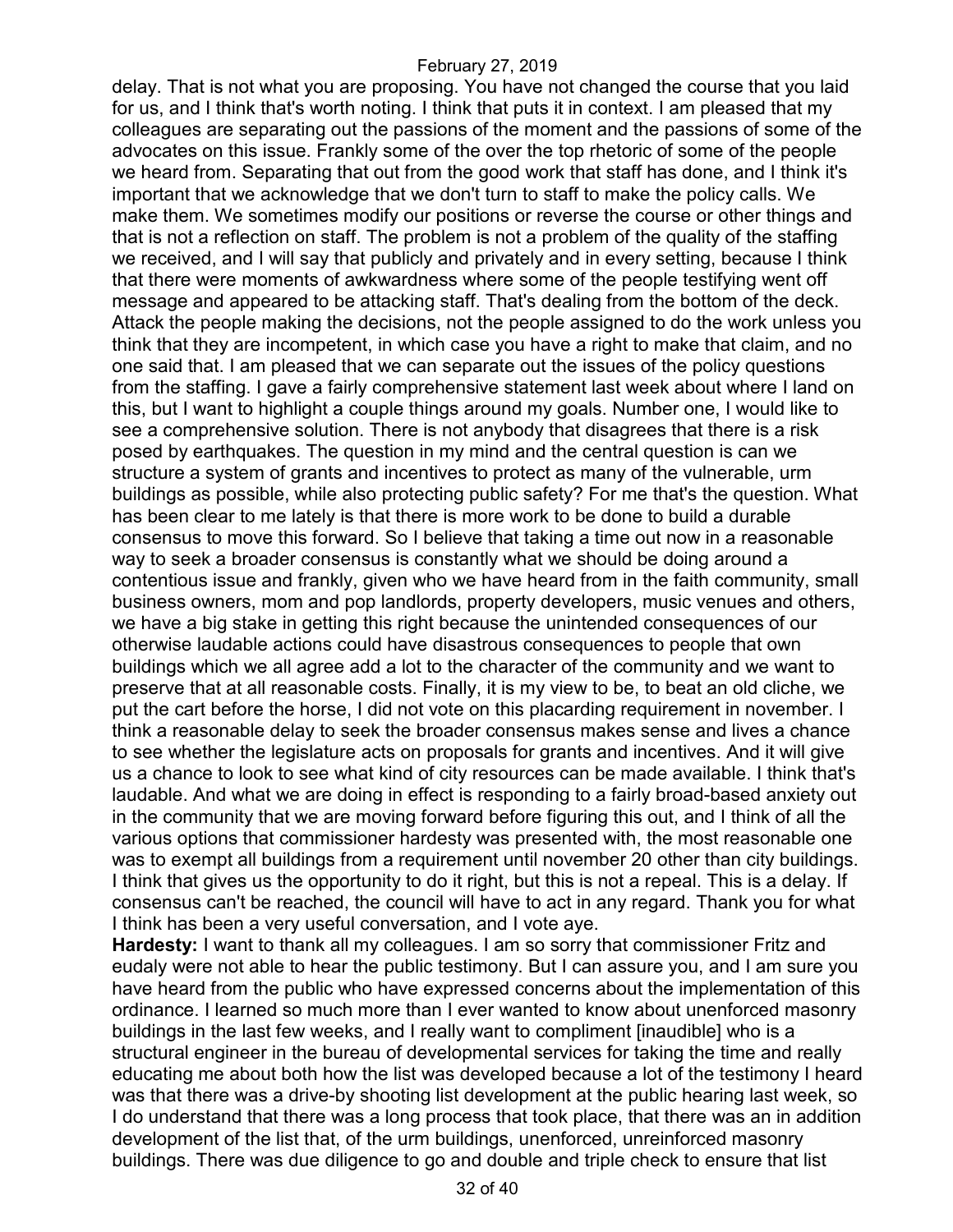was, in fact, the right list and included the right buildings. Were there still buildings on the list that the bureau of developmental services did not know? Should have been taken off, yes, there were. But there are processes in place that allow building owners who don't believe that their buildings should be listed, to have their buildings be moved if, in fact, we find out that they should not have been on the list. It is absolutely amazing to me the amount of calories that we have put into this particular issue, but we are committed to putting more calories into it because for me it is important that we do this right. Not that we do it fast. Not that we do it so we are using a hammer to force people into compliance. Where are we going from here? Where we are going is that the Portland bureau of emergency management will be putting together a task force. I have talked to Oregon omf. What does omf stand for?

**Fish:** Office of management and finance.

**Hardesty:** Thank you very much. Office of management and finance to put together a work group to look at financial options at commissioner Fritz has said, the legislature will be considering a bill to help owners pay for the improvements we are looking for. At the end of the day I want to be very clear, no one wants buildings to fall down and hurt, injure, and kill people in an earthquake. No one wants that to happen. Nothing -- no action we are taking is actually to further the demolition of buildings. I have heard some real wild conspiracy theories as I have worked through this process. I think as a new commissioner who inherits work that has been done in previous years, I felt it was important to do my own due diligence to educate myself on this and talk to the people most impacted by the issue, so I appreciate the votes taken prior to me getting here. I feel I have an obligation to slow the process down and make sure that as we roll it out again we are rolling it out in a way that is a cooperative effort and not a hammer that we're banging people over the head saying you have got to do this or else. Some of the things I heard like this was a taking and we were trying to put all black churches out of business. I have heard really crazy stuff as i've been doing my due diligence. Anyone who knows me knows I will not be a tool for undermining black faith institutions in our community or art institutions or music institutions. Those are institutions that I value greatly. My plan is to work with those institutions to make sure that we have a more positive outcome. I want to be clear. At the end of the day I have an obligation to make sure that Portlanders are safe. I don't expect that what we come back with will have 100% agreement, and I am not looking for that. What I am looking for is a commonality, middle ground that puts us on a path to making Portland a safer city for all of us. I want to be very clear. If I waited for 100% agreement we would never, ever come back and have this conversation again. I want to absolutely thank the incredible staff at the bureau of -- Portland bureau of management and thank my staff, derrick, who jumped into this feet first when we first got onboard. I want to thank the incredible work of the bureau of developmental services because I know that they get beat up an awful lot, and sometimes they are doing great work, but they are doing it under really challenging circumstances. We are going to do in a way that's respectful but at the end of the day we will make a decision. I vote aye.

**Eudaly:** I am reminded of one of the most disappointing conversations that I had on this subject, which was a property owner telling me that they should not be required to notify their tenants or placard their building because that would put them at a disadvantage, a disadvantage to newer buildings. My response was, you should be at a disadvantage. You are providing substandard housing. Call me nostalgic, but I miss the days in Portland where living in substandard housing came along with paying below mark rate rent. Frankly, I think that's how it should still be were my personal experience indicates otherwise, though. I was initially very supportive of both the notification of tenants and the placarding. After an earlier hearing we had on this item, enough issues were raised by property owners that I felt couldn't be adequately answer and had we could not get clarity on that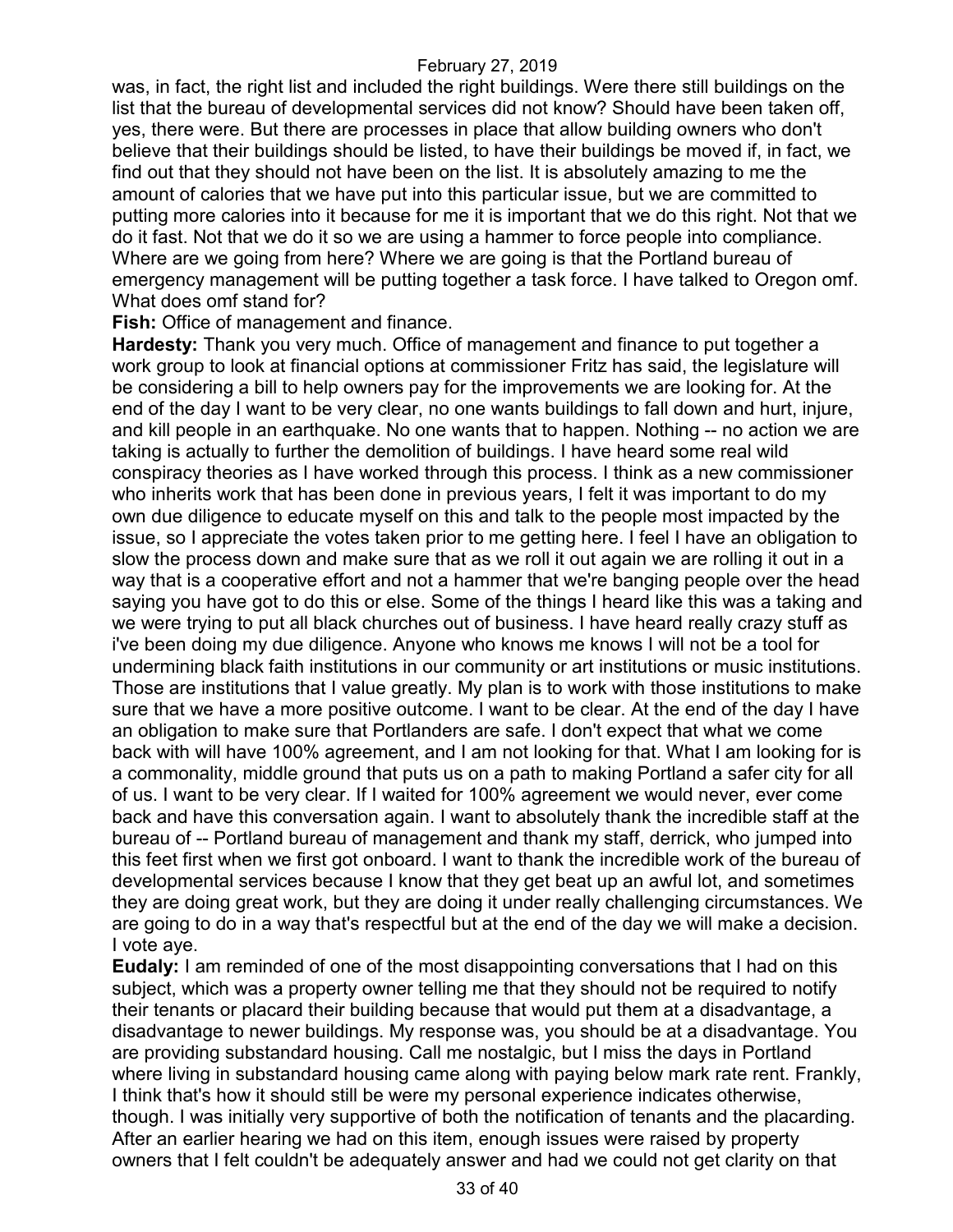my confidence waivered and I ultimately did not support the ordinance. I want to be clear like commissioner hardesty, we have to prioritize the public safety I support the notification part of this ordinance as soon as possible. I also support delaying the placarding until we achieve greater clarity and give property owners a chance to get in compliance. Speaking of compliance, I want tomorrow more the property owners who actually do have the resources to do seismic upgrades to just do it. Don't wait for the city, just do it. There are tax abatements available. There's an excellent program called the property fit Oregon that is available commercial and residential buildings, and multi-family with five unions or more. You could end up with a positive cash flow after debt service if everything goes. While many property owners might not realize cost savings or increase in property value, it's ultimately going to pay off. And most importantly, it's going to save lives. With that, I vote aye. The ordinance has passed. And, or adopted, rather. Karla, please read 183. **Item 183.**

**Eudaly:** Okay, this item has been heard and testimony was taken last week. Colleagues, is there any further discussion? All right. This is an emergency item. Karla, please call the roll.

### **Fritz:** Aye. **Fish:** Aye. **Hardesty:** Aye.

**Eudaly:** Aye. Thank you, the ordinance is adopted. And Karla, please read 184. **Item 184.**

**Eudaly:** All right, this is my item. I am pleased to bring this grant acceptance for the important bike and pedestrian improvement to outer northeast halsey street. Nicole pearce from transportation is here to quickly walk us through the project. Welcome, nicole. Please state your name for the record.

**Nicole Pierce, Bureau of Transportation Capital Project Manager:** Thank you, commissioner eudaly and good morning, commissioner Fritz and hardesty and Fish. My name is nicole pearce. I am the pbot capital project manager assigned to the northeast halsey safety and access to transit project, which according to pbot naming very long should be known as the northeast halsey street 68 avenue to 92nd avenue project. We have a lot of projects on halsey, so that title makes it clear which of the many halsey projection we are talking about, so the ordinance before you today is to accept a 2.4 million grant from odot and appropriate 300,000 in this fiscal year so we can get started on the project right away. The mechanism for granting those funds is an intergovernmental agreement so the ordinance will also approve that iga. The project is the result of two planning efforts. The 2009 east side max station area community's report, and the 2016 growing transit communities plan. Both of those efforts included extensive public involvement in the form of surveys, open houses and advisory committees. The project is located in an area that scores high on the pbot equity matrix meaning higher than average population of low income, limited english proficiency and non-white populations. The project has a lot of community support, but I specifically want to mention two organizations, the first is join, which is a homeless support nonprofit, and they are located on northeast 81st avenue south side of halsey. The second is the Multnomah county juvenile justice complex south of halsey. Looking at the map, the juvenile justice complex is south of that western most circle, which represents a new crossing to go in at 68th and halsey. And join is south of the new crossing that is shown at the circle in the middle, which is a new crossing proposed at northeast 80th and halsey. Tress identified northeast halsey for more frequent future transit service on line 77. Northeast halsey is a designated high-crash network street for two of the three modes for walking and driving. The project will connect pedestrians and cyclists to the new multi-use path built to the east. It's the solid green line shown on the right side of the map, which will connect northeast halsey under 205 to the gateway transit center and green. The project scored highest in the 2016 round of regional flexible funds allocation. I will go through highlights of the scope, and I have some concept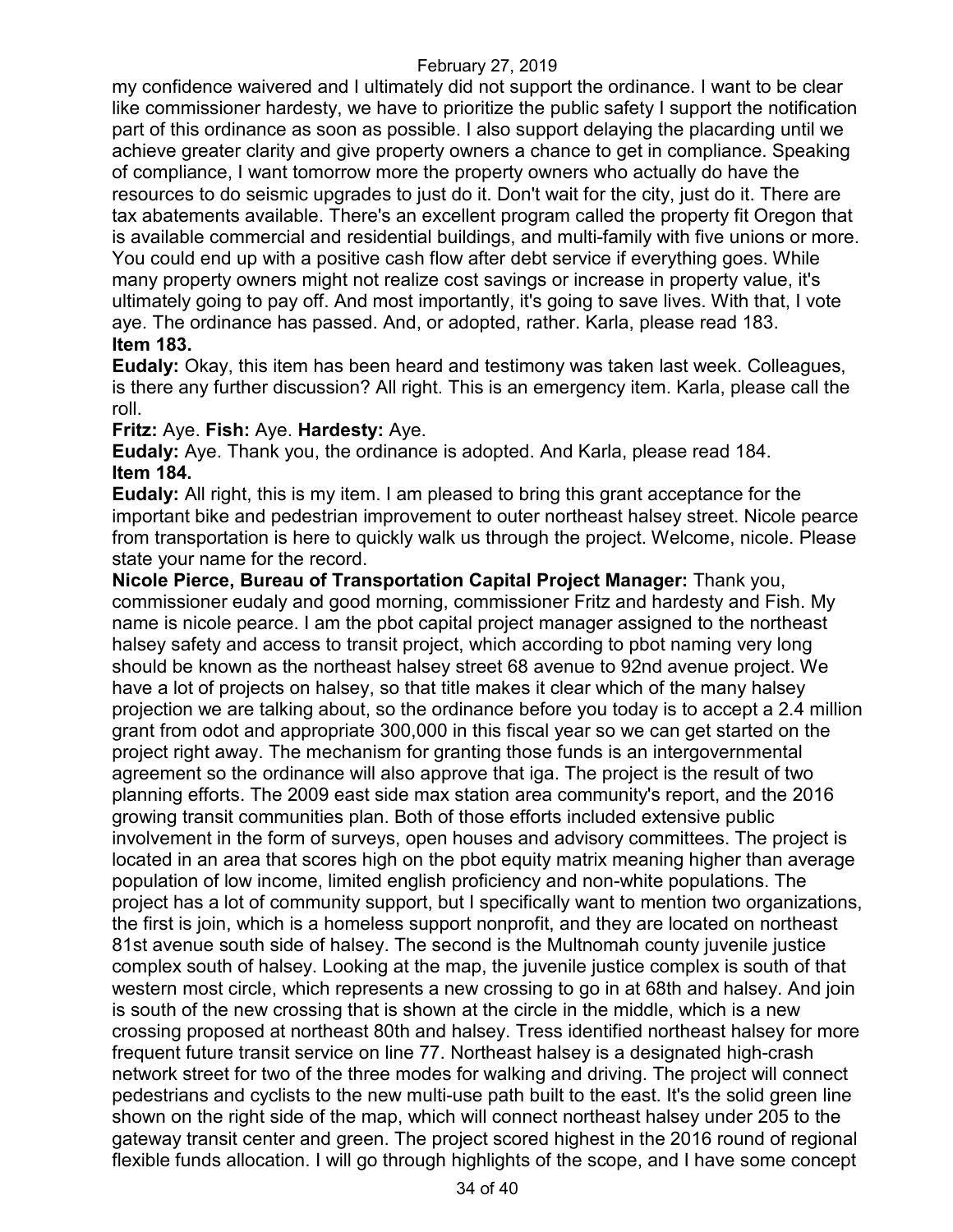drawings to share, but I need you to keep in mind these are very early and will need to be vetted and flushed out through the design process. It is entered on making it easier to roll from the 82nd avenue max station. So starting from the west we are proposing a new crossing at halsey and 68. As you can see, there is currently no crossing there, and if you know that area, at all, 68 avenue functions like the end of a freeway off-ramp, so not a very safe spot. We will be squaring up the intersection of 68 and halsey, adding a crosswalk and a median island, which should make it safer. We are proposing new crossings at northeast halsey and 80. There is two new crosswalks with median islands and sidewalk infill, and a roundabout, and again, remind you this is a draft concept, we will have to see if it will work in this location.

**Eudaly:** Excuse me, will that roundabout have stop signs? Or can we have a proper roundabout?

**Peirce:** You know, I don't know. It's so early in design that we might not have a roundabout. I hear you.

**Fritz:** A stop sign? The rules are different in the united kingdom than here in terms of what is a roundabout so I think some clarity about who is supposed to yield to who and consistency would be, would behoove us moving forward.

**Peirce:** We will be having those conversations. This is, you know, a very early design. **Hardesty:** Excuse me, I have a question. Can you tell me what is the pedestrian traffic in this area?

**Peirce:** I don't know the answer to that question. I think that the hope is that if we make it safer for pedestrians, more people will walk and more people specifically will be walking to make those connections to transit and in the form of line 77 and the max station.

**Hardesty:** That's around the area that I live, and I am not sure that this is san area that pedestrians actually -- I mean I have never seen pedestrians, let me just say use that area, so it's interesting to think about is there housing close to this and this is why we are thinking about this?

**Peirce:** Well, so this crossing here at 80, like I mentioned is close to that, to join, so that's you know, that's one thing.

**Fritz:** It's close to the max station.

**Eudaly:** And public transportation, more importantly, is high incident, high crash incident zone.

**Peirce:** It's on a high crash network for walking.

**Eudaly:** So there is good reason people are not walking there is because they are getting hit.

**Peirce:** The people that are walking there, we want it to make it safer for them.

**Hardesty:** I think commissioner Fritz laid a good point, we don't do a good job of educating people who has the right-of-way and doesn't in these areas, so it does matter if people know who has the right-of-way.

**Eudaly:** Sure, and this does not exist yet, but I agree especially with so many new residents pouring into the city every year, who have different kind of standards and customs where they are coming from, in addition to congestion, I think that's a real issue. We have unique rules and that has been something that i've been kind of hammering away on as public education around pedestrian and traffic safety.

**Peirce: And consistency.** 

**Eudaly:** When we do these projects, I know at least for the one on columbia near the middle school, I am blanking out on the middle school, it will come to me. George. I was going to say gregory, we have people come out and educate the community about the improvements. So, I am concerned when I see like a new crossing, people are just going to think oh, great, there is a flashing beacon, it's safe to go out into the street. But if you are going out onto the street where people are used to moving, or driving unencumbered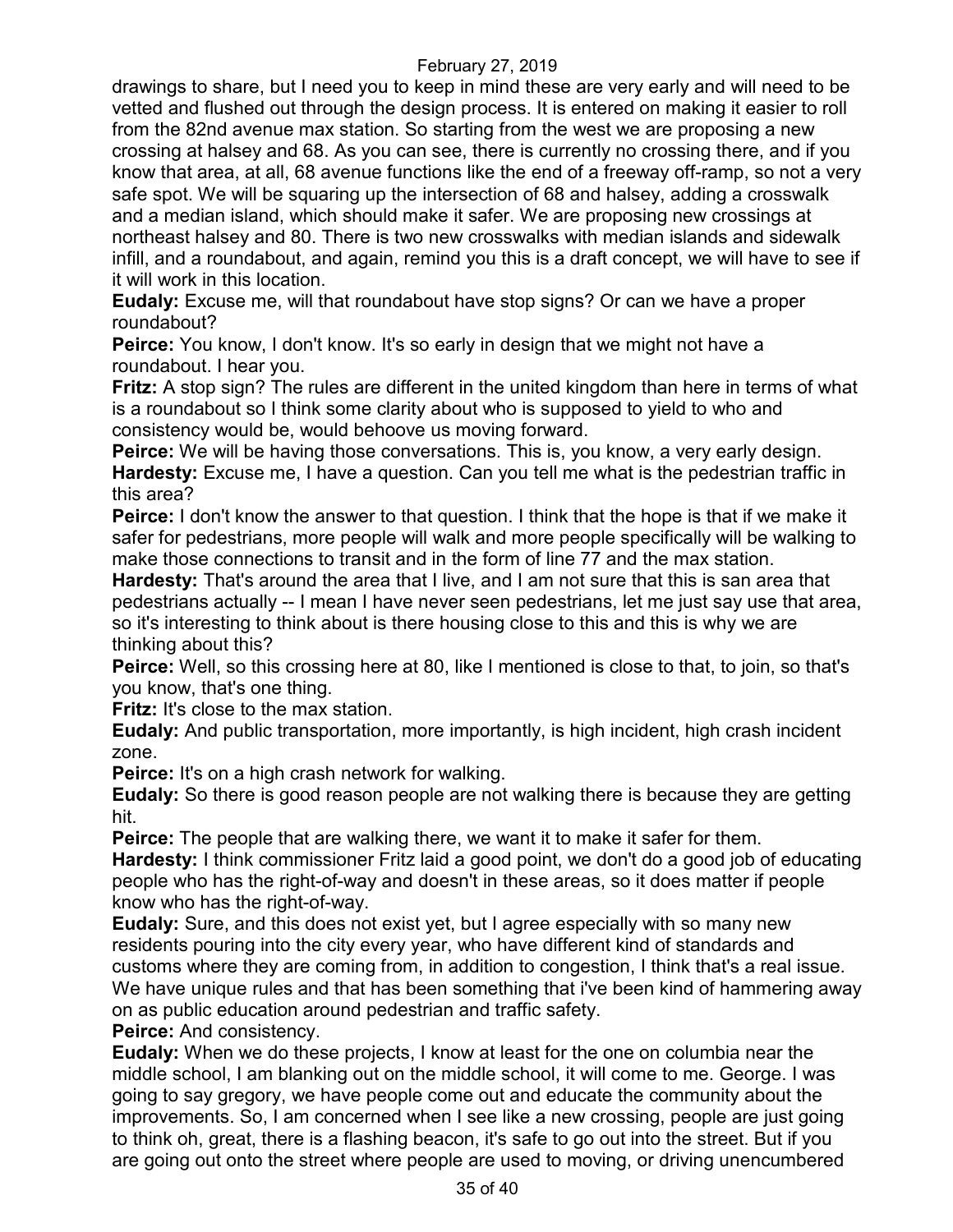or unimpeded, that might not be the wisest decision, so we are thinking a lot about that and also taking action.

**Fritz:** While we are on this, I am assuming this is accepting the grant, when the project comes back there we'll be back a contract for doing it and the design will come back to council, is that correct?

### **Peirce:** Yes.

**Fritz:** Looking at these crosswalks, I will be extremely reluctant to vote for contracts that don't have the signalized pedestrian crossings with the flashing lights. I think with some of our crosswalks having flashing lights and some not, even when there is a sign that says there is a crosswalk, if it does not happen to have had one of the flashing lights, there is a tendency for drivers to be thinking there is no flashing light and therefore I can continue speeding, so I think that we need to, having the lights as a standard wherever we are encouraging people to cross the road.

**Peirce:** Our traffic engineers will be looking at that. There is certain warrants that need to be met and standards for different volumes pedestrians and cars and bikes. I can't promise there will be a light. The traffic engineers will determine what the right treatment is, but. **Fritz:** I would encourage you to do so because i've been in england, so my accent is thicker than ever, and I noticed they have gone away from the crossings. They don't have the stripes. They only have the flashing lights and in fact, they have only stoplights, so it's not just a warning but you will stop for these pedestrians, and I think that's more the way that we should be thinking, you know, we have got traffic designs for now. We need to look at designs for the next 50 years, and as we are encouraging more people to walk we need to make sure that as commissioner eudaly said they will if it's safer.

**Eudaly:** I hope it's not the american tourists looking the wrong way.

**Fritz:** I am completely lost. My mother said that, too. We have had a lot of controversy about it being the nanny state, and I am appreciative. I am constantly looking around. **Eudaly:** Don't let me walk london streets unattended. I will probably be mowed down. **Fritz:** Sorry, we digress.

**Peirce:** And I think that might generate some conversation. So keep it lively. So moving on. We are also looking at from northeast 80 over that structure over 84, we are proposing to stripe two-way buffered bike lanes on the south side of the structure. There are no bike facilities. And continuing at the east end of the structure and onto 92nd avenue, we are looking at constructing a multi-use path on the south side of the road, for both, we are not looking at reducing the vehicle capacity on halsey at all. For the multi-use path section, we are proposing to remove parking on the south side of halsey. That's all, those are the highlights of the scope. We will start with public involvement and the refinements this spring as soon as we get the funding from odot. And we hope to begin design late this summer. With construction scheduled to start in the summer of 2021 and continuing into 2022. Do you have any other questions.

**Eudaly:** Karla, any testimony?

**Moore-Love:** We have one person. Charles bridgecrane johnson.

**Eudaly:** Welcome back. Please state your name for the record, as you always do. **Charles BridgecrAne Johnson:** One day I am going to be charles bridgecrane johnson, but I am right now and I want to thank you for the camaraderie you have and the way you turn to the important topic of pedestrian safety. I want to thank commissioner Fritz, I lost track of whose bureaus are what but you are all transportation commissioners in my heart because you are concerned about our safety and she brings up an important point. As pedestrians, I am mostly a pedestrian and transit person, and as an american transit person I feel just as entitled as automobile owners. When I hit the crosswalk button, if it doesn't turn I will go out there in danger. So we need elected leaders talking about the reality of the way things are when people are getting off the bus and moving as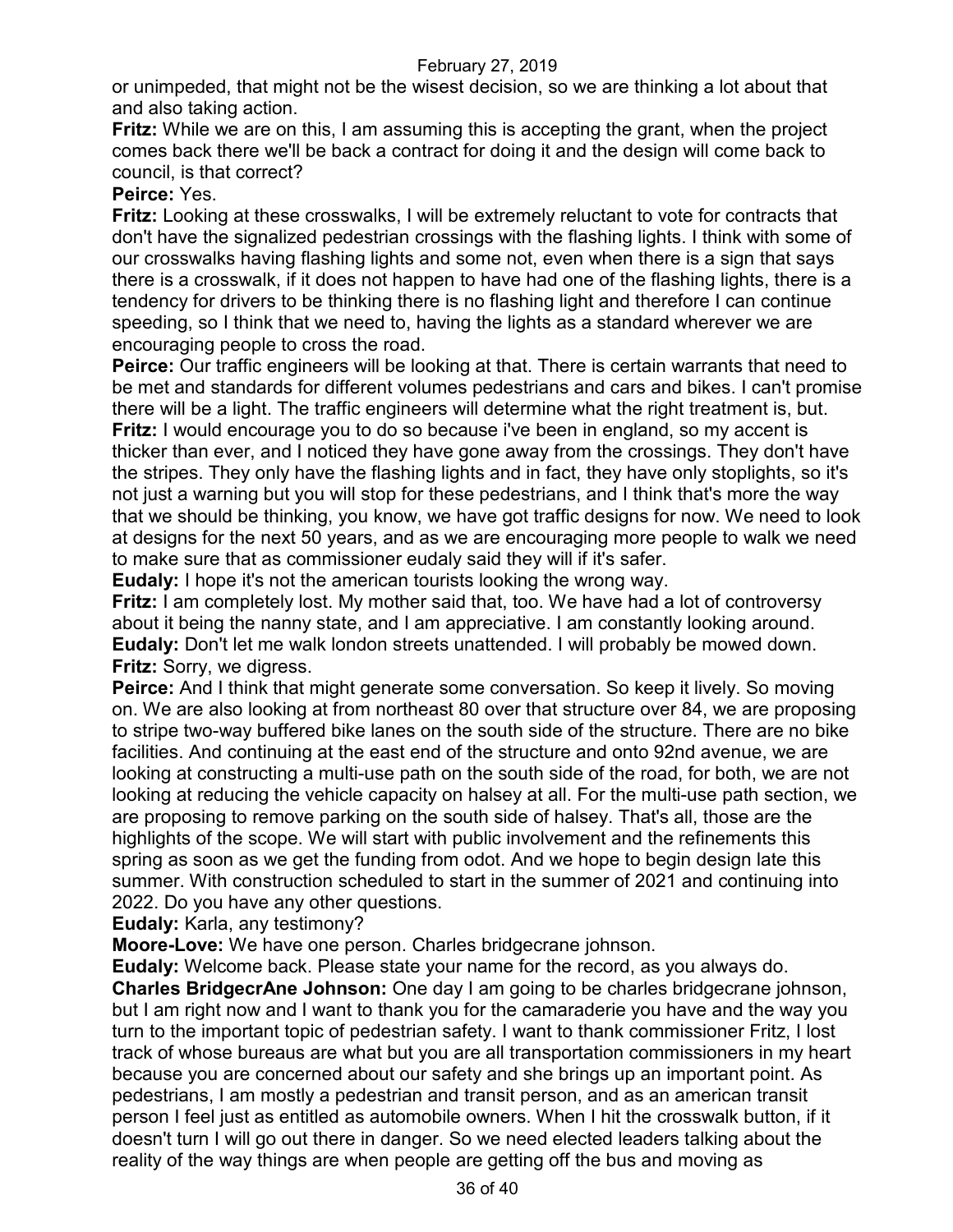pedestrians. So I hope that there is a formal process for the expression here about more signaled crosswalks and also how the signaled crosswalks works. If you build a signaled crosswalk where a pedestrian has to show up and stand for 47 seconds, before they can see the lights do anything, start to countdown, you really are not going to improve safety. There is no reason why when a person pushes the button, they cannot see one of the signs somewhere change and start to count down to a yellow light so people can move safely. So that's actually how we are going to get to vision zero if we talk honestly and clearly about getting yellow lights to come on when pedestrians push buttons. This is, except for a few caveats that are touched on, this is something that we need to push for whenever there is 2.4 million away from available from odot. And we only have to spend a bit, that's great. It was weird coming in at 9:30 and seeing a bunch of testimony forums, and having them look like they related to odot. It makes me have more sympathy about this complicated dance. At one point we have to do these things that we might give land to odot or whatever but on the other hand we are like odot, get the legislator to give us back 82nd avenue. And so I am glad to see the council have people who will encourage citizens to get into this rationale conversation of about where should the power of democracy and moving people really rest? Should you mostly not be ever giving powers to odot and making sure that local governments instead of statewide government and state odot have control and power over the lands? This relates to a couple of the other ones, but thank you very much for your attentiveness and your candor about personal pedestrian experiences. **Eudaly:** I am very curious about our standard for crosswalk buttons because some seem to respond more quickly than others, and many people believe that they don't do anything at all. So another thing to clarify and educate the public about. Colleagues, any further discussion?

**Hardesty:** Thank you. I just had one thing to add. While those beacon lights make it safe for people to cross, there seems to be a long time that those lights are on. So I think that as we start expanding those, we should really think about -- because what it does is frustrate motorists. You are looking and watching and don't see anybody out in the crosswalk, and so what it does is frustrate folks so they become less aware that those yellow blinking lights are there. I agree with you. I think public education around both the major safety issues that we all care about, but the timing is like is it really necessary for it to be a minute after everybody has crossed for you to sit there and wait for the lights to be done?

**Eudaly:** I assume the timing is based on the amount of time someone with a mobility challenge might need to safely cross the street, but I have witnessed the same thing, and I agree without an understanding, drivers are frustrated and more likely to disregard the lights. Yeah. It's a delicate balance. Okay. This is an emergency item. Karla, please call the roll.

**Fritz:** Good discussion and thank you for your work, aye.

### **Fish:** Aye. **Hardesty:** Aye.

**Eudaly:** Thank you, nicole, sorry I somewhat sidetracked your presentation with my question about the roundabout, but it was interesting conversation, or discussion nevertheless and I will vote aye. The ordinance is adopted. Karla, please read 185. **Item 185.**

**Eudaly:** This item will allow transportation to begin the acquisition of needed property to construct improvements to the northeast columbia and cully corridor. Marty with transportation right-of-way acquisition will explain the process here, and it's my understanding we've been in contact with the one business that would be impacted by this acquisition, hagerman, inc. Of umatilla, Oregon. Those conversations have gone well. I will leave it up to marty to expand. Please proceed.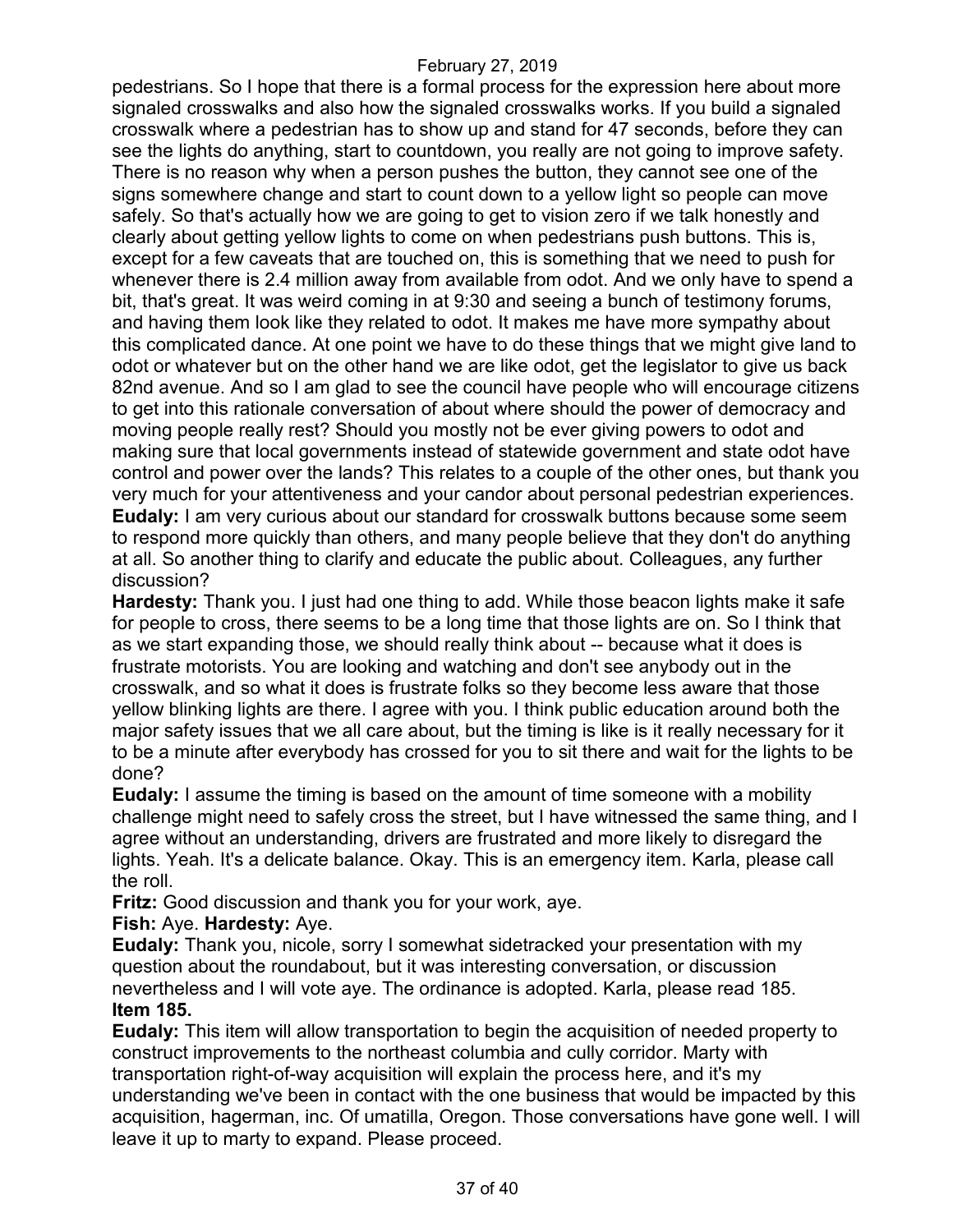**Marty Maloney, Bureau of Transportation Right-of-Way:** Commissioners, I am marty maloney with the pbot right-of-way. The item in front of you is to authorize eminent domain authority as well as the ability to off just compensation for the needed permanent and temporary property rights associated with the northeast columbia cully boulevard and alderwood intersection improvement project. The project will reconstruct the northeast columbia and alderwood road intersection and provide signalization to the intersection. The project will also add shoulders and sidewalk at the intersection and restripe the left turn pockets at eastbound columbia boulevard to northbound alderwood road. All affected property owners were informed about the city's need for the property right and invited to attend the reading of the council agenda item. I would be happy to answer any questions council might have at this time.

**Eudaly:** Questions? All right. Thank you. Karla, any testimony?

**Moore-Love:** Yes, charles bridgecrane johnson.

**Eudaly:** I am assuming the testimony will be relevant to the item at hand.

**Charles BridgecrAne Johnson:** Yes. Really, actually, especially on this one, I don't understand how eminent domain and temporary property rights go together. I was glad you mentioned hagerman owning the land.

**Eudaly:** They don't own it, they lease it from the railroad.

**Johnson:** Oh, our friends. It's about the 15-foot strip. We are going to get staff up here to clarify.

**Maloney:** It's a prior to property owner, beale that owns the property. Leases to hagerman, and there is a lease that beale has and hagerman uses that, so it's convoluted.

**Eudaly:** It is, and thank you for the clarification.

**Johnson:** I would love it if it was slightly more convoluted. The homeless camping, urban impact reduction, or whatever, many times when you deal with these properties,

sometimes there is displacement of displaced people. I don't think there is anyone we need to protect, but when we have the traditional forums that come up, it's still, we're moving slowly, the foster road shelter hasn't opened so the impact on people who reside that are not normally looked at as residents. Thank you very much.

**Eudaly:** It is used as a storming space for hagerman, so as far as I know it is not a camp, an informal campsite. Colleagues, any further questions on this item? Thank you. This is an emergency item. Karla, please call the roll.

**Fritz:** Glad we got to hear it. Thank you very much for checking with the property owners. There is no opposition to this, is my understanding, aye.

#### **Fish:** Aye. **Hardesty:** Aye.

**Eudaly:** Thank you, and aye. Ordinance is adopted. [gavel pounded] Karla, please read 186.

### **Item 186.**

**Eudaly:** This is just like our last item, authorizes transportation to begin the process of acquiring needed property to construct an important link in the spring water corridor. Marty maloney is here again, still here. Quickly walk us through the item. Welcome.

**Maloney:** Good morning again, marty maloney with pbot right-of-way. The item is to authorize eminent domain authority as well as offer just compensation for the needed temporary rights associated with this. The spring water connector project will connect the 1970s and greenways with the proposed project elements, include pavement markings, speed bumps, pedestrian scale lighting, tree planting and improvements of two sections of gravel streets. All affected property owners were informed about the city's needs for property rights and have been invited to attend the reading of the council item. Any questions?

**Eudaly:** Mr. Maloney, I am not familiar with this particular stretch. Are the property owners primarily residential or commercial?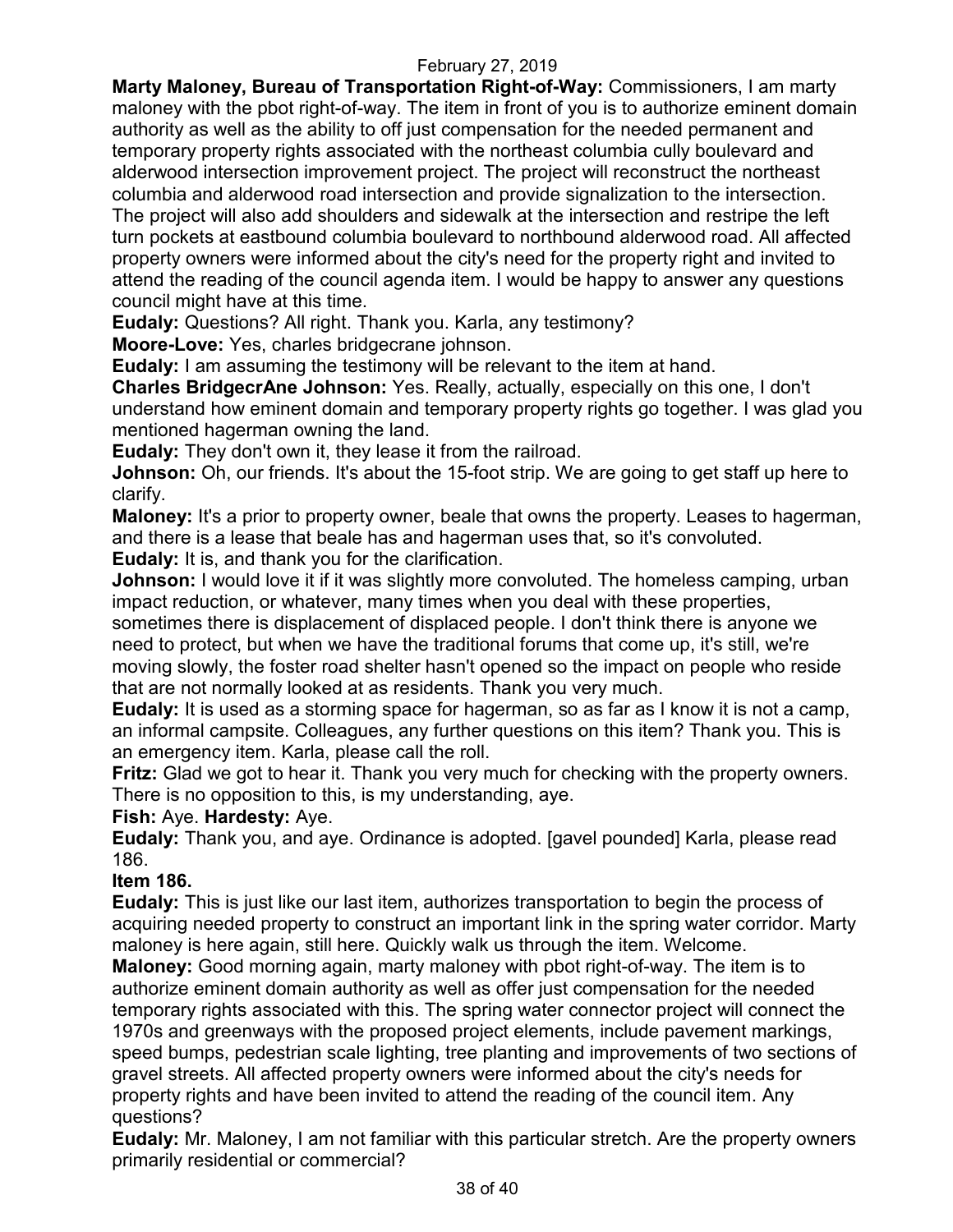**Maloney:** Residential.

**Eudaly:** And is all the work or all the property being acquired on a residential lot? **Maloney:** Correct, temporary easements so we are using existing right-of-way for the permanent improvements and the temporary property rights just give us the ability to support construction of those.

**Eudaly:** Were there concerns raised by the property owners?

**Maloney:** Not that I have heard, no.

**Eudaly:** Colleagues? Okay. Thank you for that. Karla, is there any testimony? **Moore-Love:** Yes, charles bridgecrane johnson.

**Charles BridgecrAne Johnson:** Charles bridgecrane johnson. This is more limited as you refer to item 186. When we click on exhibit a under 186, we think that we are going to talk about -- I thought of the spring water corridor was southeast, when I click on exhibit a, I get something that says northeast halsey street, bike and pedestrian improvements. **Fritz:** You have got them mixed up.

**Johnson:** I am saying electronically. There may be a technical difficulty so wanted that to be known to you.

**Eudaly:** We will make sure that that is fixed for anyone wanting to access that item in the future. Right. Great. Colleagues, any further discussions? This is another emergency item, Karla, please call the roll.

**Fritz:** Aye. **Fish:** Aye. **Hardesty:** Aye.

**Eudaly:** Thank you, Mr. Maloney, aye. The ordinance is adopted. Karla, please read 187. **Item 187.**

**Eudaly:** This is a second reading. Is there any further discussion? Seeing none, Karla, call the roll.

**Fritz:** I am disappointed I missed another good roundabout discussion. I appreciate the brad taylor group partnering with pbot and doing the public outreach. It's hard to remember something as thorough as this, 8,000 residents going door-to-door, community meetings, being at the reaction center, marketplace, etc., so a great amount of public input, and I appreciate the partnership with pbot, and it looks like a great project, and I am looking forward to seeing what design they come up with. Thank you for your work. Aye.

# **Fish:** Aye. **Hardesty:** Aye.

**Eudaly:** Thank you for the compliment, commissioner hardesty, and I am very committed to thorough public engagement.

**Fritz:** I am commissioner Fritz.

**Eudaly:** I am so sorry, everyone has to make that mistake at least once, I know. I am going to repeat something that I said to the southwest corridor project committee that I am now a member of, which is property owners do not equal the public. Which means that if we are going to notify the public, we have to notify everyone. That's property owners and residential and renters and businesses and etc., and so I think that we have done a really thorough job, and I vote aye. [gavel pounded] the ordinance is adopted. Karla, please read 188.

### **Item 188.**

**Eudaly:** Fantastic. Someone is magically appearing because I was not sure whose item this was going to be. In the mayor's office absence.

### **Eudaly:** Go ahead.

**Sherry Matias, Auditor's Office:** I am sherry matias from the auditor's office.

**Mike Zeller, Bureau of Transportation Sidewalk Repair:** And I am mike zeller from sidewalk repair maintenance operations.

**Matias:** This ordinance is for sidewalk repair on property that is required by the city, and Any remonstrances have been pulled and not in this ordinance.